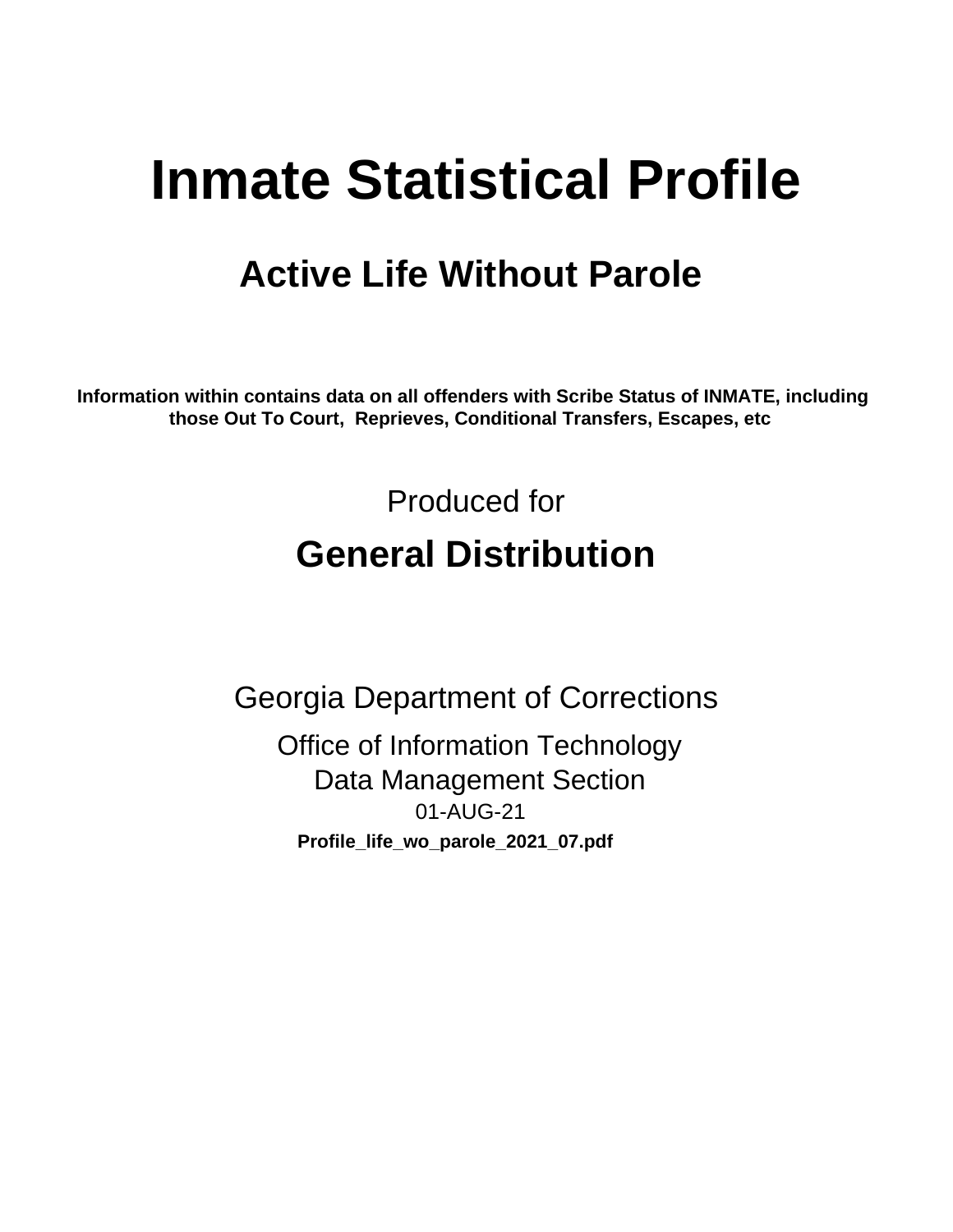#### **Inmate Statistical Profile 01-AUG-21** Contents

**Active Life Without Parole** 

Produced for General Distribution

## **Table of Contents**

| <b>Demographic information</b>                                        |
|-----------------------------------------------------------------------|
| 4 Current age, broken out in ten year age groups                      |
| 5 Race group                                                          |
| 6 Marital status, self-reported at entry to prison                    |
| 7 Number of Inmates with Dependents, self-reported at entry to prison |
| 8 Religious affiliation, self-reported at entry to prison             |
| 9 Home county - self-reported at entry to prison                      |
| 13 Employment status before prison, self-reported at entry to prison  |
| 14 Age at admission                                                   |
| 16 Height, measured at entry to prison                                |
| 17 Weight, measured at entry to prison                                |
| 18 Military service                                                   |
| <b>Correctional information</b>                                       |
| 19 Type of admission to prison                                        |
| 20 Current / last supervision level                                   |
| 21 Current / last institution type                                    |
| 22 Institution type - transitional centers                            |
| 23 Institution type - county prisons                                  |
| 24 Institution type - state prisons                                   |
| 25 Institution type - private prisons                                 |
| 26 Institution type - inmate boot camp                                |
| 27 Number of disciplinary reports                                     |
| 28 Number of transfers                                                |
| 29 Number of escapes                                                  |
| 30 Time served in current (or last) institution                       |
| Educational, psychological and physical information                   |
| 31 Highest grade level attained                                       |
| 32 Culture fair IQ scores                                             |
| 33 Wide Range Achievement Test (WRAT) reading score                   |
| 34 Wide Range Achievement Test (WRAT) math score                      |
| 35 Wide Range Achievement Test (WRAT) spelling score                  |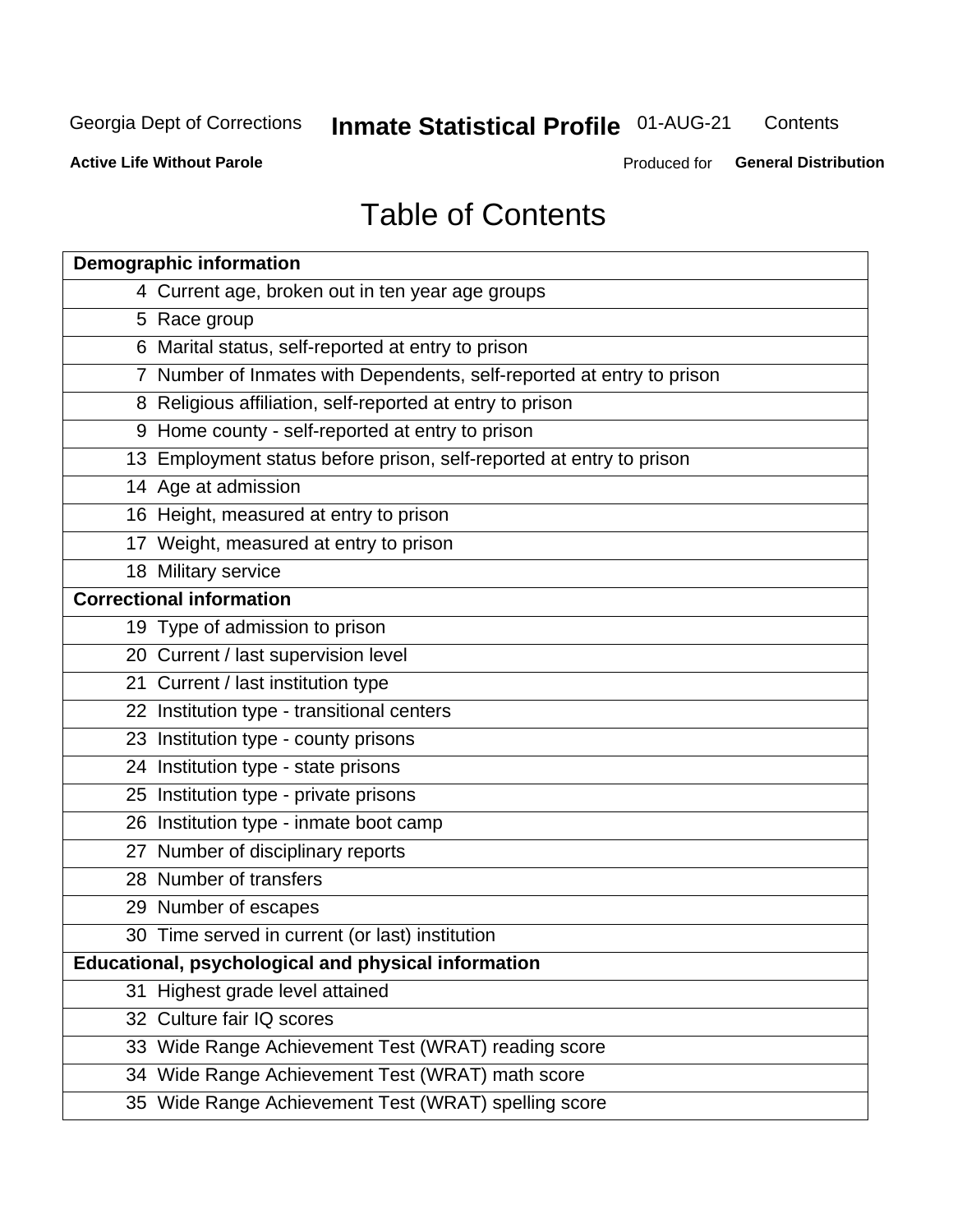## **Inmate Statistical Profile 01-AUG-21**

Contents

**Active Life Without Parole** 

Produced for General Distribution

## **Table of Contents**

| Educational, psychological and physical information              |
|------------------------------------------------------------------|
| 36 Current / last mental health treatment level                  |
| 37 PULHESDWIT medical scale - 'P' overall condition ('P'hysical) |
| 38 PULHESDWIT medical scale - 'U' upper body                     |
| 39 PULHESDWIT medical scale - 'L' lower body                     |
| 40 PULHESDWIT medical scale - 'H' hearing                        |
| 41 PULHESDWIT medical scale - 'E' vision                         |
| 42 PULHESDWIT medical scale -'S' psychiatric                     |
| 43 PULHESDWIT medical scale - 'D' dental                         |
| 44 PULHESDWIT medical scale - 'W' work ability                   |
| 45 PULHESDWIT medical scale - 'I' impairment                     |
| 46 PULHESDWIT medical scale - 'T' transportability               |
| <b>Crimes and criminal history information</b>                   |
| 47 Number of prior Georgia incarcerations                        |
| 48 Prison sentence in years                                      |
| 49 Primary offense, broken out into felonies vs misdemeanors     |
| 50 Primary offense, broken out into six broad crime categories   |
| 51 Primary offense, detailed offense code                        |
| 52 County of conviction of primary offense                       |
| 56 Circuit of conviction of primary offense                      |
| 58 Years served (jail + prison) in this incarceration            |
| <b>Medical information</b>                                       |
| 59 Results of most recent HIV test                               |
| 60 Results of most recent tuberculosis test                      |
| 61 Results of most recent syphilis test                          |
| 62 Results of most recent Hepatitis-C test                       |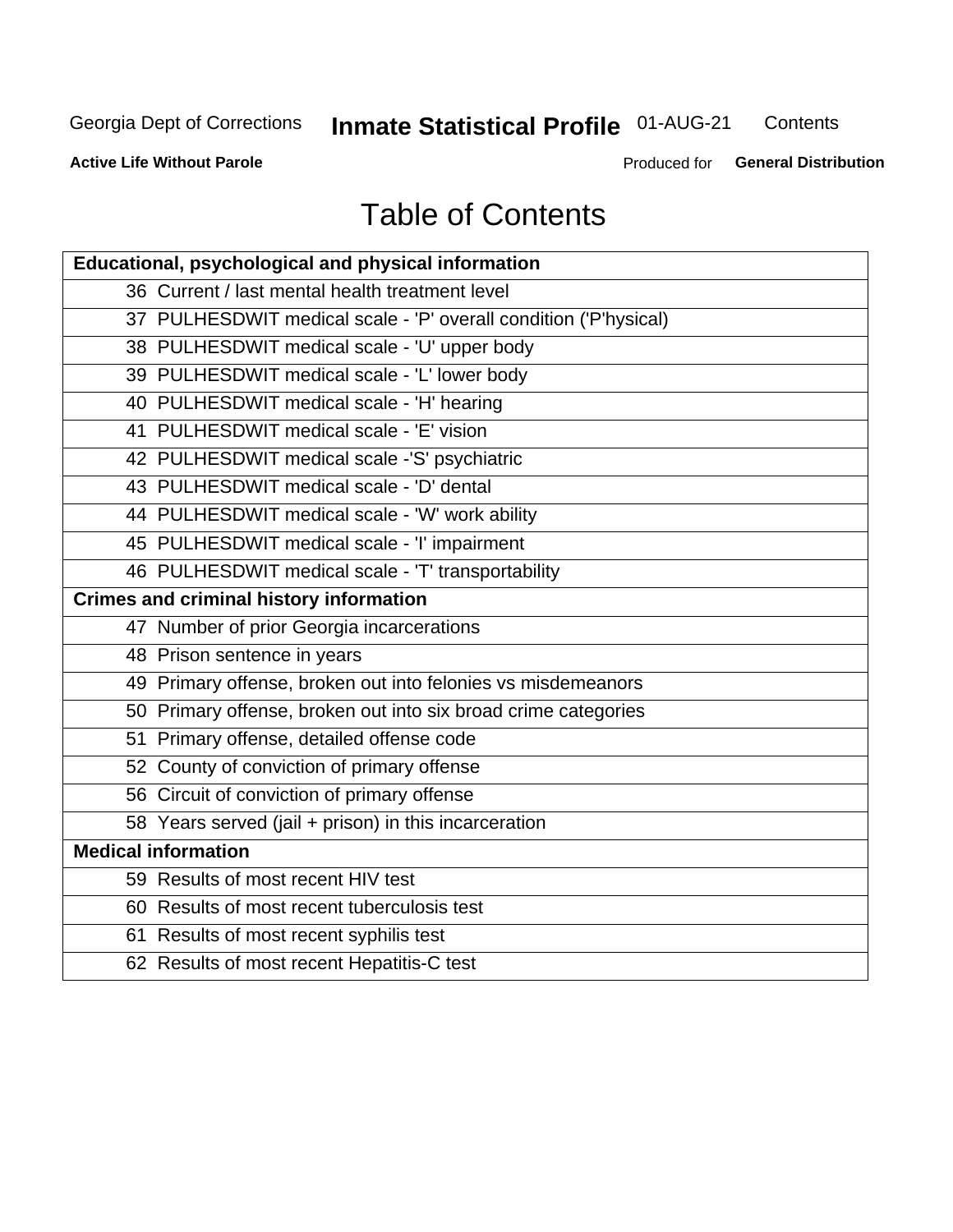### **Active Life Without Parole**

### Produced for General Distribution

## Current age, broken out in ten-year age groups

COL % - percent each COUNT is of its particular column

|                          | <b>Male</b>  |        |         | <b>Female</b> |        |       | <b>Total</b> |        |
|--------------------------|--------------|--------|---------|---------------|--------|-------|--------------|--------|
| <b>Current Age</b>       | <b>Count</b> | Col %  | Row %   | <b>Count</b>  | Col %  | Row % | <b>Total</b> | Col %  |
| <b>Teens (1-19)</b>      | ⌒            | 0.12%  | 100.00% |               |        |       | 2            | 0.12%  |
| <b>Twenties (20-29)</b>  | 194          | 12.10% | 96.52%  |               | 11.67% | 3.48% | 201          | 12.09% |
| Thirties (30-39)         | 433          | 27.01% | 95.37%  | 21            | 35.00% | 4.63% | 454          | 27.30% |
| <b>Forties (40-49)</b>   | 428          | 26.70% | 95.54%  | 20            | 33.33% | 4.46% | 448          | 26.94% |
| <b>Fifties (50-59)</b>   | 343          | 21.40% | 97.72%  | 8             | 13.33% | 2.28% | 351          | 21.11% |
| <b>Sixties (60-69)</b>   | 169          | 10.54% | 97.69%  | 4             | 6.67%  | 2.31% | 173          | 10.40% |
| Seventy + (70 and above) | 34           | 2.12%  | 100.00% |               |        |       | 34           | 2.04%  |
| <b>Total Reported</b>    | 1,603        | 100%   | 96.39%  | 60            | 100%   | 3.61% | 1,663        | 100%   |

| <b><i>Committee Service Committee Service Committee Service Service Committee Service Committee Service Committee Service Committee Service Committee Service Committee</i></b><br>тек |      |           |      |
|----------------------------------------------------------------------------------------------------------------------------------------------------------------------------------------|------|-----------|------|
| $f \wedge f \wedge f$                                                                                                                                                                  | ,603 | r r<br>νυ | ,663 |

| Mean (average)         | 44.17 | 41.35 | 44.06 |
|------------------------|-------|-------|-------|
| <b>Median (middle)</b> |       |       | 43    |
| Mode (most frequent)   | 40    |       | 40    |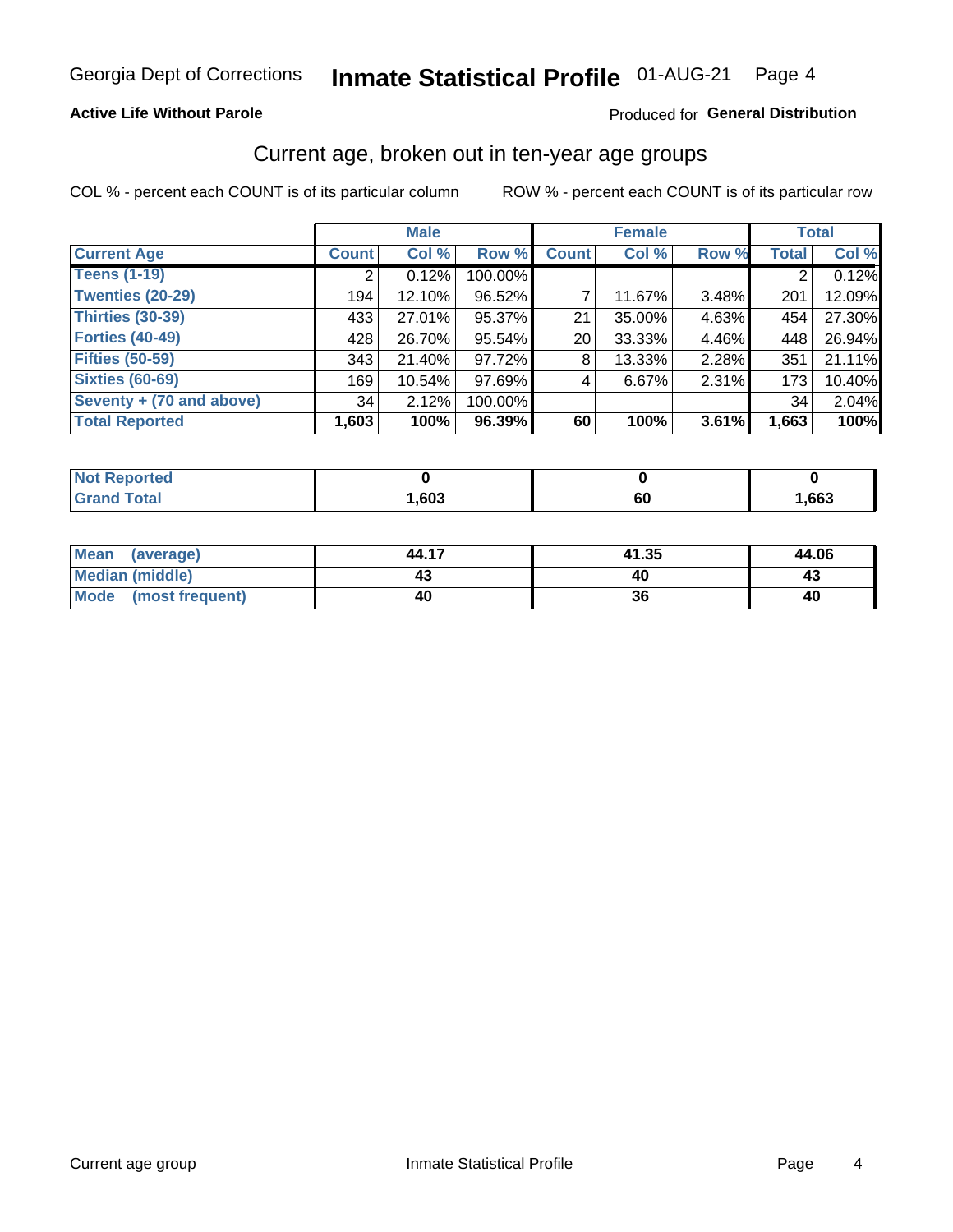#### **Inmate Statistical Profile 01-AUG-21** Page 5

### **Active Life Without Parole**

**Produced for General Distribution** 

## Race group

COL % - percent each COUNT is of its particular column

|                              | <b>Male</b>  |         |           | <b>Female</b>      |        |          | <b>Total</b> |        |
|------------------------------|--------------|---------|-----------|--------------------|--------|----------|--------------|--------|
| <b>Race Group</b>            | <b>Count</b> | Col %   |           | <b>Row % Count</b> | Col %  | Row %    | <b>Total</b> | Col %  |
| <b>White</b>                 | 344          | 21.46%  | 93.73%    | 23                 | 38.33% | 6.27%    | 367          | 22.07% |
| <b>Black</b><br>$\mathbf{2}$ | 1,221        | 76.17%  | $97.21\%$ | 35                 | 58.33% | 2.79%    | 1,256        | 75.53% |
| <b>Other</b><br>5.           |              | .06%    | 100.00%   |                    |        |          |              | .06%   |
| <b>Asian</b><br>6            | 6            | $.37\%$ | 100.00%   |                    |        |          | 6            | .36%   |
| <b>Hispanic</b><br>10        | 31           | 1.93%   | 93.94%    | ⌒                  | 3.33%  | $6.06\%$ | 33           | 1.98%  |
| <b>Total Reported</b>        | 1,603        | 100%    | 96.39%    | 60                 | 100%   | 3.61%    | 1,663        | 100%   |

| المستحدث والمسار<br>пето |      |    |      |
|--------------------------|------|----|------|
| $f \wedge f \wedge f$    | ,603 | 60 | ,663 |

| –•••• |  | M |  |  |  |
|-------|--|---|--|--|--|
|-------|--|---|--|--|--|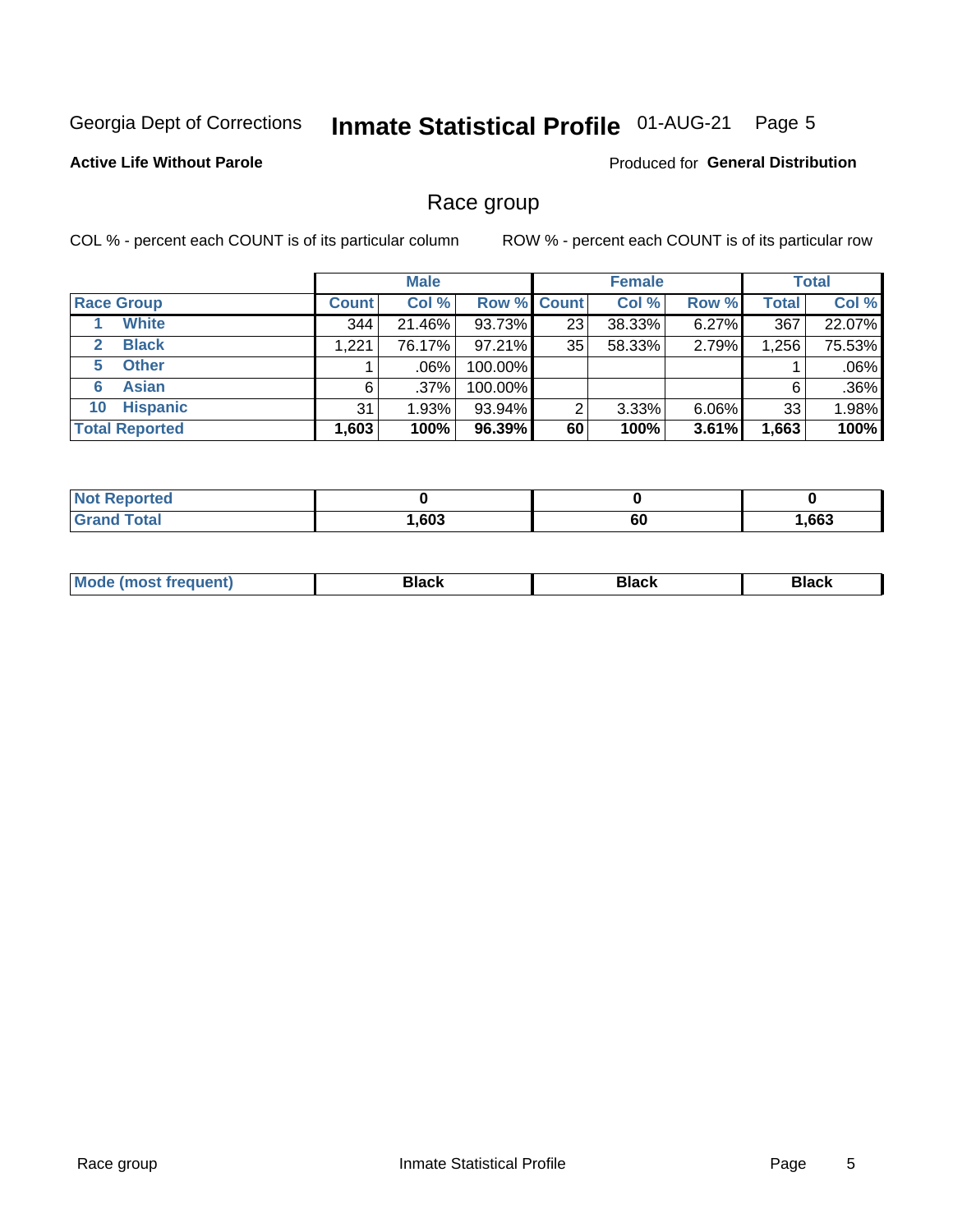#### **Inmate Statistical Profile 01-AUG-21** Page 6

### **Active Life Without Parole**

## Produced for General Distribution

## Marital status, self-reported at entry to prison

COL % - percent each COUNT is of its particular column

|                            |                 | <b>Male</b> |        |              | <b>Female</b> |        |              | <b>Total</b> |
|----------------------------|-----------------|-------------|--------|--------------|---------------|--------|--------------|--------------|
| <b>Marital Status</b>      | <b>Count</b>    | Col %       | Row %  | <b>Count</b> | Col %         | Row %  | <b>Total</b> | Col %        |
| <b>Unknown</b><br>$\bf{0}$ | 18 <sub>1</sub> | 1.12%       | 94.74% |              | 1.67%         | 5.26%  | 19           | 1.14%        |
| <b>Divorced</b><br>D       | 121             | 7.55%       | 96.80% | 4            | 6.67%         | 3.20%  | 125          | 7.52%        |
| <b>Married</b><br>М        | 211             | 13.16%      | 94.62% | 12           | 20.00%        | 5.38%  | 223          | 13.41%       |
| <b>Separated</b><br>S.     | 47              | 2.93%       | 88.68% | 6            | 10.00%        | 11.32% | 53           | 3.19%        |
| <b>Unmarried</b><br>U      | 1,167           | 72.80%      | 97.41% | 31           | 51.67%        | 2.59%  | 1,198        | 72.04%       |
| <b>Widow</b><br>W          | 39              | 2.43%       | 86.67% | 6            | 10.00%        | 13.33% | 45           | 2.71%        |
| <b>Total Reported</b>      | 1,603           | 100%        | 96.39% | 60           | 100%          | 3.61%  | 1,663        | 100%         |

| .<br>тео<br>NO |      |               |      |
|----------------|------|---------------|------|
| $\sim$ 100     | .603 | <br><b>OL</b> | .663 |

| <b>Mode</b><br><b>nost frequent)</b><br>Unmarried<br>a most | Unmarried | Unmarried |
|-------------------------------------------------------------|-----------|-----------|
|-------------------------------------------------------------|-----------|-----------|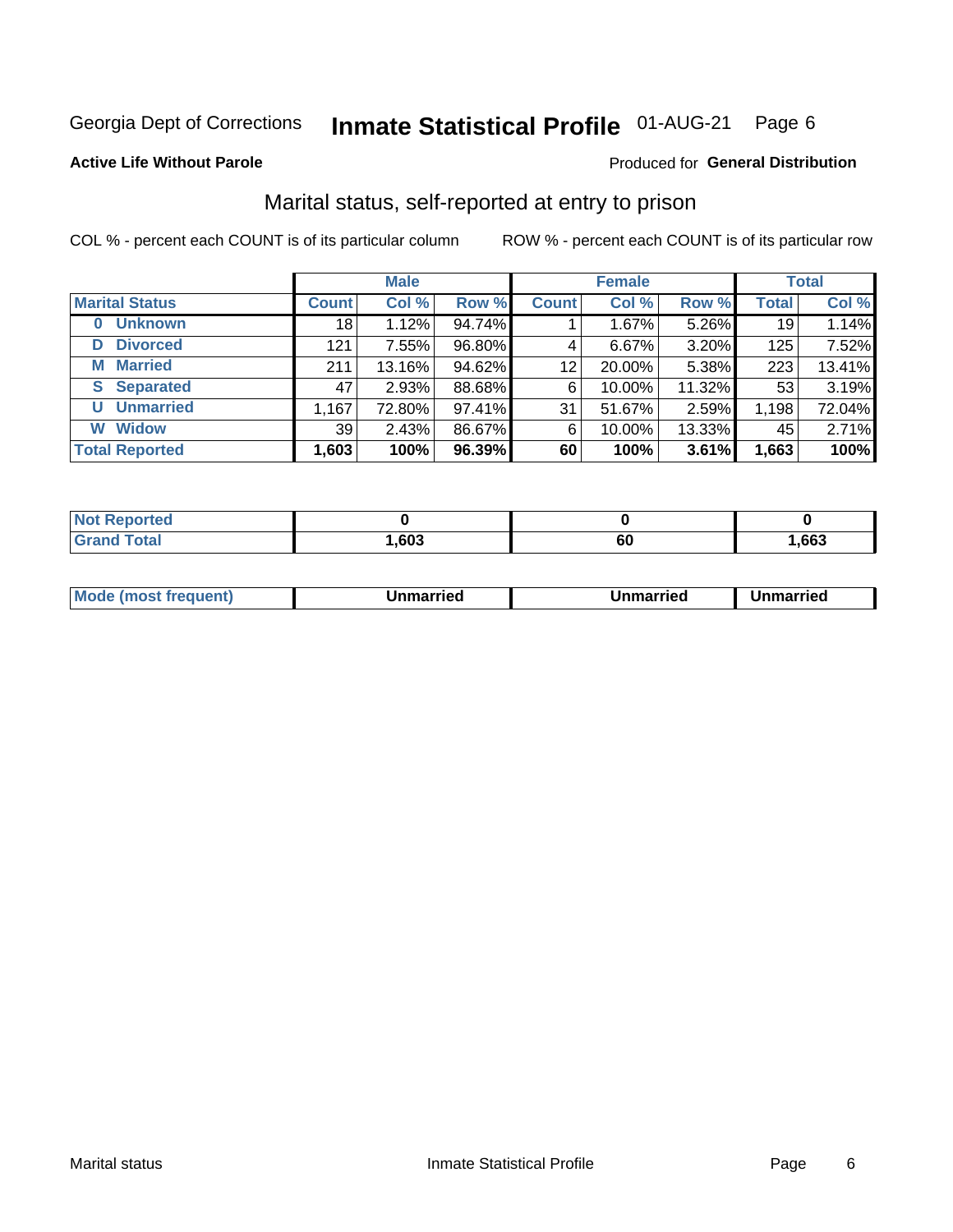#### Inmate Statistical Profile 01-AUG-21 Page 7

### **Active Life Without Parole**

### Produced for General Distribution

## Number of Inmates with Dependents, Self-Reported at Entry to Prison

COL % - percent each COUNT is of its particular column

|                             |              | <b>Male</b> |         |              | <b>Female</b> |       |              | <b>Total</b> |
|-----------------------------|--------------|-------------|---------|--------------|---------------|-------|--------------|--------------|
| <b>Number of dependents</b> | <b>Count</b> | Col %       | Row %   | <b>Count</b> | Col %         | Row % | <b>Total</b> | Col %        |
| $\bf{0}$                    | 393          | 31.98%      | 95.16%  | 20           | 37.04%        | 4.84% | 413          | 32.19%       |
|                             | 286          | 23.27%      | 96.95%  | 9            | 16.67%        | 3.05% | 295          | 22.99%       |
| $\overline{2}$              | 224          | 18.23%      | 96.97%  |              | 12.96%        | 3.03% | 231          | 18.00%       |
| 3                           | 139          | 11.31%      | 93.29%  | 10           | 18.52%        | 6.71% | 149          | 11.61%       |
| 4                           | 92           | 7.49%       | 96.84%  | 3            | 5.56%         | 3.16% | 95           | 7.40%        |
| 5                           | 40           | 3.25%       | 90.91%  | 4            | 7.41%         | 9.09% | 44           | 3.43%        |
| 6                           | 25           | 2.03%       | 96.15%  |              | 1.85%         | 3.85% | 26           | 2.03%        |
| 7                           | 13           | 1.06%       | 100.00% |              |               |       | 13           | 1.01%        |
| 8                           | 7            | 0.57%       | 100.00% |              |               |       | 7            | 0.55%        |
| $\boldsymbol{9}$            | 3            | 0.24%       | 100.00% |              |               |       | 3            | 0.23%        |
| Over <sub>10</sub>          | 7            | 0.57%       | 100.00% |              |               |       | 7            | 0.55%        |
| <b>Total Reported</b>       | 1,229        | 100%        | 95.79%  | 54           | 100%          | 4.21% | 1,283        | 100%         |

| $\sim$<br>$\sim$ |   | 380  |
|------------------|---|------|
| .603             | v | ,663 |

| <b>Mean</b><br>(average) | 1.69 | l.73 |
|--------------------------|------|------|
| <b>Median (middle)</b>   |      |      |
| Mode (most frequent)     |      |      |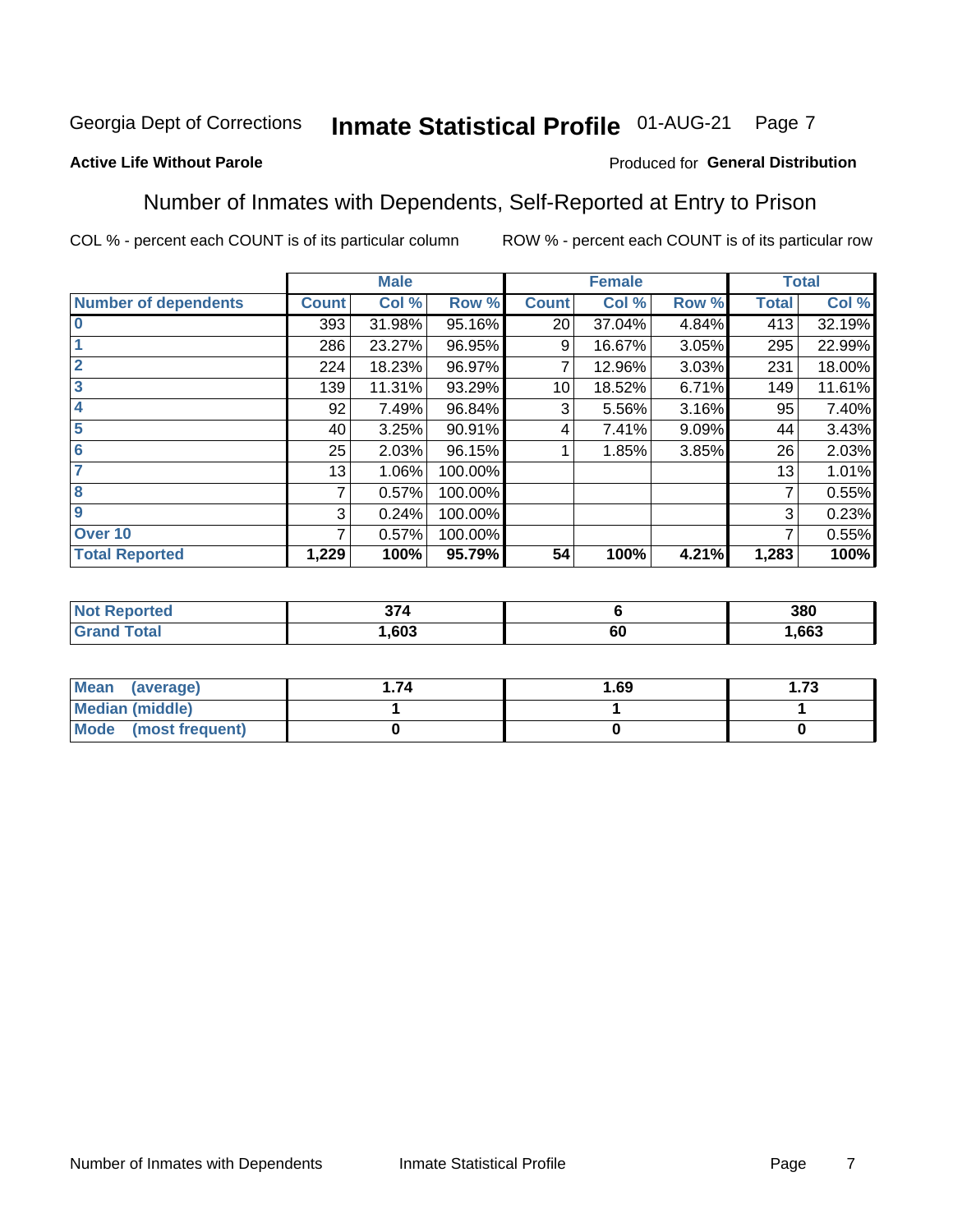#### **Inmate Statistical Profile 01-AUG-21** Page 8

### **Active Life Without Parole**

### Produced for General Distribution

## Religious affiliation, self-reported at entry to prison

COL % - percent each COUNT is of its particular column

|                |                              |              | <b>Male</b> |         |                | <b>Female</b>             |         |              | <b>Total</b> |
|----------------|------------------------------|--------------|-------------|---------|----------------|---------------------------|---------|--------------|--------------|
|                | <b>Religious Affiliation</b> | <b>Count</b> | Col %       | Row %   | <b>Count</b>   | $\overline{\text{Col}}$ % | Row %   | <b>Total</b> | Col %        |
| 1              | <b>Islam</b>                 | 91           | 10.86%      | 95.79%  | 4              | 8.16%                     | 4.21%   | 95           | 10.71%       |
| $\overline{2}$ | <b>Catholic</b>              | 23           | 2.74%       | 85.19%  | 4              | 8.16%                     | 14.81%  | 27           | 3.04%        |
| 3              | <b>Baptist</b>               | 396          | 47.26%      | 94.29%  | 24             | 48.98%                    | 5.71%   | 420          | 47.35%       |
| 4              | <b>Methodist</b>             | 12           | 1.43%       | 92.31%  | 1              | 2.04%                     | 7.69%   | 13           | 1.47%        |
| 6              | <b>Presbyterian</b>          | 1            | .12%        | 100.00% |                |                           |         | 1            | .11%         |
| 7              | <b>Church Of God</b>         | 4            | .48%        | 100.00% |                |                           |         | 4            | .45%         |
| 8              | <b>Holiness</b>              | 17           | 2.03%       | 89.47%  | $\sqrt{2}$     | 4.08%                     | 10.53%  | 19           | 2.14%        |
| 9              | <b>Jewish</b>                | 3            | .36%        | 75.00%  | 1              | 2.04%                     | 25.00%  | 4            | .45%         |
| 12             | <b>Hindu</b>                 | 1            | .12%        | 100.00% |                |                           |         |              | .11%         |
| 13             | <b>Buddhist</b>              | 3            | .36%        | 100.00% |                |                           |         | 3            | .34%         |
| 16             | <b>Seventh Day Adventist</b> | 6            | .72%        | 100.00% |                |                           |         | 6            | .68%         |
| 17             | <b>Jehovah Witness</b>       | 12           | 1.43%       | 92.31%  | 1              | 2.04%                     | 7.69%   | 13           | 1.47%        |
| 18             | <b>Latter Day Saints</b>     | 1            | .12%        | 100.00% |                |                           |         |              | .11%         |
| 20             | <b>Other Prot</b>            | 73           | 8.71%       | 100.00% |                |                           |         | 73           | 8.23%        |
| 21             | <b>Messianic Judaism</b>     |              |             |         | 8              | 16.33%                    | 100.00% | 8            | .90%         |
| 23             | <b>Hebrew Israelite</b>      | 1            | .12%        | 100.00% |                |                           |         |              | .11%         |
| 25             | <b>Native American</b>       | 1            | .12%        | 100.00% |                |                           |         |              | .11%         |
| 28             | <b>Rastafari</b>             |              | .12%        | 50.00%  | 1              | 2.04%                     | 50.00%  | 2            | .23%         |
| 30             | <b>No Religion</b>           | 29           | 3.46%       | 96.67%  | 1              | 2.04%                     | 3.33%   | 30           | 3.38%        |
| 31             | <b>Christian -</b>           | 62           | 7.40%       | 96.88%  | $\overline{2}$ | 4.08%                     | 3.13%   | 64           | 7.22%        |
|                | <b>Unspecified</b>           |              |             |         |                |                           |         |              |              |
| 96             | <b>None</b>                  | 101          | 12.05%      | 100.00% |                |                           |         | 101          | 11.39%       |
|                | <b>Total Reported</b>        | 838          | 100%        | 94.48%  | 49             | 100%                      | 5.52%   | 887          | 100%         |

| <b>Not Reported</b> | 72E<br>ັບບ |           | 770   |
|---------------------|------------|-----------|-------|
| $\tau$ otal         | ,603       | <b>60</b> | 1,663 |

| <b>Mode (most frequent)</b><br>}aptist<br>Baptist<br>Baptist |
|--------------------------------------------------------------|
|--------------------------------------------------------------|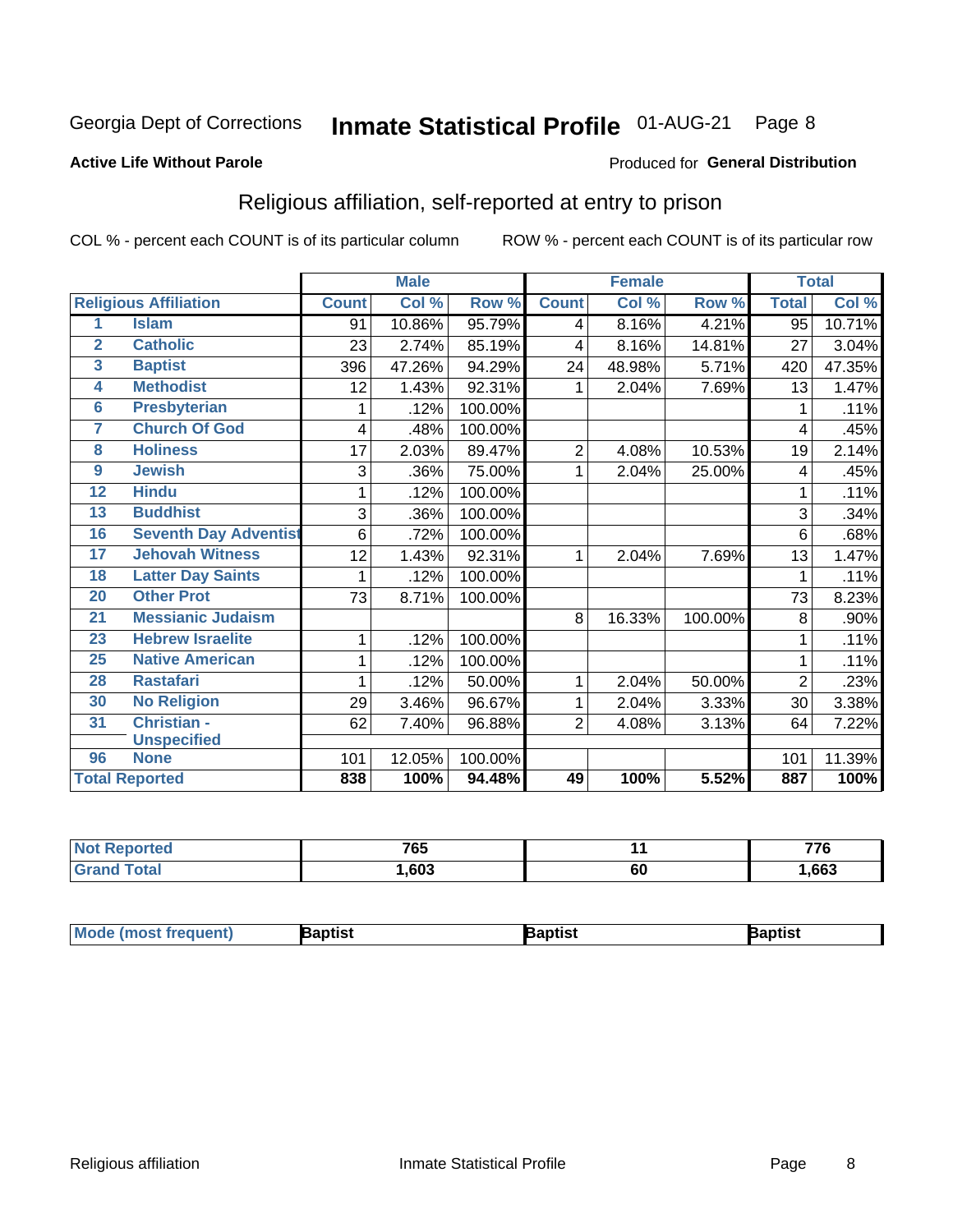#### Inmate Statistical Profile 01-AUG-21 Page 9

### **Active Life Without Parole**

### Produced for General Distribution

## Home county, self-reported at entry to prison

COL % - percent each COUNT is of its particular column

|     |                             |                         | <b>Male</b> |         |                | <b>Female</b> |        | <b>Total</b>     |        |
|-----|-----------------------------|-------------------------|-------------|---------|----------------|---------------|--------|------------------|--------|
|     | <b>Home County</b>          | <b>Count</b>            | Col %       | Row %   | <b>Count</b>   | Col %         | Row %  | <b>Total</b>     | Col %  |
| 000 | <b>Unknown</b>              | $\overline{310}$        | 19.34%      | 95.09%  | 16             | 26.67%        | 4.91%  | 326              | 19.60% |
| 001 | <b>Appling County</b>       | 6                       | .37%        | 100.00% |                |               |        | 6                | .36%   |
| 002 | <b>Atkinson County</b>      | $\overline{2}$          | .12%        | 100.00% |                |               |        | $\overline{2}$   | .12%   |
| 003 | <b>Bacon County</b>         | $\mathbf 1$             | .06%        | 100.00% |                |               |        | 1                | .06%   |
| 004 | <b>Baker County</b>         | $\overline{2}$          | .12%        | 100.00% |                |               |        | $\overline{2}$   | .12%   |
| 005 | <b>Baldwin County</b>       | 4                       | .25%        | 100.00% |                |               |        | 4                | .24%   |
| 006 | <b>Banks County</b>         | $\mathbf{1}$            | .06%        | 100.00% |                |               |        | 1                | .06%   |
| 007 | <b>Barrow County</b>        | 10                      | .62%        | 100.00% |                |               |        | 10               | .60%   |
| 008 | <b>Bartow County</b>        | 12                      | .75%        | 100.00% |                |               |        | 12               | .72%   |
| 009 | <b>Ben Hill County</b>      | 6                       | .37%        | 100.00% |                |               |        | 6                | .36%   |
| 010 | <b>Berrien County</b>       | 4                       | .25%        | 100.00% |                |               |        | $\overline{4}$   | .24%   |
| 011 | <b>Bibb County</b>          | 41                      | 2.56%       | 95.35%  | $\overline{2}$ | 3.33%         | 4.65%  | 43               | 2.59%  |
| 012 | <b>Bleckley County</b>      | $\mathbf 1$             | .06%        | 100.00% |                |               |        | 1                | .06%   |
| 013 | <b>Brantley County</b>      | $\mathbf 1$             | .06%        | 100.00% |                |               |        | 1                | .06%   |
| 014 | <b>Brooks County</b>        | 3                       | .19%        | 100.00% |                |               |        | 3                | .18%   |
| 015 | <b>Bryan County</b>         | $\overline{2}$          | .12%        | 100.00% |                |               |        | $\overline{2}$   | .12%   |
| 016 | <b>Bulloch County</b>       | 4                       | .25%        | 100.00% |                |               |        | $\overline{4}$   | .24%   |
| 017 | <b>Burke County</b>         | 11                      | .69%        | 100.00% |                |               |        | 11               | .66%   |
| 018 | <b>Butts County</b>         | 4                       | .25%        | 100.00% |                |               |        | 4                | .24%   |
| 019 | <b>Calhoun County</b>       | $\mathbf 1$             | .06%        | 100.00% |                |               |        | 1                | .06%   |
| 020 | <b>Camden County</b>        | 5                       | .31%        | 100.00% |                |               |        | 5                | .30%   |
| 021 | <b>Candler County</b>       | 6                       | .37%        | 100.00% |                |               |        | 6                | .36%   |
| 022 | <b>Carroll County</b>       | 6                       | .37%        | 85.71%  | 1              | 1.67%         | 14.29% | 7                | .42%   |
| 023 | <b>Catoosa County</b>       | 5                       | .31%        | 100.00% |                |               |        | 5                | .30%   |
| 025 | <b>Chatham County</b>       | 60                      | 3.74%       | 100.00% |                |               |        | 60               | 3.61%  |
| 026 | <b>Chattahoochee County</b> | $\mathbf 1$             | .06%        | 100.00% |                |               |        | 1                | .06%   |
| 027 | <b>Chattooga County</b>     | $\mathbf 1$             | .06%        | 100.00% |                |               |        | 1                | .06%   |
| 028 | <b>Cherokee County</b>      | $\overline{7}$          | .44%        | 100.00% |                |               |        | $\overline{7}$   | .42%   |
| 029 | <b>Clarke County</b>        | 22                      | 1.37%       | 95.65%  | 1              | 1.67%         | 4.35%  | 23               | 1.38%  |
| 030 | <b>Clay County</b>          | $\mathbf 1$             | .06%        | 100.00% |                |               |        | 1                | .06%   |
| 031 | <b>Clayton County</b>       | 58                      | 3.62%       | 95.08%  | $\sqrt{3}$     | 5.00%         | 4.92%  | 61               | 3.67%  |
| 033 | <b>Cobb County</b>          | 52                      | 3.24%       | 98.11%  | 1              | 1.67%         | 1.89%  | 53               | 3.19%  |
| 034 | <b>Coffee County</b>        | $\overline{7}$          | .44%        | 77.78%  | $\overline{2}$ | 3.33%         | 22.22% | $\boldsymbol{9}$ | .54%   |
| 035 | <b>Colquitt County</b>      | 3                       | .19%        | 100.00% |                |               |        | $\overline{3}$   | .18%   |
| 036 | <b>Columbia County</b>      | $\overline{9}$          | .56%        | 100.00% |                |               |        | 9                | .54%   |
| 037 | <b>Cook County</b>          | $\overline{\mathbf{4}}$ | .25%        | 100.00% |                |               |        | 4                | .24%   |
| 038 | <b>Coweta County</b>        | 6                       | .37%        | 100.00% |                |               |        | 6                | .36%   |
| 040 | <b>Crisp County</b>         | 5                       | .31%        | 100.00% |                |               |        | 5                | .30%   |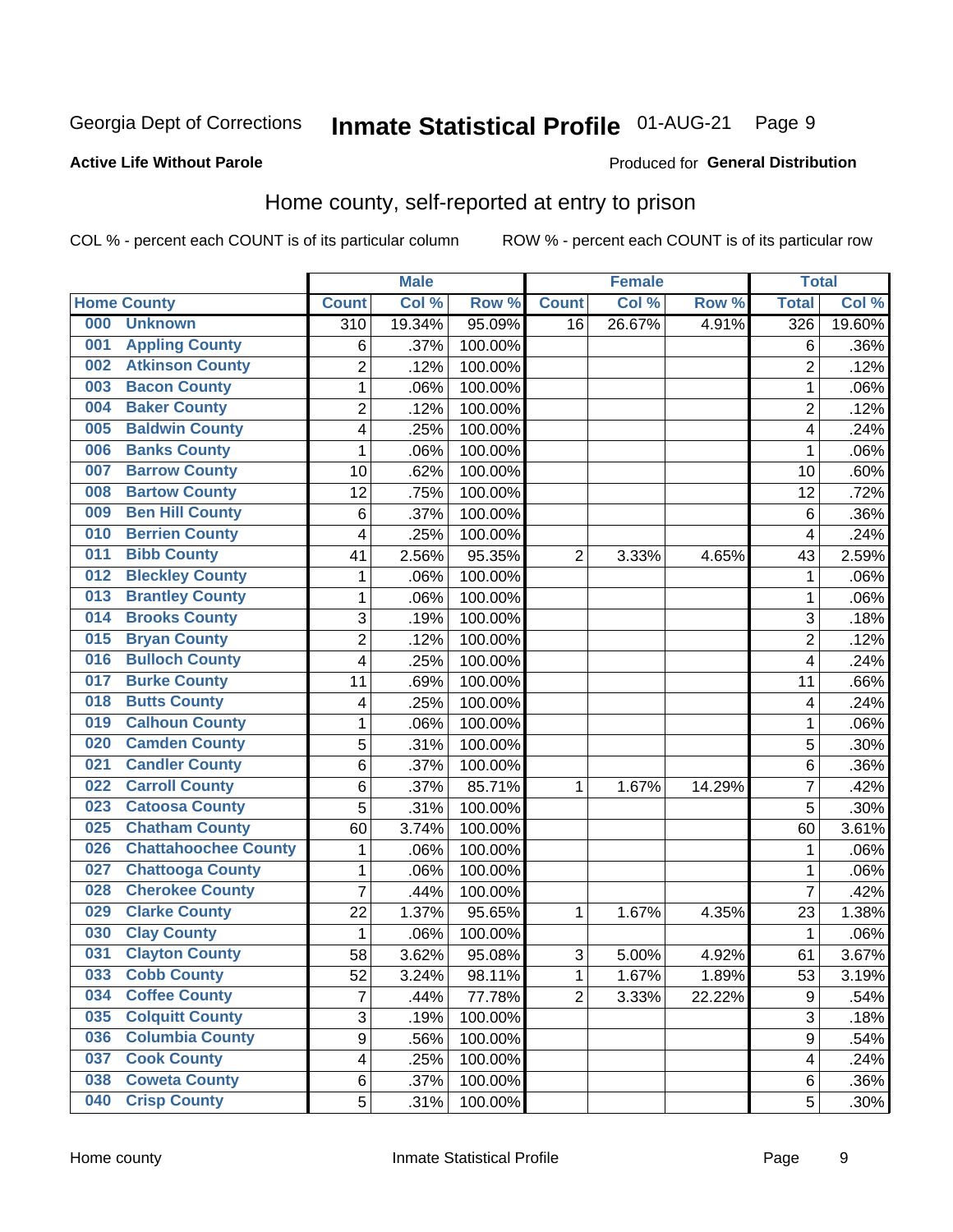## Inmate Statistical Profile 01-AUG-21 Page 10

### **Active Life Without Parole**

## Produced for General Distribution

## Home county, self-reported at entry to prison

COL % - percent each COUNT is of its particular column

|     |                          |                         | <b>Male</b> |                  |                | <b>Female</b> |         | <b>Total</b>   |        |
|-----|--------------------------|-------------------------|-------------|------------------|----------------|---------------|---------|----------------|--------|
|     | <b>Home County</b>       | <b>Count</b>            | Col %       | Row <sup>%</sup> | <b>Count</b>   | Col %         | Row %   | <b>Total</b>   | Col %  |
| 043 | <b>Decatur County</b>    | $\overline{7}$          | .44%        | 100.00%          |                |               |         | 7              | .42%   |
| 044 | <b>Dekalb County</b>     | 118                     | 7.36%       | 99.16%           | 1              | 1.67%         | .84%    | 119            | 7.16%  |
| 045 | <b>Dodge County</b>      | 1                       | .06%        | 100.00%          |                |               |         | 1              | .06%   |
| 046 | <b>Dooly County</b>      | 1                       | .06%        | 100.00%          |                |               |         | 1              | .06%   |
| 047 | <b>Dougherty County</b>  | 24                      | 1.50%       | 92.31%           | $\overline{2}$ | 3.33%         | 7.69%   | 26             | 1.56%  |
| 048 | <b>Douglas County</b>    | 18                      | 1.12%       | 100.00%          |                |               |         | 18             | 1.08%  |
| 049 | <b>Early County</b>      | 3                       | .19%        | 100.00%          |                |               |         | 3              | .18%   |
| 051 | <b>Effingham County</b>  | 6                       | .37%        | 85.71%           | 1              | 1.67%         | 14.29%  | 7              | .42%   |
| 052 | <b>Elbert County</b>     | 3                       | .19%        | 100.00%          |                |               |         | 3              | .18%   |
| 053 | <b>Emanuel County</b>    | 5                       | .31%        | 100.00%          |                |               |         | 5              | .30%   |
| 054 | <b>Evans County</b>      |                         |             |                  | 1              | 1.67%         | 100.00% | 1              | .06%   |
| 056 | <b>Fayette County</b>    | 7                       | .44%        | 100.00%          |                |               |         | 7              | .42%   |
| 057 | <b>Floyd County</b>      | 21                      | 1.31%       | 91.30%           | 2              | 3.33%         | 8.70%   | 23             | 1.38%  |
| 058 | <b>Forsyth County</b>    | 3                       | .19%        | 60.00%           | $\overline{2}$ | 3.33%         | 40.00%  | 5              | .30%   |
| 059 | <b>Franklin County</b>   | 4                       | .25%        | 100.00%          |                |               |         | 4              | .24%   |
| 060 | <b>Fulton County</b>     | 183                     | 11.42%      | 97.86%           | 4              | 6.67%         | 2.14%   | 187            | 11.24% |
| 061 | <b>Gilmer County</b>     | $\overline{2}$          | .12%        | 100.00%          |                |               |         | $\overline{2}$ | .12%   |
| 063 | <b>Glynn County</b>      | 13                      | .81%        | 100.00%          |                |               |         | 13             | .78%   |
| 064 | <b>Gordon County</b>     | 8                       | .50%        | 100.00%          |                |               |         | 8              | .48%   |
| 066 | <b>Greene County</b>     | 3                       | .19%        | 100.00%          |                |               |         | 3              | .18%   |
| 067 | <b>Gwinnett County</b>   | 47                      | 2.93%       | 94.00%           | 3              | 5.00%         | 6.00%   | 50             | 3.01%  |
| 068 | <b>Habersham County</b>  | $\overline{2}$          | .12%        | 100.00%          |                |               |         | $\overline{2}$ | .12%   |
| 069 | <b>Hall County</b>       | 14                      | .87%        | 87.50%           | $\overline{2}$ | 3.33%         | 12.50%  | 16             | .96%   |
| 070 | <b>Hancock County</b>    | $\overline{2}$          | .12%        | 100.00%          |                |               |         | $\overline{2}$ | .12%   |
| 071 | <b>Haralson County</b>   | $\overline{c}$          | .12%        | 100.00%          |                |               |         | $\overline{c}$ | .12%   |
| 072 | <b>Harris County</b>     | 5                       | .31%        | 100.00%          |                |               |         | 5              | .30%   |
| 073 | <b>Hart County</b>       | $\overline{3}$          | .19%        | 100.00%          |                |               |         | 3              | .18%   |
| 074 | <b>Heard County</b>      | 1                       | .06%        | 100.00%          |                |               |         | 1              | .06%   |
| 075 | <b>Henry County</b>      | 16                      | 1.00%       | 94.12%           | 1              | 1.67%         | 5.88%   | 17             | 1.02%  |
| 076 | <b>Houston County</b>    | 21                      | 1.31%       | 95.45%           | $\mathbf 1$    | 1.67%         | 4.55%   | 22             | 1.32%  |
| 078 | <b>Jackson County</b>    | 11                      | .69%        | 100.00%          |                |               |         | 11             | .66%   |
| 080 | <b>Jeff Davis County</b> | 1                       | .06%        | 100.00%          |                |               |         | 1              | .06%   |
| 081 | <b>Jefferson County</b>  | $\overline{7}$          | .44%        | 87.50%           | $\mathbf{1}$   | 1.67%         | 12.50%  | 8              | .48%   |
| 082 | <b>Jenkins County</b>    | 3                       | .19%        | 100.00%          |                |               |         | 3              | .18%   |
| 083 | <b>Johnson County</b>    | $\mathbf 1$             | .06%        | 100.00%          |                |               |         | 1              | .06%   |
| 084 | <b>Jones County</b>      | 1                       | .06%        | 100.00%          |                |               |         | 1              | .06%   |
| 087 | <b>Laurens County</b>    | $\overline{\mathbf{4}}$ | .25%        | 100.00%          |                |               |         | 4              | .24%   |
| 088 | <b>Lee County</b>        | 3                       | .19%        | 100.00%          |                |               |         | 3              | .18%   |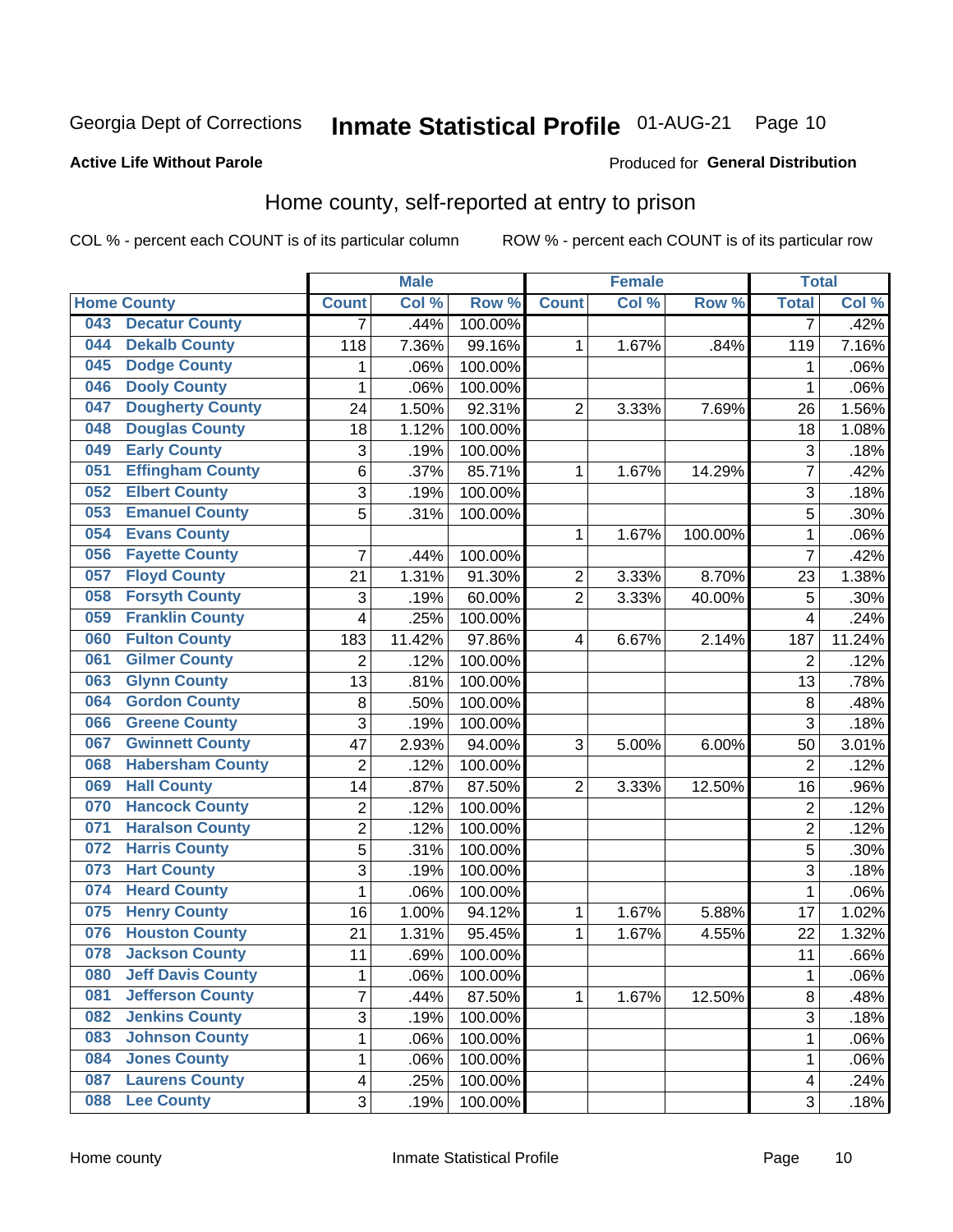#### **Inmate Statistical Profile 01-AUG-21** Page 11

Produced for General Distribution

### **Active Life Without Parole**

## Home county, self-reported at entry to prison

COL % - percent each COUNT is of its particular column

|                  |                          |                | <b>Male</b> |         |                         | <b>Female</b> |         | <b>Total</b>    |       |
|------------------|--------------------------|----------------|-------------|---------|-------------------------|---------------|---------|-----------------|-------|
|                  | <b>Home County</b>       | <b>Count</b>   | Col%        | Row %   | <b>Count</b>            | Col %         | Row %   | <b>Total</b>    | Col % |
| 089              | <b>Liberty County</b>    | 10             | .62%        | 90.91%  | 1                       | 1.67%         | 9.09%   | $\overline{11}$ | .66%  |
| 090              | <b>Lincoln County</b>    | $\overline{2}$ | .12%        | 100.00% |                         |               |         | $\overline{2}$  | .12%  |
| 091              | <b>Long County</b>       | $\mathbf 1$    | .06%        | 100.00% |                         |               |         | 1               | .06%  |
| 092              | <b>Lowndes County</b>    | 12             | .75%        | 100.00% |                         |               |         | 12              | .72%  |
| 093              | <b>Lumpkin County</b>    | $\overline{2}$ | .12%        | 100.00% |                         |               |         | $\overline{2}$  | .12%  |
| 094              | <b>Macon County</b>      | $\mathbf 1$    | .06%        | 100.00% |                         |               |         | 1               | .06%  |
| 095              | <b>Madison County</b>    | $\mathbf 1$    | .06%        | 100.00% |                         |               |         | 1               | .06%  |
| 096              | <b>Marion County</b>     | 1              | .06%        | 50.00%  | 1                       | 1.67%         | 50.00%  | $\overline{c}$  | .12%  |
| 097              | <b>Mcduffie County</b>   | 3              | .19%        | 100.00% |                         |               |         | 3               | .18%  |
| 098              | <b>Mcintosh County</b>   | $\mathbf 1$    | .06%        | 100.00% |                         |               |         | 1               | .06%  |
| 099              | <b>Meriwether County</b> | 3              | .19%        | 100.00% |                         |               |         | 3               | .18%  |
| 100              | <b>Miller County</b>     | $\overline{c}$ | .12%        | 100.00% |                         |               |         | $\overline{2}$  | .12%  |
| 101              | <b>Mitchell County</b>   | $\overline{2}$ | .12%        | 100.00% |                         |               |         | $\overline{2}$  | .12%  |
| 102              | <b>Monroe County</b>     | 6              | .37%        | 100.00% |                         |               |         | $6\phantom{1}6$ | .36%  |
| 103              | <b>Montgomery County</b> | $\mathbf 1$    | .06%        | 100.00% |                         |               |         | 1               | .06%  |
| 104              | <b>Morgan County</b>     | $\overline{2}$ | .12%        | 100.00% |                         |               |         | $\overline{2}$  | .12%  |
| 106              | <b>Muscogee County</b>   | 34             | 2.12%       | 100.00% |                         |               |         | 34              | 2.04% |
| 107              | <b>Newton County</b>     | 8              | .50%        | 80.00%  | $\overline{\mathbf{c}}$ | 3.33%         | 20.00%  | 10              | .60%  |
| 108              | <b>Oconee County</b>     |                |             |         | 1                       | 1.67%         | 100.00% | 1               | .06%  |
| 109              | <b>Oglethorpe County</b> | 4              | .25%        | 100.00% |                         |               |         | 4               | .24%  |
| 110              | <b>Paulding County</b>   | 11             | .69%        | 100.00% |                         |               |         | 11              | .66%  |
| 111              | <b>Peach County</b>      | $\mathbf 1$    | .06%        | 100.00% |                         |               |         | 1               | .06%  |
| 112              | <b>Pickens County</b>    | $\mathbf 1$    | .06%        | 100.00% |                         |               |         | 1               | .06%  |
| 113              | <b>Pierce County</b>     | 6              | .37%        | 100.00% |                         |               |         | $\,6$           | .36%  |
| 114              | <b>Pike County</b>       | $\overline{c}$ | .12%        | 100.00% |                         |               |         | $\overline{2}$  | .12%  |
| $\overline{115}$ | <b>Polk County</b>       | 5              | .31%        | 100.00% |                         |               |         | 5               | .30%  |
| 117              | <b>Putnam County</b>     | 5              | .31%        | 83.33%  | 1                       | 1.67%         | 16.67%  | 6               | .36%  |
| 119              | <b>Rabun County</b>      | $\overline{2}$ | .12%        | 100.00% |                         |               |         | $\overline{2}$  | .12%  |
| 120              | <b>Randolph County</b>   | $\overline{2}$ | .12%        | 100.00% |                         |               |         | $\overline{2}$  | .12%  |
| 121              | <b>Richmond County</b>   | 56             | 3.49%       | 94.92%  | 3                       | 5.00%         | 5.08%   | 59              | 3.55% |
| 122              | <b>Rockdale County</b>   | 8              | .50%        | 100.00% |                         |               |         | 8               | .48%  |
| 124              | <b>Screven County</b>    | 1              | .06%        | 100.00% |                         |               |         | 1               | .06%  |
| 125              | <b>Seminole County</b>   | $\overline{2}$ | .12%        | 100.00% |                         |               |         | $\overline{2}$  | .12%  |
| 126              | <b>Spalding County</b>   | 14             | .87%        | 100.00% |                         |               |         | 14              | .84%  |
| 127              | <b>Stephens County</b>   | $\overline{c}$ | .12%        | 66.67%  | 1                       | 1.67%         | 33.33%  | $\sqrt{3}$      | .18%  |
| 128              | <b>Stewart County</b>    | $\mathbf{1}$   | .06%        | 100.00% |                         |               |         | 1               | .06%  |
| 129              | <b>Sumter County</b>     | 5              | .31%        | 100.00% |                         |               |         | 5               | .30%  |
| 132              | <b>Tattnall County</b>   | 6              | .37%        | 100.00% |                         |               |         | 6               | .36%  |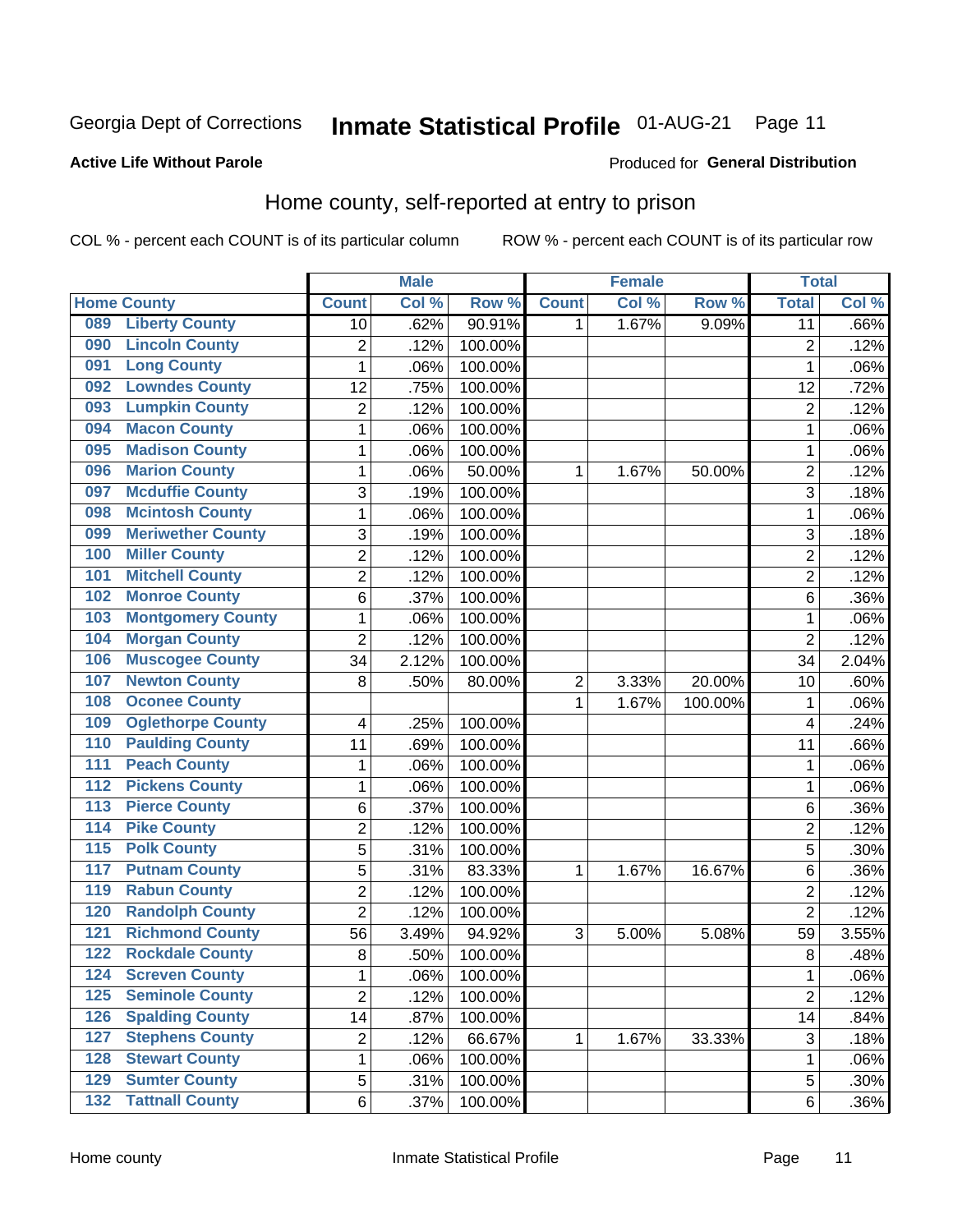## Inmate Statistical Profile 01-AUG-21 Page 12

### **Active Life Without Parole**

### Produced for General Distribution

## Home county, self-reported at entry to prison

COL % - percent each COUNT is of its particular column

|                                    |                | <b>Male</b> |         |              | <b>Female</b> |        | <b>Total</b>   |         |
|------------------------------------|----------------|-------------|---------|--------------|---------------|--------|----------------|---------|
| <b>Home County</b>                 | <b>Count</b>   | Col %       | Row %   | <b>Count</b> | Col %         | Row %  | <b>Total</b>   | Col %   |
| <b>Taylor County</b><br>133        | 1              | .06%        | 100.00% |              |               |        | 1              | $.06\%$ |
| <b>Telfair County</b><br>134       | $\overline{2}$ | .12%        | 100.00% |              |               |        | $\overline{2}$ | .12%    |
| <b>Thomas County</b><br>136        | 5              | .31%        | 100.00% |              |               |        | 5              | .30%    |
| <b>Tift County</b><br>137          | $\overline{7}$ | .44%        | 100.00% |              |               |        | 7              | .42%    |
| <b>Toombs County</b><br>138        | 10             | .62%        | 100.00% |              |               |        | 10             | .60%    |
| <b>Treutlen County</b><br>140      | 5              | .31%        | 100.00% |              |               |        | 5              | .30%    |
| <b>Troup County</b><br>141         | 6              | .37%        | 100.00% |              |               |        | 6              | .36%    |
| <b>Twiggs County</b><br>143        | 2              | .12%        | 100.00% |              |               |        | $\overline{2}$ | .12%    |
| <b>Union County</b><br>144         | 1              | .06%        | 100.00% |              |               |        | 1              | .06%    |
| <b>Upson County</b><br>145         | 5              | .31%        | 100.00% |              |               |        | 5              | .30%    |
| <b>Walker County</b><br>146        | 4              | .25%        | 80.00%  | 1            | 1.67%         | 20.00% | 5              | .30%    |
| <b>Walton County</b><br>147        | 15             | .94%        | 100.00% |              |               |        | 15             | .90%    |
| <b>Ware County</b><br>148          | 12             | .75%        | 100.00% |              |               |        | 12             | .72%    |
| <b>Warren County</b><br>149        | 2              | .12%        | 66.67%  | 1            | 1.67%         | 33.33% | $\overline{3}$ | .18%    |
| <b>Washington County</b><br>150    | 6              | .37%        | 100.00% |              |               |        | 6              | .36%    |
| <b>Wayne County</b><br>151         | 9              | .56%        | 100.00% |              |               |        | 9              | .54%    |
| <b>Wheeler County</b><br>153       | 1              | .06%        | 100.00% |              |               |        | 1              | .06%    |
| <b>White County</b><br>154         | 1              | .06%        | 50.00%  | 1            | 1.67%         | 50.00% | $\overline{2}$ | .12%    |
| <b>Whitfield County</b><br>155     | 14             | .87%        | 100.00% |              |               |        | 14             | .84%    |
| <b>Wilcox County</b><br>156        | 1              | .06%        | 100.00% |              |               |        | 1              | .06%    |
| <b>Wilkes County</b><br>157        | 4              | .25%        | 100.00% |              |               |        | 4              | .24%    |
| <b>Wilkinson County</b><br>158     | $\overline{2}$ | .12%        | 100.00% |              |               |        | $\overline{2}$ | .12%    |
| <b>Worth County</b><br>159         | $\mathbf{1}$   | .06%        | 100.00% |              |               |        | 1              | .06%    |
| <b>Other Custody/Out Of</b><br>999 | 3              | .19%        | 100.00% |              |               |        | 3              | .18%    |
| <b>State</b>                       |                |             |         |              |               |        |                |         |
| <b>Total Rported</b>               | 1,603          | 100%        | 96.39%  | 60           | 100%          | 3.61%  | 1,663          | 100%    |

| <b>rted</b> |      |           |      |
|-------------|------|-----------|------|
| `otal       | ,603 | r r<br>υυ | ,663 |

| Mode (most frequent) | <b>Fulton County</b> | <b>Fulton County</b> | <b>Fulton County</b> |
|----------------------|----------------------|----------------------|----------------------|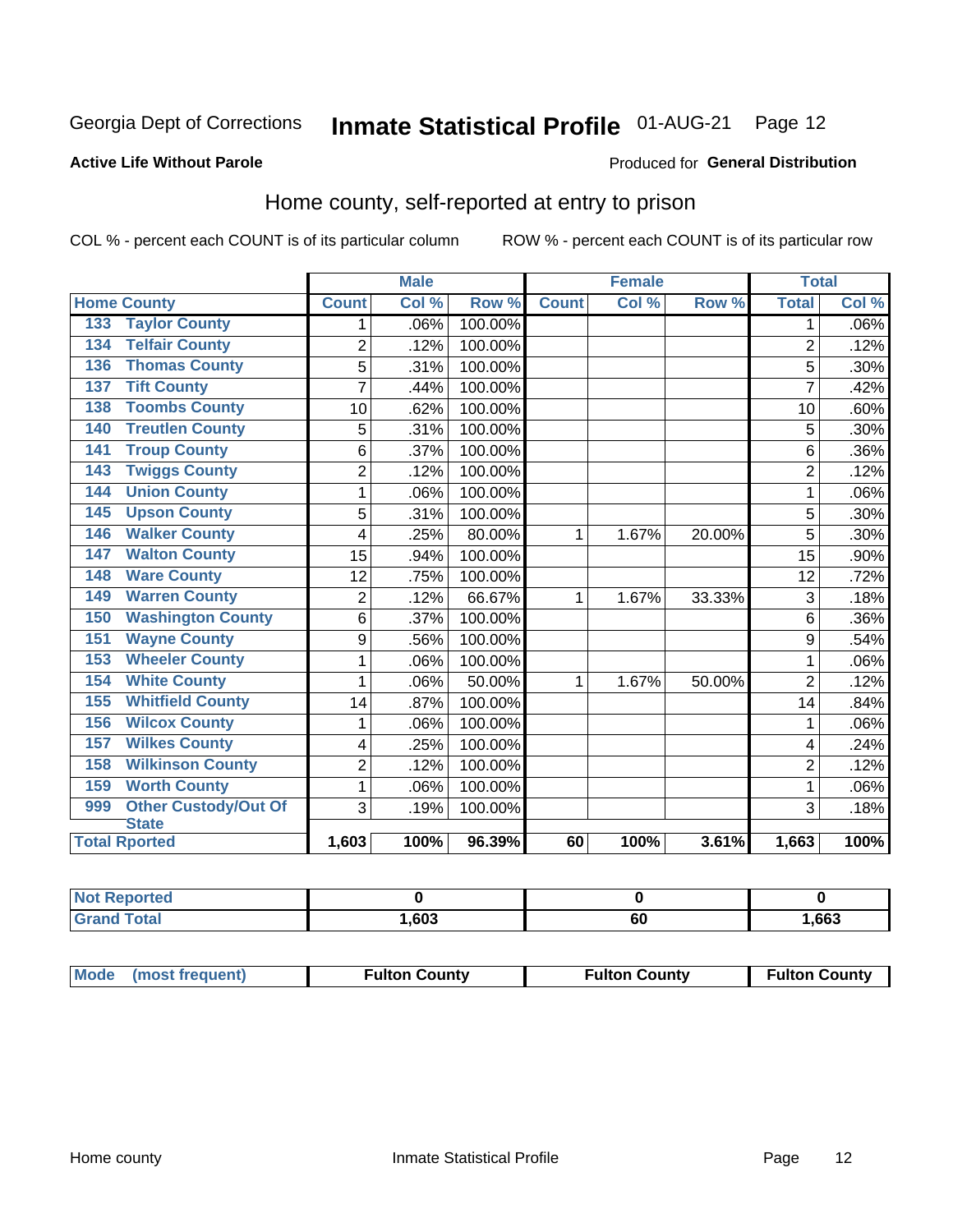#### **Inmate Statistical Profile 01-AUG-21** Page 13

### **Active Life Without Parole**

### Produced for General Distribution

## Employment status before prison, self-reported at entry to prison

COL % - percent each COUNT is of its particular column

|                          |                       | <b>Male</b>  |        |         | <b>Female</b> |        |        | <b>Total</b> |        |
|--------------------------|-----------------------|--------------|--------|---------|---------------|--------|--------|--------------|--------|
| <b>Employment Status</b> |                       | <b>Count</b> | Col %  | Row %   | <b>Count</b>  | Col %  | Row %  | Total        | Col %  |
| 01                       | <b>Full Time</b>      | 517          | 45.31% | 96.10%  | 21            | 47.73% | 3.90%  | 538          | 45.40% |
| 02                       | <b>Part Time</b>      | 77           | 6.75%  | 100.00% |               |        |        | 77           | 6.50%  |
| 03                       | Unempl $<$ 6M         | 69           | 6.05%  | 98.57%  |               | 2.27%  | 1.43%  | 70           | 5.91%  |
| 04                       | Unempl > 6M           | 288          | 25.24% | 94.74%  | 16            | 36.36% | 5.26%  | 304          | 25.65% |
| 05                       | <b>Never Worked</b>   | 106          | 9.29%  | 100.00% |               |        |        | 106          | 8.95%  |
| 06                       | <b>Student</b>        | 34           | 2.98%  | 100.00% |               |        |        | 34           | 2.87%  |
| 07                       | <b>Incapable</b>      | 50           | 4.38%  | 89.29%  | 6             | 13.64% | 10.71% | 56           | 4.73%  |
|                          | <b>Total Reported</b> | 1,141        | 100%   | 96.29%  | 44            | 100%   | 3.71%  | 1,185        | 100%   |

|                        | 462<br>___ | 1 Q     | 470<br> |
|------------------------|------------|---------|---------|
| $f \wedge f \wedge f'$ | .603       | ~<br>ρŋ | .663    |

| Mc | ∴ull | ----<br>ıme<br>w |
|----|------|------------------|
|    |      |                  |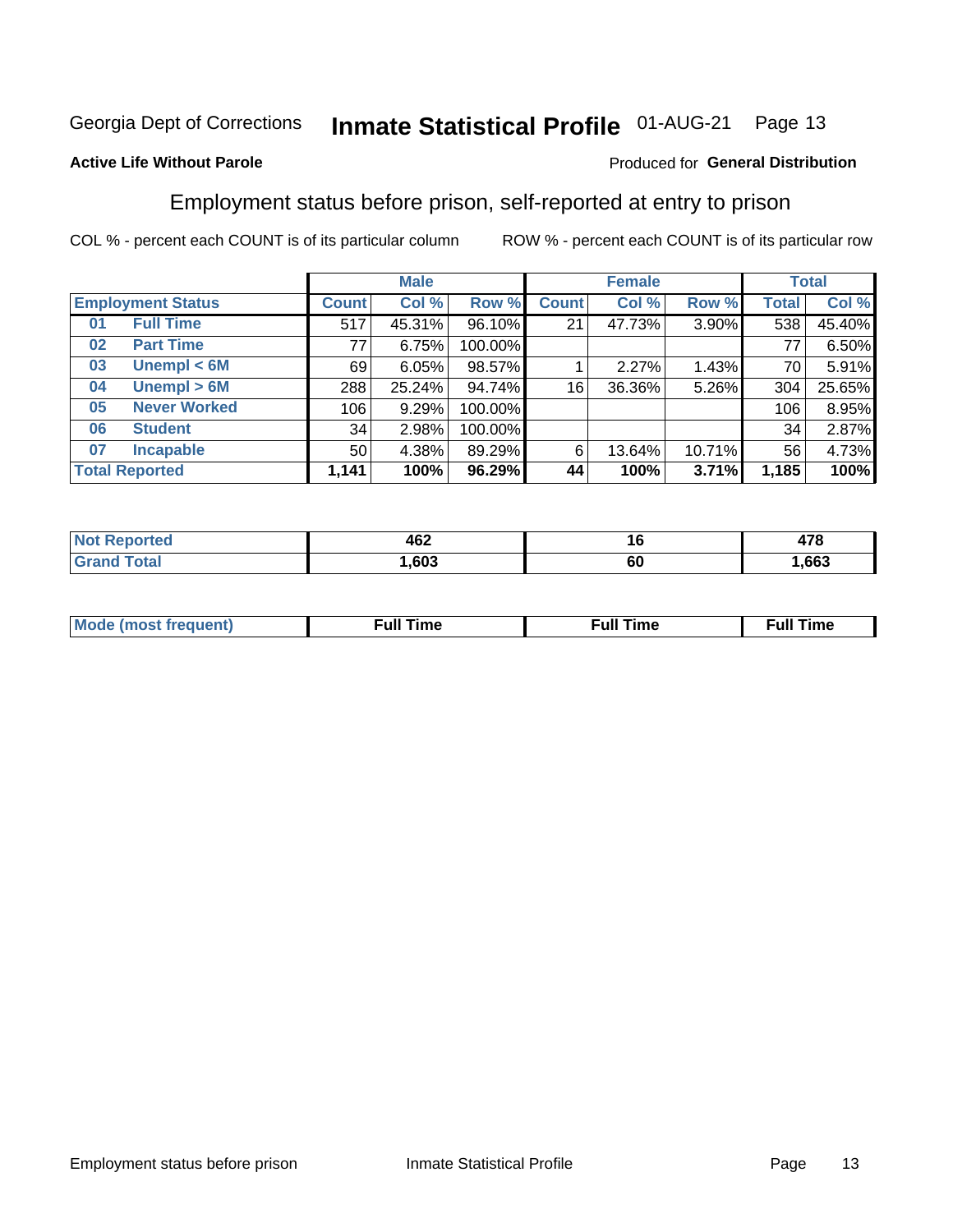## **Active Life Without Parole**

Produced for General Distribution

## Age at admission

COL % - percent each COUNT is of its particular column

|                         |                | <b>Male</b> |         |                           | <b>Female</b> |        |              | <b>Total</b> |
|-------------------------|----------------|-------------|---------|---------------------------|---------------|--------|--------------|--------------|
| <b>Age At Admission</b> | <b>Count</b>   | Col %       | Row %   | <b>Count</b>              | Col %         | Row %  | <b>Total</b> | Col %        |
| 15                      | $\overline{2}$ | 0.12%       | 100.00% |                           |               |        | 2            | 0.12%        |
| 16                      | 1              | 0.06%       | 100.00% |                           |               |        | $\mathbf{1}$ | 0.06%        |
| $\overline{17}$         | 8              | 0.50%       | 100.00% |                           |               |        | 8            | 0.48%        |
| 18                      | 8              | 0.50%       | 100.00% |                           |               |        | 8            | 0.48%        |
| 19                      | 24             | 1.50%       | 100.00% |                           |               |        | 24           | 1.44%        |
| $\overline{20}$         | 42             | 2.62%       | 97.67%  | 1                         | 1.67%         | 2.33%  | 43           | 2.59%        |
| 21                      | 37             | 2.31%       | 94.87%  | $\overline{c}$            | 3.33%         | 5.13%  | 39           | 2.35%        |
| $\overline{22}$         | 63             | 3.93%       | 96.92%  | 2                         | 3.33%         | 3.08%  | 65           | 3.91%        |
| $\overline{23}$         | 54             | 3.37%       | 98.18%  | 1                         | 1.67%         | 1.82%  | 55           | 3.31%        |
| 24                      | 57             | 3.56%       | 95.00%  | 3                         | 5.00%         | 5.00%  | 60           | 3.61%        |
| $\overline{25}$         | 71             | 4.43%       | 94.67%  | $\overline{\mathbf{4}}$   | 6.67%         | 5.33%  | 75           | 4.51%        |
| 26                      | 73             | 4.55%       | 96.05%  | 3                         | 5.00%         | 3.95%  | 76           | 4.57%        |
| $\overline{27}$         | 62             | 3.87%       | 93.94%  | $\overline{\mathbf{4}}$   | 6.67%         | 6.06%  | 66           | 3.97%        |
| 28                      | 69             | 4.30%       | 97.18%  | $\overline{2}$            | 3.33%         | 2.82%  | 71           | 4.27%        |
| 29                      | 71             | 4.43%       | 98.61%  | 1                         | 1.67%         | 1.39%  | 72           | 4.33%        |
| 30                      | 56             | 3.49%       | 100.00% |                           |               |        | 56           | 3.37%        |
| 31                      | 70             | 4.37%       | 98.59%  | 1                         | 1.67%         | 1.41%  | 71           | 4.27%        |
| $\overline{32}$         | 67             | 4.18%       | 95.71%  | 3                         | 5.00%         | 4.29%  | 70           | 4.21%        |
| 33                      | 54             | 3.37%       | 94.74%  | 3                         | 5.00%         | 5.26%  | 57           | 3.43%        |
| 34                      | 36             | 2.25%       | 92.31%  | 3                         | 5.00%         | 7.69%  | 39           | 2.35%        |
| 35                      | 44             | 2.74%       | 95.65%  | $\overline{2}$            | 3.33%         | 4.35%  | 46           | 2.77%        |
| 36                      | 54             | 3.37%       | 96.43%  | $\overline{c}$            | 3.33%         | 3.57%  | 56           | 3.37%        |
| $\overline{37}$         | 43             | 2.68%       | 97.73%  | 1                         | 1.67%         | 2.27%  | 44           | 2.65%        |
| 38                      | 52             | 3.24%       | 100.00% |                           |               |        | 52           | 3.13%        |
| 39                      | 40             | 2.50%       | 86.96%  | 6                         | 10.00%        | 13.04% | 46           | 2.77%        |
| 40                      | 34             | 2.12%       | 94.44%  | $\overline{c}$            | 3.33%         | 5.56%  | 36           | 2.16%        |
| 41                      | 43             | 2.68%       | 95.56%  | $\overline{2}$            | 3.33%         | 4.44%  | 45           | 2.71%        |
| 42                      | 36             | 2.25%       | 100.00% |                           |               |        | 36           | 2.16%        |
| 43                      | 31             | 1.93%       | 93.94%  | $\overline{c}$            | 3.33%         | 6.06%  | 33           | 1.98%        |
| 44                      | 24             | 1.50%       | 92.31%  | $\overline{c}$            | 3.33%         | 7.69%  | 26           | 1.56%        |
| 45                      | 33             | 2.06%       | 97.06%  | 1                         | 1.67%         | 2.94%  | 34           | 2.04%        |
| 46                      | 25             | 1.56%       | 89.29%  | $\ensuremath{\mathsf{3}}$ | 5.00%         | 10.71% | 28           | 1.68%        |
| 47                      | 29             | 1.81%       | 100.00% |                           |               |        | 29           | 1.74%        |
| 48                      | 25             | 1.56%       | 89.29%  | 3                         | 5.00%         | 10.71% | 28           | 1.68%        |
| 49                      | 25             | 1.56%       | 100.00% |                           |               |        | 25           | 1.50%        |
| 50                      | 27             | 1.68%       | 100.00% |                           |               |        | 27           | 1.62%        |
| $\overline{51}$         | 11             | 0.69%       | 100.00% |                           |               |        | 11           | 0.66%        |
| 52                      | 14             | 0.87%       | 100.00% |                           |               |        | 14           | 0.84%        |
| 53                      | 16             | 1.00%       | 100.00% |                           |               |        | 16           | 0.96%        |
| 54                      | 12             | 0.75%       | 100.00% |                           |               |        | 12           | 0.72%        |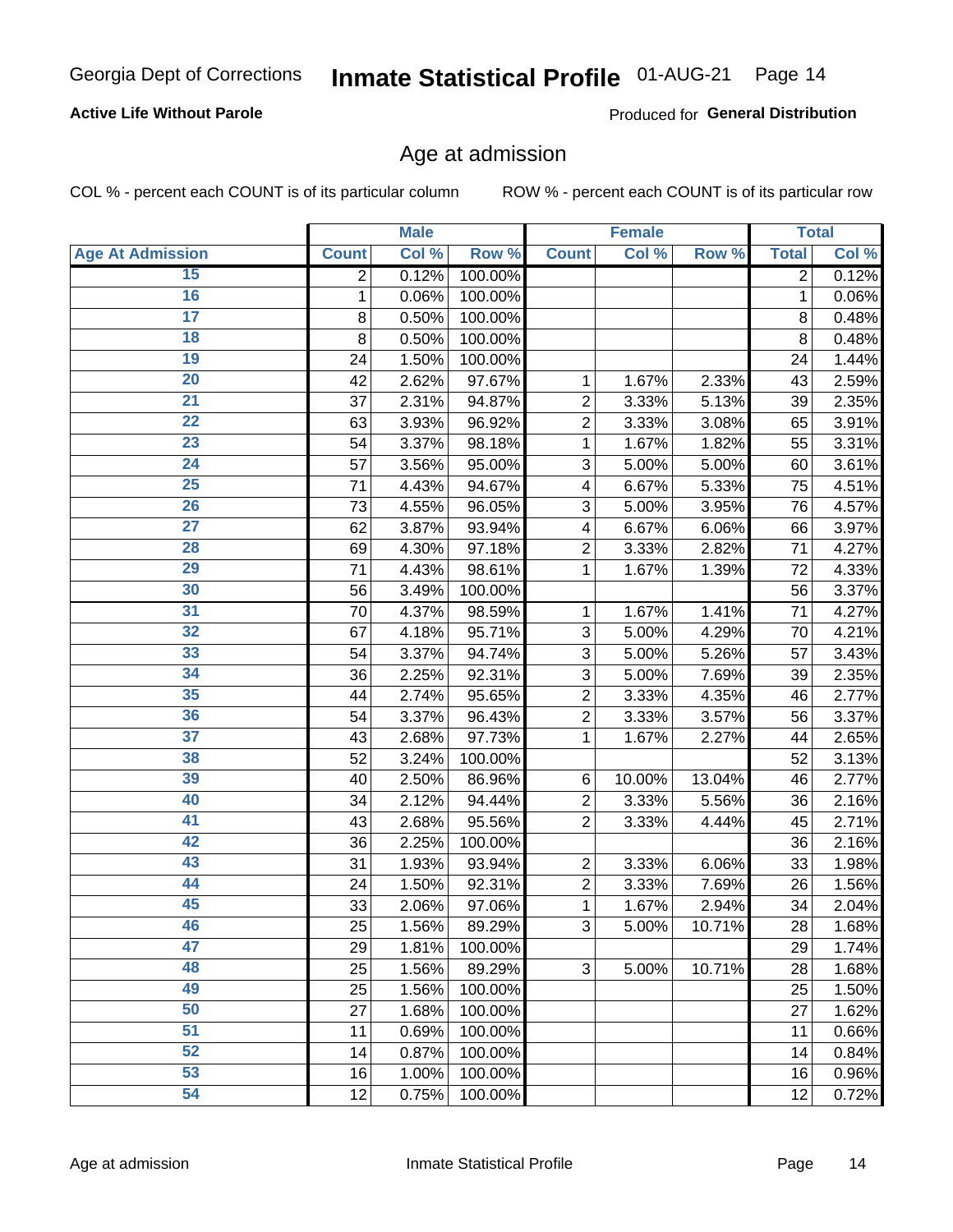## **Active Life Without Parole**

Produced for General Distribution

## Age at admission

COL % - percent each COUNT is of its particular column

|                         |              | <b>Male</b> |         |              | <b>Female</b> |       |                | <b>Total</b> |
|-------------------------|--------------|-------------|---------|--------------|---------------|-------|----------------|--------------|
| <b>Age At Admission</b> | <b>Count</b> | Col %       | Row %   | <b>Count</b> | Col %         | Row % | <b>Total</b>   | Col %        |
| 55                      | 13           | 0.81%       | 92.86%  |              | 1.67%         | 7.14% | 14             | 0.84%        |
| 56                      | 7            | 0.44%       | 100.00% |              |               |       | 7              | 0.42%        |
| 57                      | 10           | 0.62%       | 100.00% |              |               |       | 10             | 0.60%        |
| 58                      | 5            | 0.31%       | 100.00% |              |               |       | 5              | 0.30%        |
| 59                      | 5            | 0.31%       | 100.00% |              |               |       | 5              | 0.30%        |
| 60                      | 4            | 0.25%       | 100.00% |              |               |       | 4              | 0.24%        |
| 61                      | 3            | 0.19%       | 100.00% |              |               |       | 3              | 0.18%        |
| 62                      | 2            | 0.12%       | 100.00% |              |               |       | 2              | 0.12%        |
| 63                      |              | 0.06%       | 100.00% |              |               |       |                | 0.06%        |
| 64                      | 2            | 0.12%       | 100.00% |              |               |       | 2              | 0.12%        |
| 65                      |              | 0.06%       | 100.00% |              |               |       |                | 0.06%        |
| 66                      | 2            | 0.12%       | 100.00% |              |               |       | $\overline{2}$ | 0.12%        |
| 67                      | 2            | 0.12%       | 100.00% |              |               |       | 2              | 0.12%        |
| 69                      | 2            | 0.12%       | 100.00% |              |               |       | 2              | 0.12%        |
| 74                      |              | 0.06%       | 100.00% |              |               |       |                | 0.06%        |
| <b>Total Reported</b>   | 1,603        | 100%        | 96.39%  | 60           | 100%          | 3.61% | 1,663          | 100%         |

| <b>Not Reported</b> |      |    |       |
|---------------------|------|----|-------|
| <b>Total</b>        | ,603 | 60 | 1,663 |

| <b>Mean</b><br>(average) | 33.98   | 33.85 | 33.97   |
|--------------------------|---------|-------|---------|
| <b>Median (middle)</b>   | ົ<br>JZ | 33.5  | ົ<br>∠ت |
| Mode<br>(most frequent)  | 26      | 39    | 26      |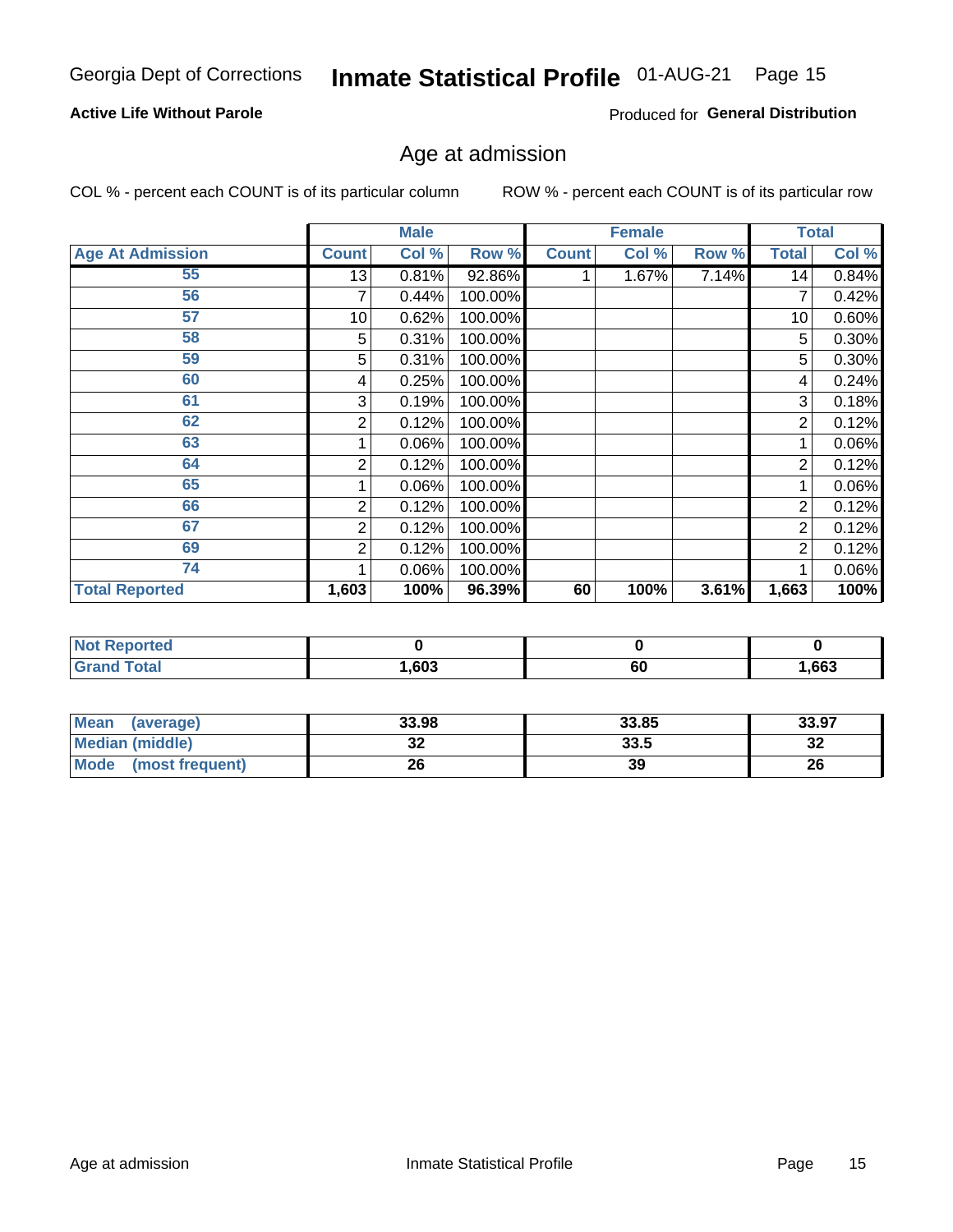## **Active Life Without Parole**

### Produced for General Distribution

## Height, measured at entry to prison

COL % - percent each COUNT is of its particular column

|                         |                | <b>Male</b> |         |                | <b>Female</b> |         |                | <b>Total</b> |
|-------------------------|----------------|-------------|---------|----------------|---------------|---------|----------------|--------------|
| <b>Height</b>           | <b>Count</b>   | Col %       | Row %   | <b>Count</b>   | Col %         | Row %   | <b>Total</b>   | Col %        |
| $\overline{\mathbf{0}}$ | 6              | 0.37%       | 100.00% |                |               |         | 6              | $0.36\%$     |
| 4'10"                   |                |             |         | $\mathbf{1}$   | 1.67%         | 100.00% | 1              | 0.06%        |
| 4'11''                  |                |             |         | $\mathbf{1}$   | 1.67%         | 100.00% | 1              | 0.06%        |
| 5'00''                  | 4              | 0.25%       | 100.00% |                |               |         | 4              | 0.24%        |
| 5'01"                   | 4              | 0.25%       | 80.00%  | $\mathbf 1$    | 1.67%         | 20.00%  | 5              | 0.30%        |
| 5'02"                   | 8              | 0.50%       | 72.73%  | 3              | 5.00%         | 27.27%  | 11             | 0.66%        |
| 5'03''                  | 14             | 0.87%       | 53.85%  | 12             | 20.00%        | 46.15%  | 26             | 1.56%        |
| 5'04"                   | 20             | 1.25%       | 64.52%  | 11             | 18.33%        | 35.48%  | 31             | 1.86%        |
| 5'05"                   | 42             | 2.62%       | 79.25%  | 11             | 18.33%        | 20.75%  | 53             | 3.19%        |
| 5'06''                  | 105            | 6.55%       | 95.45%  | 5              | 8.33%         | 4.55%   | 110            | 6.61%        |
| 5'07''                  | 111            | 6.92%       | 94.07%  | $\overline{7}$ | 11.67%        | 5.93%   | 118            | 7.10%        |
| 5'08''                  | 160            | 9.98%       | 98.77%  | $\overline{2}$ | 3.33%         | 1.23%   | 162            | 9.74%        |
| 5'09''                  | 206            | 12.85%      | 99.04%  | $\overline{2}$ | 3.33%         | 0.96%   | 208            | 12.51%       |
| 5'10''                  | 190            | 11.85%      | 98.96%  | $\overline{2}$ | 3.33%         | 1.04%   | 192            | 11.55%       |
| 5'11''                  | 198            | 12.35%      | 100.00% |                |               |         | 198            | 11.91%       |
| 6'00''                  | 179            | 11.17%      | 99.44%  | $\mathbf{1}$   | 1.67%         | 0.56%   | 180            | 10.82%       |
| 6'01''                  | 137            | 8.55%       | 99.28%  | 1              | 1.67%         | 0.72%   | 138            | 8.30%        |
| 6'02"                   | 106            | 6.61%       | 100.00% |                |               |         | 106            | 6.37%        |
| 6'03''                  | 53             | 3.31%       | 100.00% |                |               |         | 53             | 3.19%        |
| 6'04"                   | 34             | 2.12%       | 100.00% |                |               |         | 34             | 2.04%        |
| 6'05"                   | 15             | 0.94%       | 100.00% |                |               |         | 15             | 0.90%        |
| 6'06"                   | $\overline{7}$ | 0.44%       | 100.00% |                |               |         | $\overline{7}$ | 0.42%        |
| 6'07''                  | $\overline{2}$ | 0.12%       | 100.00% |                |               |         | $\overline{2}$ | 0.12%        |
| 6'08''                  | $\overline{2}$ | 0.12%       | 100.00% |                |               |         | $\overline{2}$ | 0.12%        |
| <b>Total Reported</b>   | 1,603          | 100%        | 96.39%  | 60             | 100%          | 3.61%   | 1,663          | 100%         |

| rtea<br>, , ,<br>.               |      |    |      |
|----------------------------------|------|----|------|
| $f$ $f \circ f \circ f$<br>_____ | ,603 | 60 | ,663 |

| <b>Mean</b> | (average)       | 5'10" | 5'05"                | 5'10"<br>ັ |  |
|-------------|-----------------|-------|----------------------|------------|--|
|             |                 |       |                      |            |  |
| <b>Mode</b> | (most frequent) | 5'09" | <b>E'OO"</b><br>ว บง | 5'09"      |  |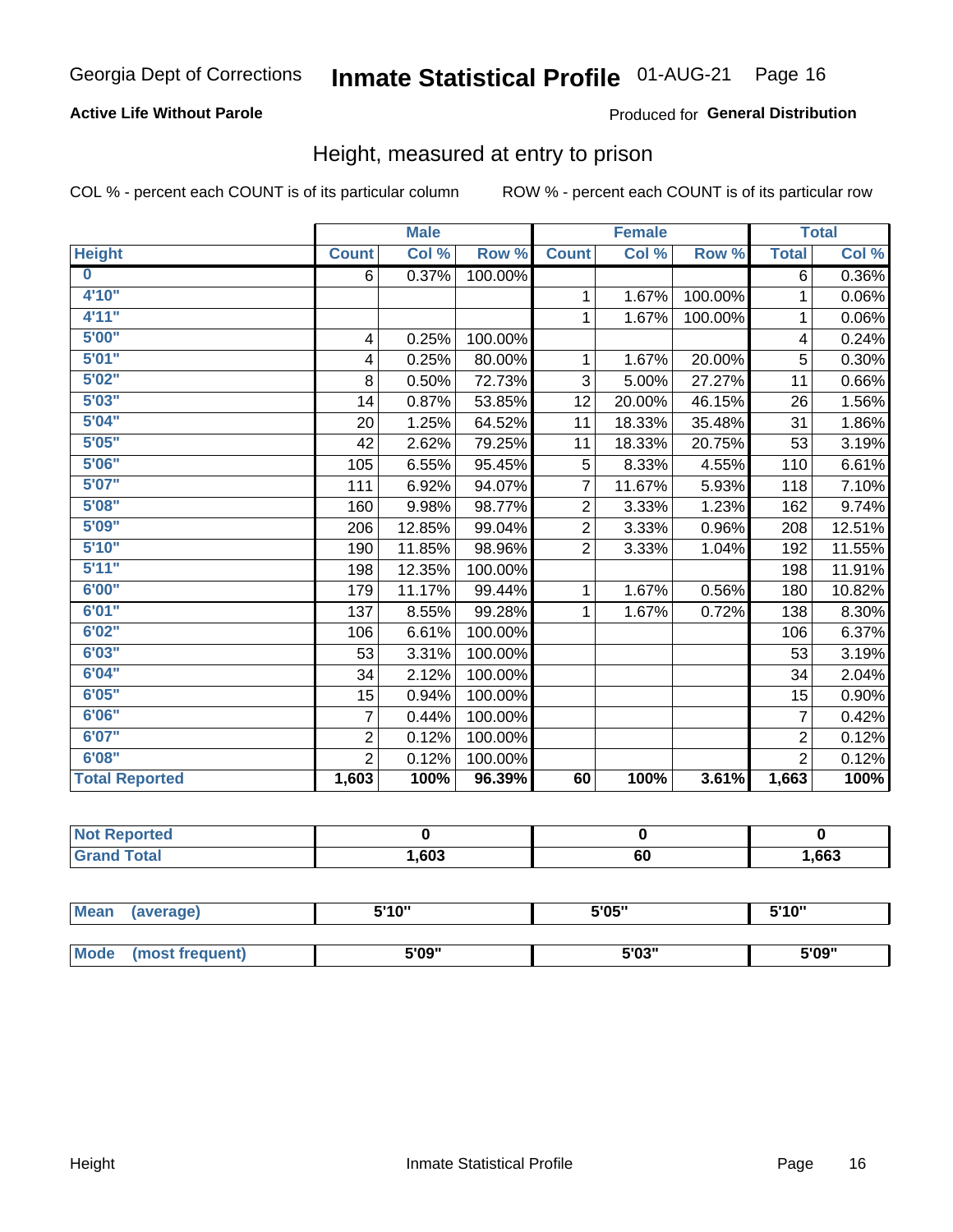### **Active Life Without Parole**

Produced for General Distribution

## Weight, measured at entry to prison

COL % - percent each COUNT is of its particular column

|                                |                         | <b>Male</b> |                  |                         | <b>Female</b> |         |                | <b>Total</b> |  |
|--------------------------------|-------------------------|-------------|------------------|-------------------------|---------------|---------|----------------|--------------|--|
| Weight                         | <b>Count</b>            | Col %       | Row <sup>%</sup> | <b>Count</b>            | Col %         | Row %   | <b>Total</b>   | Col %        |  |
| 100 - 109 pounds               | 1                       | 0.06%       | 50.00%           | 1                       | 1.67%         | 50.00%  | 2              | 0.12%        |  |
| 110 - 119 pounds               | 4                       | 0.25%       | 66.67%           | $\overline{2}$          | 3.33%         | 33.33%  | 6              | 0.36%        |  |
| 120 - 129 pounds               | 8                       | 0.50%       | 72.73%           | 3                       | 5.00%         | 27.27%  | 11             | 0.66%        |  |
| 130 - 139 pounds               | 45                      | 2.81%       | 95.74%           | $\overline{2}$          | 3.33%         | 4.26%   | 47             | 2.83%        |  |
| 140 - 149 pounds               | 98                      | 6.12%       | 96.08%           | 4                       | 6.67%         | 3.92%   | 102            | 6.14%        |  |
| 150 - 159 pounds               | 143                     | 8.93%       | 93.46%           | 10                      | 16.67%        | 6.54%   | 153            | 9.21%        |  |
| 160 - 169 pounds               | 201                     | 12.55%      | 97.57%           | 5                       | 8.33%         | 2.43%   | 206            | 12.40%       |  |
| 170 - 179 pounds               | 213                     | 13.30%      | 98.61%           | 3                       | 5.00%         | 1.39%   | 216            | 13.00%       |  |
| 180 - 189 pounds               | 205                     | 12.80%      | 98.09%           | $\overline{\mathbf{4}}$ | 6.67%         | 1.91%   | 209            | 12.58%       |  |
| 190 - 199 pounds               | 136                     | 8.49%       | 94.44%           | 8                       | 13.33%        | 5.56%   | 144            | 8.67%        |  |
| 200 - 209 pounds               | 142                     | 8.87%       | 95.30%           | $\overline{7}$          | 11.67%        | 4.70%   | 149            | 8.97%        |  |
| 210 - 219 pounds               | 96                      | 6.00%       | 96.97%           | 3                       | 5.00%         | 3.03%   | 99             | 5.96%        |  |
| 220 - 229 pounds               | 98                      | 6.12%       | 100.00%          |                         |               |         | 98             | 5.90%        |  |
| 230 - 239 pounds               | 58                      | 3.62%       | 96.67%           | $\overline{2}$          | 3.33%         | 3.33%   | 60             | 3.61%        |  |
| 240 - 249 pounds               | 48                      | 3.00%       | 100.00%          |                         |               |         | 48             | 2.89%        |  |
| 250 - 259 pounds               | 31                      | 1.94%       | 96.88%           | 1                       | 1.67%         | 3.13%   | 32             | 1.93%        |  |
| 260 - 269 pounds               | 19                      | 1.19%       | 100.00%          |                         |               |         | 19             | 1.14%        |  |
| 270 - 279 pounds               | 16                      | 1.00%       | 94.12%           | 1                       | 1.67%         | 5.88%   | 17             | 1.02%        |  |
| 280 - 289 pounds               | 15                      | 0.94%       | 93.75%           | 1                       | 1.67%         | 6.25%   | 16             | 0.96%        |  |
| 290 - 299 pounds               | $\overline{\mathbf{4}}$ | 0.25%       | 66.67%           | $\overline{2}$          | 3.33%         | 33.33%  | 6              | 0.36%        |  |
| 300 - 309 pounds               | 5                       | 0.31%       | 100.00%          |                         |               |         | 5              | 0.30%        |  |
| 310 - 319 pounds               | 1                       | 0.06%       | 100.00%          |                         |               |         | $\mathbf{1}$   | 0.06%        |  |
| 320 - 329 pounds               | 3                       | 0.19%       | 100.00%          |                         |               |         | 3              | 0.18%        |  |
| 330 - 339 pounds               | 5                       | 0.31%       | 100.00%          |                         |               |         | 5              | 0.30%        |  |
| 350 - 359 pounds               | $\overline{2}$          | 0.12%       | 100.00%          |                         |               |         | $\overline{2}$ | 0.12%        |  |
| 360 - 369 pounds               | 1                       | 0.06%       | 100.00%          |                         |               |         | $\mathbf 1$    | 0.06%        |  |
| 370 - 379 pounds               | 1                       | 0.06%       | 100.00%          |                         |               |         | $\mathbf 1$    | 0.06%        |  |
| 390 - 399 pounds               |                         |             |                  | 1                       | 1.67%         | 100.00% | 1              | 0.06%        |  |
| 400 pounds and over            | $\overline{2}$          | 0.12%       | 100.00%          |                         |               |         | $\overline{2}$ | 0.12%        |  |
| <b>Total Reported</b>          | 1,601                   | 100%        | 96.39%           | 60                      | 100%          | 3.61%   | 1,661          | 100%         |  |
|                                |                         |             |                  |                         |               |         |                |              |  |
| <b>Not Reported</b>            |                         | 2           |                  |                         | o             |         |                | 2            |  |
| <b>Grand Total</b>             | 1,603                   |             | 60               |                         |               |         | 1,663          |              |  |
|                                |                         |             |                  |                         |               |         |                |              |  |
| <b>Mean</b><br>(average)       |                         | 189         |                  |                         | 183           |         |                | 189          |  |
| <b>Median (middle)</b>         |                         | 180         |                  |                         | 178.5         |         |                | 180          |  |
| <b>Mode</b><br>(most frequent) |                         | 180         |                  | $\overline{200}$        |               |         | <b>180</b>     |              |  |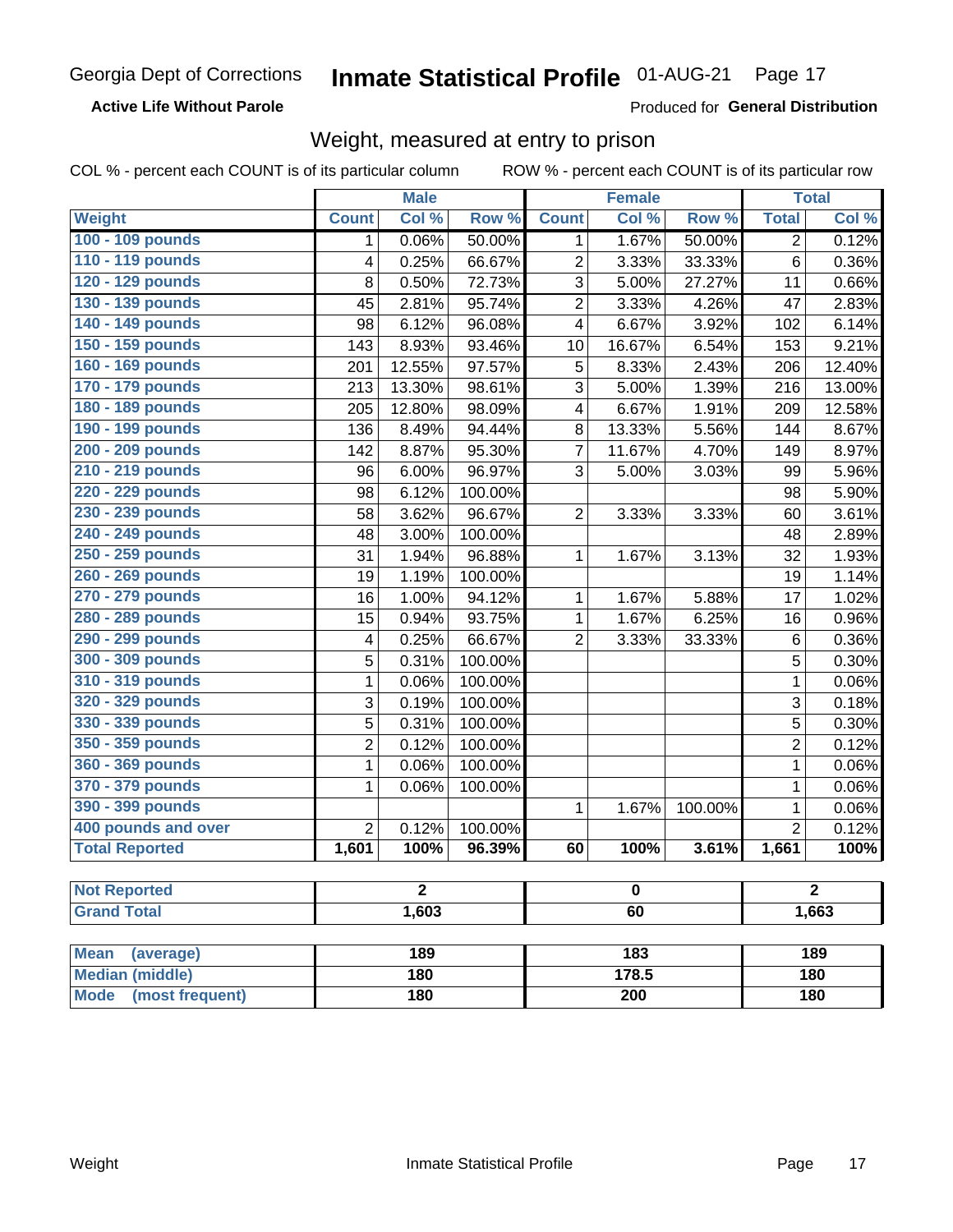## Inmate Statistical Profile 01-AUG-21 Page 18

### **Active Life Without Parole**

### Produced for General Distribution

## Veterans validated by Veteran's Administration

COL % - percent each COUNT is of its particular column

|                          |                 | <b>Male</b> |             | <b>Female</b> |         |              | <b>Total</b> |
|--------------------------|-----------------|-------------|-------------|---------------|---------|--------------|--------------|
| <b>Military service</b>  | <b>Count</b>    | Col %       | Row % Count | Col %         | Row %   | <b>Total</b> | Col %        |
| <b>Others</b><br>0       | 52              | 41.94%      | 100.00%     |               |         | 52           | 41.60%       |
| <b>Air Force</b>         | 45              | 36.29%      | 97.83%      | 100.00%       | 2.17%   | 46           | 36.80%       |
| <b>Army</b>              | 6               | 4.84%       | 100.00%     |               |         | 6            | 4.80%        |
| <b>Navy</b><br>3         |                 | 6.45%       | 100.00%     |               |         | 8            | 6.40%        |
| <b>Coast Guard</b><br>5. | 13 <sub>1</sub> | 10.48%      | 100.00%     |               |         | 13           | 10.40%       |
| <b>Total Reported</b>    | 124             | 100%        | 99.20%      | 100%          | $.80\%$ | 125          | 100%         |

| rteo        | 170  | 59 | .538 |
|-------------|------|----|------|
| $C = 4 - 7$ | ,603 | οu | ,663 |

| ____<br>____ |
|--------------|
|--------------|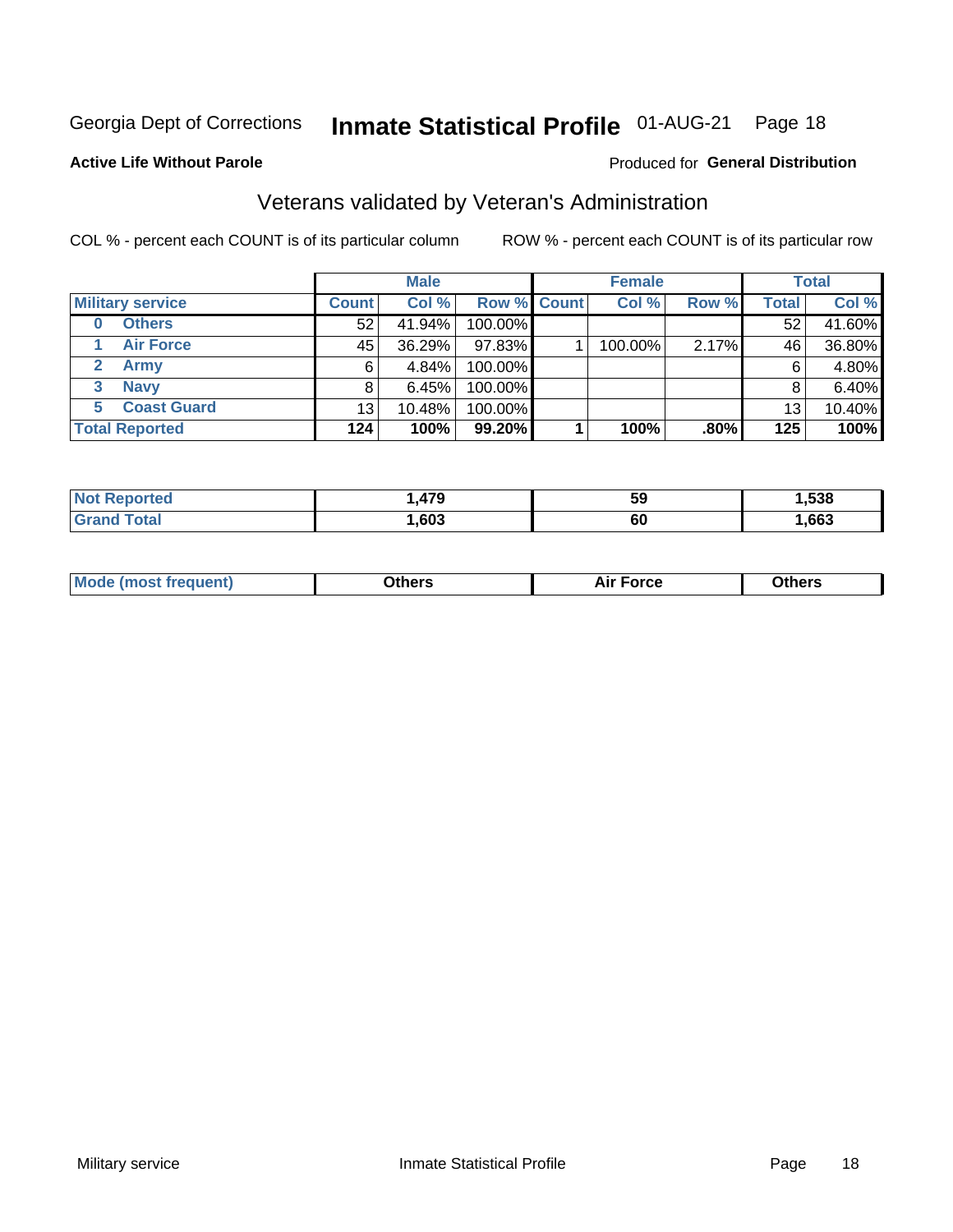#### **Inmate Statistical Profile 01-AUG-21** Page 19

### **Active Life Without Parole**

### **Produced for General Distribution**

## Type of admission to prison

COL % - percent each COUNT is of its particular column

|                                      |              | <b>Male</b> |                    |    | <b>Female</b> |       |              | <b>Total</b> |
|--------------------------------------|--------------|-------------|--------------------|----|---------------|-------|--------------|--------------|
| <b>Type of Admission</b>             | <b>Count</b> | Col %       | <b>Row % Count</b> |    | Col %         | Row % | <b>Total</b> | Col %        |
| <b>New Sentence</b><br>52            | 1,515        | 94.51%      | 96.19%             | 60 | 100.00%       | 3.81% | 1,575        | 94.71%       |
| <b>Probation Rev Partial</b><br>53   | 9            | .56%        | 100.00%            |    |               |       | 9            | .54%         |
| <b>Probation Rev Remainder</b><br>54 | 24           | 1.50%       | 100.00%            |    |               |       | 24           | 1.44%        |
| <b>Parole Rev New Sentence</b><br>55 | 22           | 1.37%       | 100.00%            |    |               |       | 22           | 1.32%        |
| <b>Parole Rev No New</b><br>56       | 19           | 1.19%       | 100.00%            |    |               |       | 19           | 1.14%        |
| <b>Sentence</b>                      |              |             |                    |    |               |       |              |              |
| <b>Life W/O Parole</b><br>70         | 13           | .81%        | 100.00%            |    |               |       | 13           | .78%         |
| <b>Unknown</b><br>82                 |              | .06%        | 100.00%            |    |               |       |              | .06%         |
| <b>Total Reported</b>                | 1,603        | 100%        | 96.39%             | 60 | 100%          | 3.61% | 1,663        | 100%         |

| <b>Not Reported</b> |      |         |      |
|---------------------|------|---------|------|
| <b>Grand Total</b>  | ,603 | ~<br>οu | ,663 |

| <b>Mode (most frequent)</b> | <b>New Sentence</b> | <b>New Sentence</b> | <b>New Sentence</b> |
|-----------------------------|---------------------|---------------------|---------------------|
|                             |                     |                     |                     |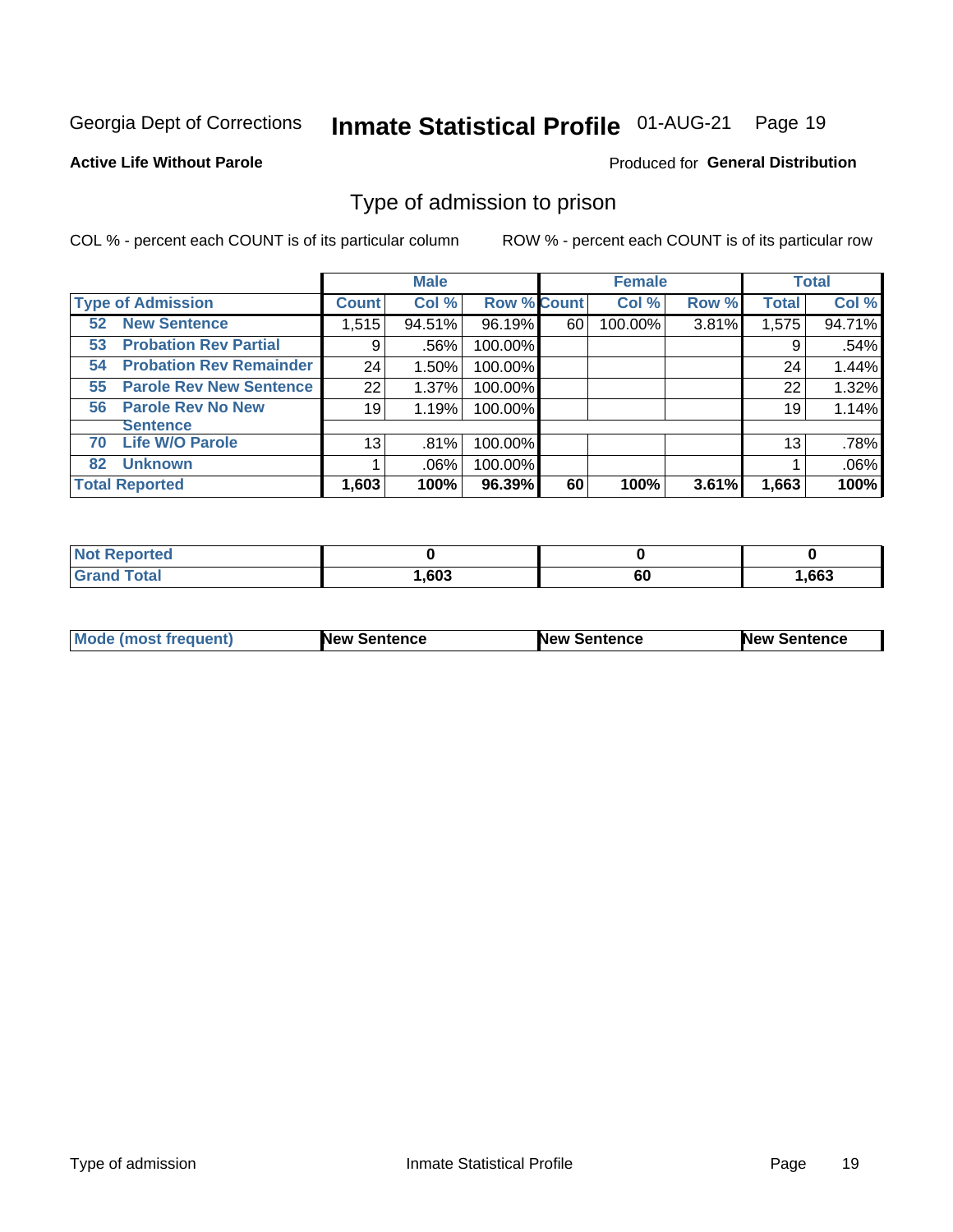## Inmate Statistical Profile 01-AUG-21 Page 20

**Active Life Without Parole** 

### Produced for General Distribution

## Current / last supervision level

COL % - percent each COUNT is of its particular column

|                        |              | <b>Male</b> |                    |    | <b>Female</b> |          |        | Total  |
|------------------------|--------------|-------------|--------------------|----|---------------|----------|--------|--------|
| <b>Security Status</b> | <b>Count</b> | Col%        | <b>Row % Count</b> |    | Col %         | Row %    | Total  | Col %  |
| 4 Medium               |              | .31%        | 100.00%            |    | .00%          |          |        | .30%   |
| 5 Close                | .598         | $99.69\%$   | 96.38%             | 60 | 100.00%       | 3.62%    | .658   | 99.70% |
| <b>Total Reported</b>  | .603         | 100%        | 96.39%             | 60 | 100%          | $3.61\%$ | 563. ا | 100%   |

| <b>Still being diagnosed</b> |       |    |       |
|------------------------------|-------|----|-------|
| <b>Not Reported</b>          |       |    |       |
| <b>Grand Total</b>           | 1,603 | 60 | 1,663 |

| <b>AhoM</b><br>rreauent) | Close | Close | Close |
|--------------------------|-------|-------|-------|
|                          |       |       |       |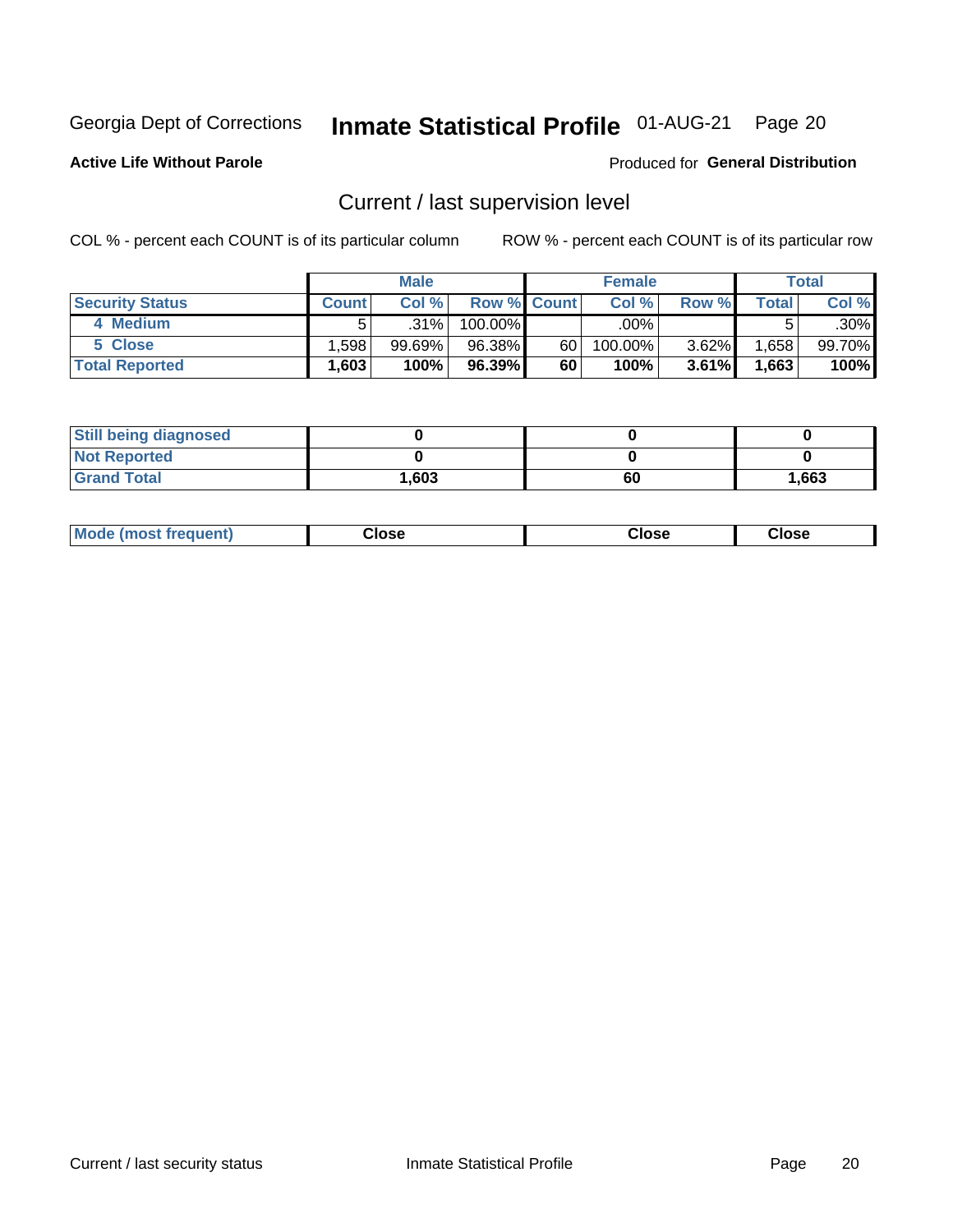## Inmate Statistical Profile 01-AUG-21 Page 21

**Active Life Without Parole** 

Produced for General Distribution

## Current / last type of institution

COL % - percent each COUNT is of its particular column

|                            |              | <b>Male</b> |                    |      | <b>Female</b> |          |              | Total   |
|----------------------------|--------------|-------------|--------------------|------|---------------|----------|--------------|---------|
| <b>Type of Institution</b> | <b>Count</b> | Col %       | <b>Row % Count</b> |      | Col %         | Row %    | <b>Total</b> | Col %   |
| <b>State Prison</b>        | 1,603        | 100.00%     | 96.39% 1           | 60 l | $100.00\%$    | $3.61\%$ | 1,663        | 100.00% |
| <b>Total Reported</b>      | 1,603        | 100%        | 96.39%             | 60   | 100%          | $3.61\%$ | 1,663        | 100%    |

| <b>eported</b> |      |    |      |
|----------------|------|----|------|
|                | ,603 | 60 | ,663 |

| <b>Mode (most frequent)</b> | State Prison | <b>State Prison</b> | State<br>⊦ Prisonl |
|-----------------------------|--------------|---------------------|--------------------|
|-----------------------------|--------------|---------------------|--------------------|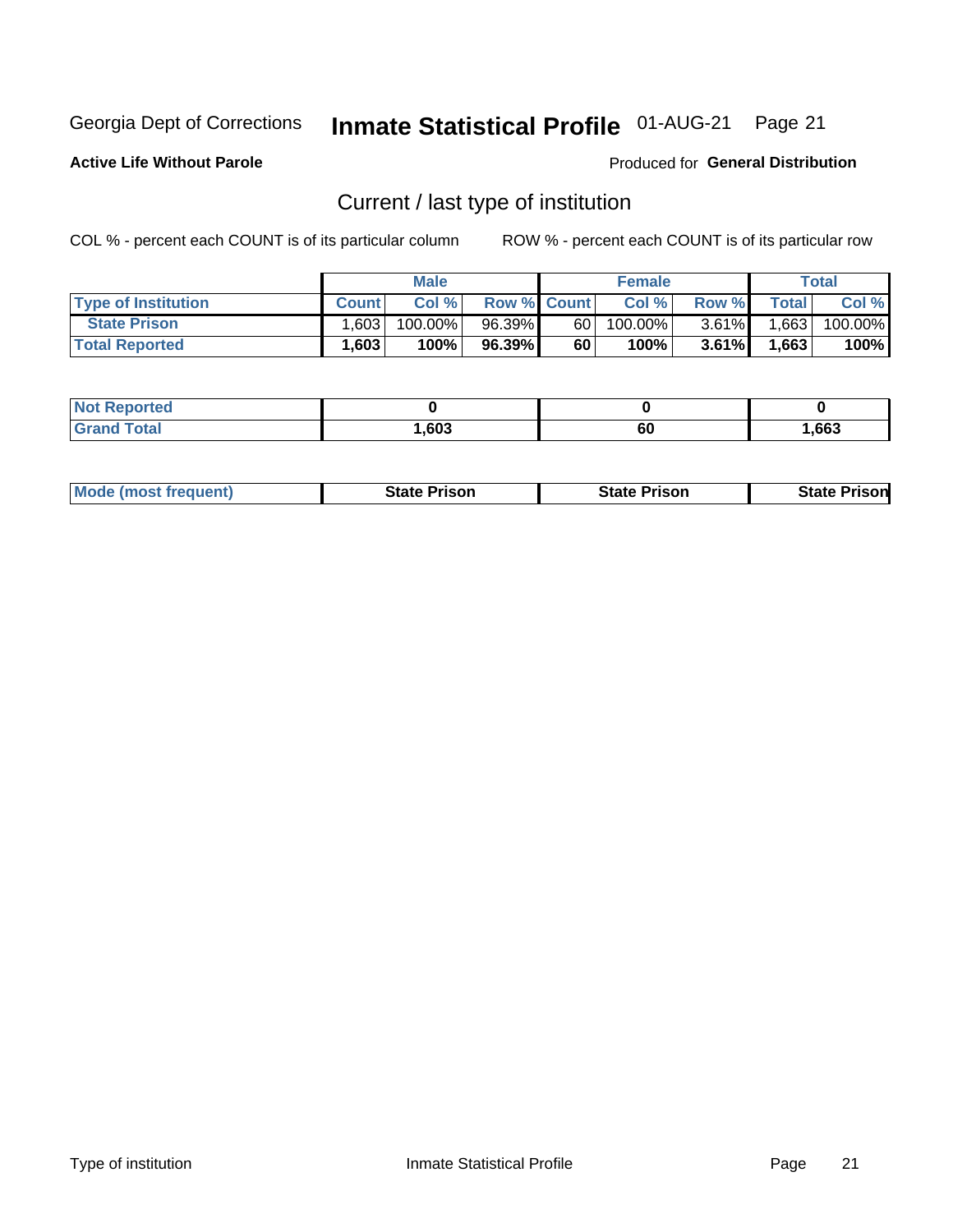## Inmate Statistical Profile 01-AUG-21 Page 22

### **Active Life Without Parole**

### Produced for General Distribution

## Institution type - transitional centers

COL % - percent each COUNT is of its particular column

|                                          |              | <b>Male</b> |                    | <b>Female</b> |             | <b>Total</b> |
|------------------------------------------|--------------|-------------|--------------------|---------------|-------------|--------------|
| <b>Institution Type - Trans. Centers</b> | <b>Count</b> | CoI%        | <b>Row % Count</b> | Col %         | Row % Total | Col %        |
| <b>Total Reported</b>                    |              |             |                    |               |             |              |

| <b>Reported</b><br><b>NOT</b><br>$\sim$            |  |  |
|----------------------------------------------------|--|--|
| $f$ $f \circ f \circ f$<br>$C = 1$<br><b>TULAI</b> |  |  |

| Mode (most frequent) | <b>Null</b> | <b>Null</b> | <b>Null</b> |
|----------------------|-------------|-------------|-------------|
|                      |             |             |             |
|                      |             |             |             |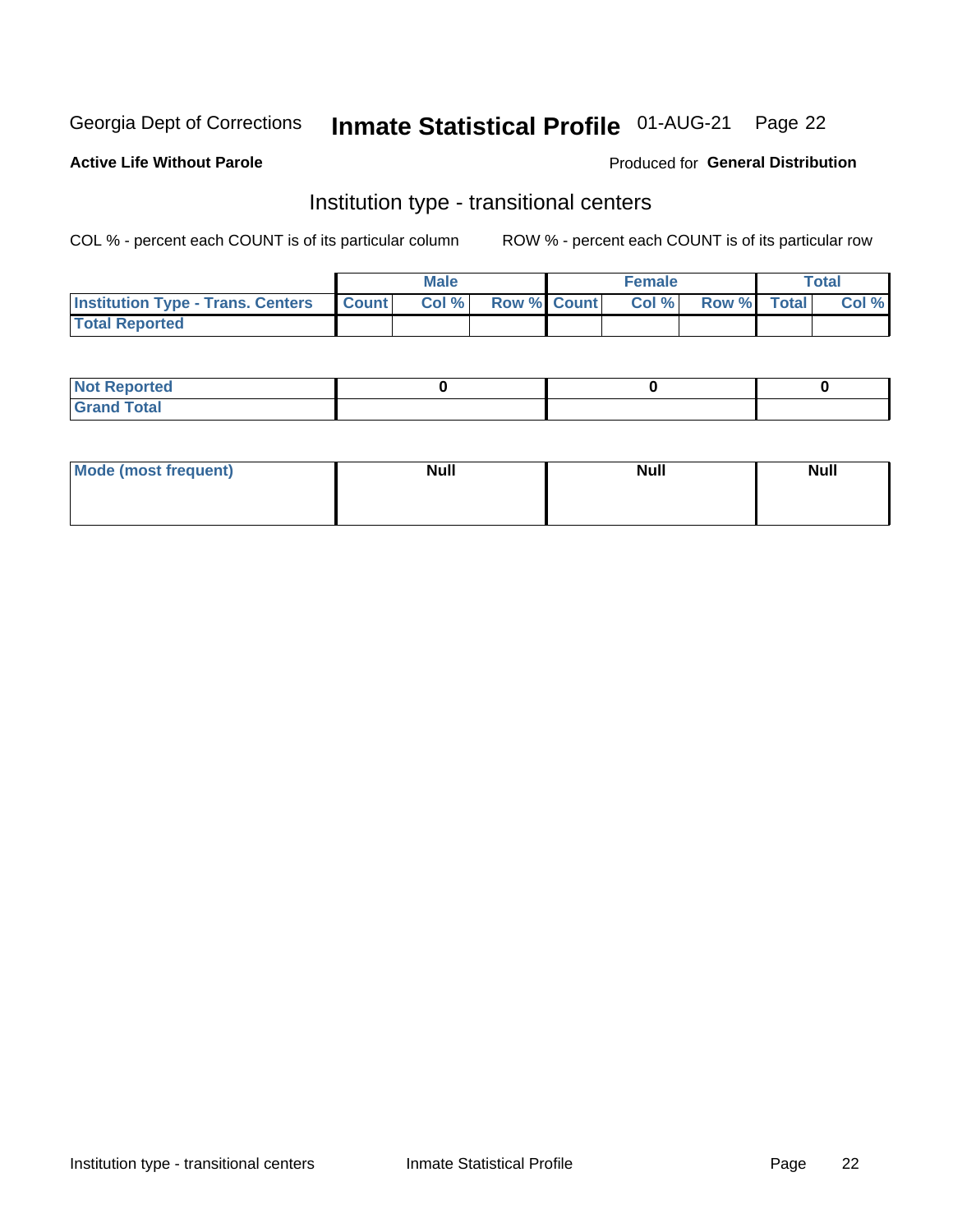## Inmate Statistical Profile 01-AUG-21 Page 23

**Active Life Without Parole** 

Produced for General Distribution

## Institution type - county prisons

COL % - percent each COUNT is of its particular column

|                                                    | <b>Male</b> |       |  | <b>Female</b> |                          |             | <b>Total</b> |       |
|----------------------------------------------------|-------------|-------|--|---------------|--------------------------|-------------|--------------|-------|
| <b>Institution Type - County Prisons   Count  </b> |             | Col % |  |               | <b>Row % Count Col %</b> | Row % Total |              | Col % |
| <b>Total Reported</b>                              |             |       |  |               |                          |             |              |       |

| <b>Not Reported</b>   |  |  |
|-----------------------|--|--|
| <b>Total</b><br>Granc |  |  |

| Mode (most frequent) | <b>Null</b> | <b>Null</b><br><b>Null</b> |
|----------------------|-------------|----------------------------|
|                      |             |                            |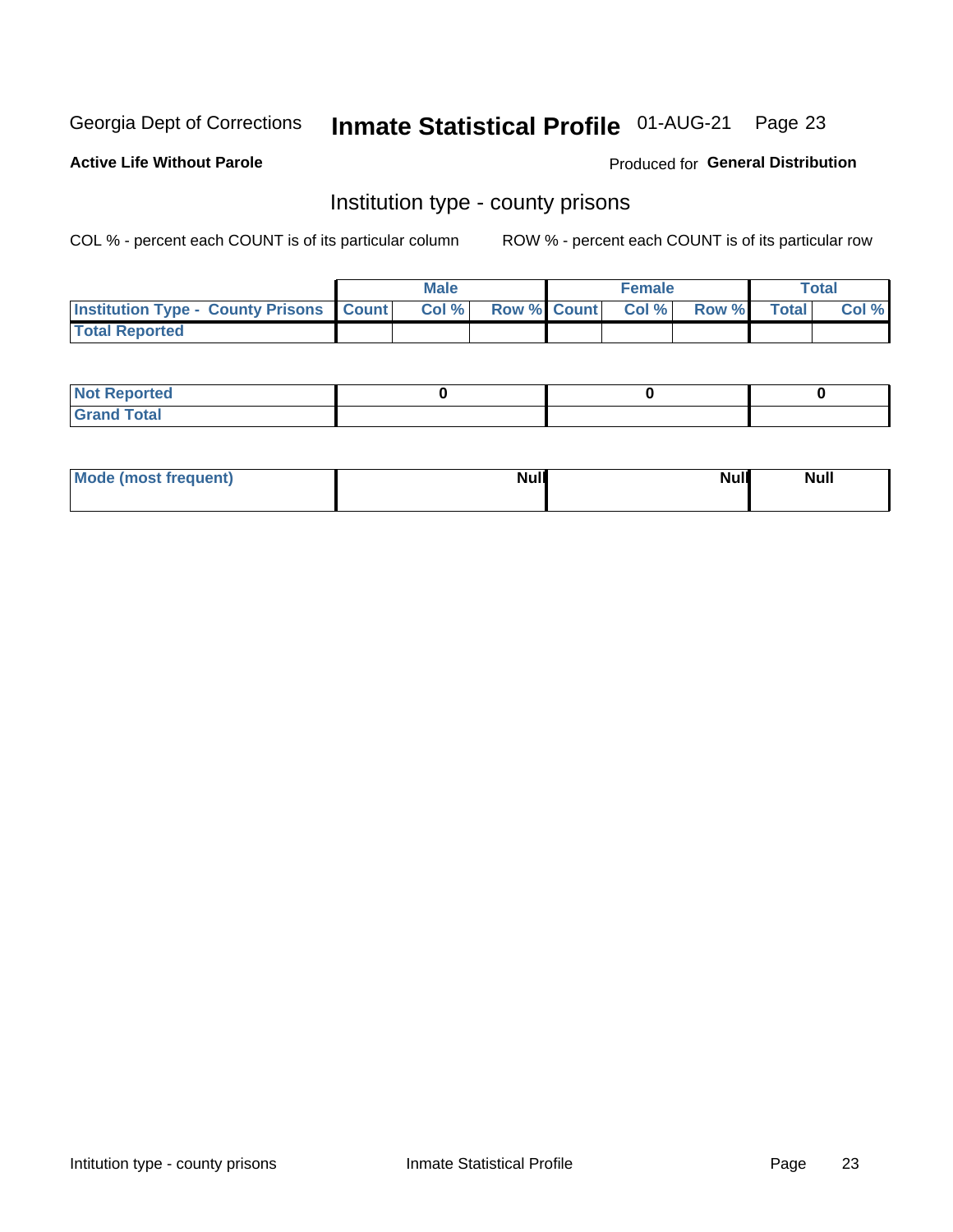#### Inmate Statistical Profile 01-AUG-21 Page 24

### **Active Life Without Parole**

### Produced for General Distribution

## Institution type - state prisons

COL % - percent each COUNT is of its particular column

ROW % - percent each COUNT is of its particular row

|                                         | <b>Male</b>        |                           |         |                        | <b>Female</b> |            | <b>Total</b>                |        |  |
|-----------------------------------------|--------------------|---------------------------|---------|------------------------|---------------|------------|-----------------------------|--------|--|
| <b>Institution Type - State Prisons</b> | <b>Count</b>       | Col%                      | Row %   | <b>Count</b>           | Col %         | Row %      | <b>Total</b>                | Col %  |  |
| <b>Arrendale State Prison</b>           |                    |                           |         | 31                     | 51.67%        | $100.00\%$ | $\overline{31}$             | 1.86%  |  |
| <b>Augusta State Med. Prison</b>        | 93                 | 5.80%                     | 100.00% |                        |               |            | 93                          | 5.59%  |  |
| <b>Autry State Prison</b>               | 1                  | .06%                      | 100.00% |                        |               |            | 1                           | .06%   |  |
| <b>Baldwin State Prison</b>             | 52                 | 3.24%                     | 100.00% |                        |               |            | 52                          | 3.13%  |  |
| <b>Calhoun State Prison</b>             | 2                  | .12%                      | 100.00% |                        |               |            | 2                           | .12%   |  |
| <b>Central State Prison</b>             | 4                  | .25%                      | 100.00% |                        |               |            | 4                           | .24%   |  |
| <b>Coastal State Prison</b>             | 4                  | .25%                      | 100.00% |                        |               |            | 4                           | .24%   |  |
| <b>Dooly State Prison</b>               |                    | .06%                      | 100.00% |                        |               |            |                             | .06%   |  |
| <b>Ga Diag Class Prison</b>             | 36                 | 2.25%                     | 100.00% |                        |               |            | 36                          | 2.16%  |  |
| <b>Ga State Prison</b>                  | 42                 | 2.62%                     | 100.00% |                        |               |            | 42                          | 2.53%  |  |
| <b>Hancock State Prison</b>             | 156                | 9.73%                     | 100.00% |                        |               |            | 156                         | 9.38%  |  |
| <b>Hays State Prison</b>                | 136                | 8.48%                     | 100.00% |                        |               |            | 136                         | 8.18%  |  |
| <b>Helms Facility</b>                   |                    |                           |         | 1                      | 1.67%         | 100.00%    |                             | .06%   |  |
| <b>Johnson State Prison</b>             | 1                  | .06%                      | 100.00% |                        |               |            |                             | .06%   |  |
| <b>Macon State Prison</b>               | 306                | 19.09%                    | 100.00% |                        |               |            | 306                         | 18.40% |  |
| <b>Phillips State Prison</b>            | 35                 | 2.18%                     | 100.00% |                        |               |            | 35                          | 2.10%  |  |
| <b>Pulaski State Prison</b>             |                    |                           |         | 28                     | 46.67%        | 100.00%    | 28                          | 1.68%  |  |
| <b>Smith State Prison</b>               | 219                | 13.66%                    | 100.00% |                        |               |            | 219                         | 13.17% |  |
| <b>Special Management Unit</b>          | 28                 | 1.75%                     | 100.00% |                        |               |            | 28                          | 1.68%  |  |
| <b>Telfair State Prison</b>             | 235                | 14.66%                    | 100.00% |                        |               |            | 235                         | 14.13% |  |
| <b>Valdosta State Prison</b>            | 128                | 7.99%                     | 100.00% |                        |               |            | 128                         | 7.70%  |  |
| <b>Ware State Prison</b>                | 124                | 7.74%                     | 100.00% |                        |               |            | 124                         | 7.46%  |  |
| <b>Total Reported</b>                   | $\overline{1,}603$ | 100%                      | 96.39%  | 60                     | 100%          | 3.61%      | 1,663                       | 100%   |  |
| <b>Not Reported</b>                     |                    | 0                         |         | 0                      |               |            | $\bf{0}$                    |        |  |
| <b>Grand Total</b>                      |                    | 1,603                     |         | 60                     |               |            |                             |        |  |
| Mode (most frequent)                    |                    | <b>Macon State Prison</b> |         | Arrendale State Prison |               |            | 1,663<br><b>Macon State</b> |        |  |

Prison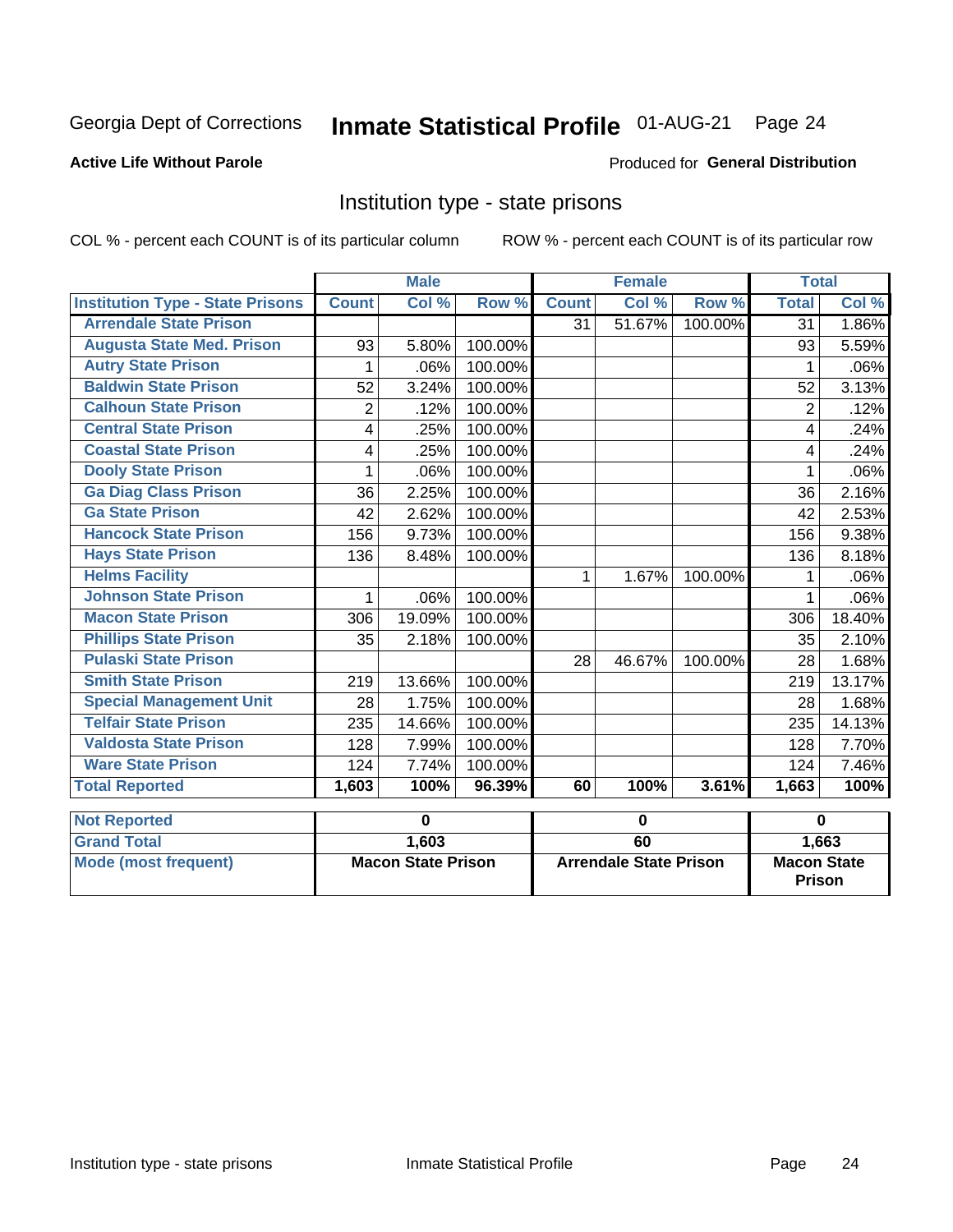## Inmate Statistical Profile 01-AUG-21 Page 25

## **Active Life Without Parole**

### Produced for General Distribution

## Institution type - private prisons

COL % - percent each COUNT is of its particular column

|                                                     | <b>Male</b> |       |                    | <b>Female</b> |       |             | Total |       |
|-----------------------------------------------------|-------------|-------|--------------------|---------------|-------|-------------|-------|-------|
| <b>Institution Type - Private Prisons   Count  </b> |             | Col % | <b>Row % Count</b> |               | Col % | Row % Total |       | Col % |
| <b>Total Reported</b>                               |             |       |                    |               |       |             |       |       |

| Not Reported           |  |  |
|------------------------|--|--|
| <b>Cotal</b><br>______ |  |  |

| <b>Mo</b><br>frequent) | <b>Null</b> | <b>Null</b> | . . I *<br><b>IVUII</b> |
|------------------------|-------------|-------------|-------------------------|
|                        |             |             |                         |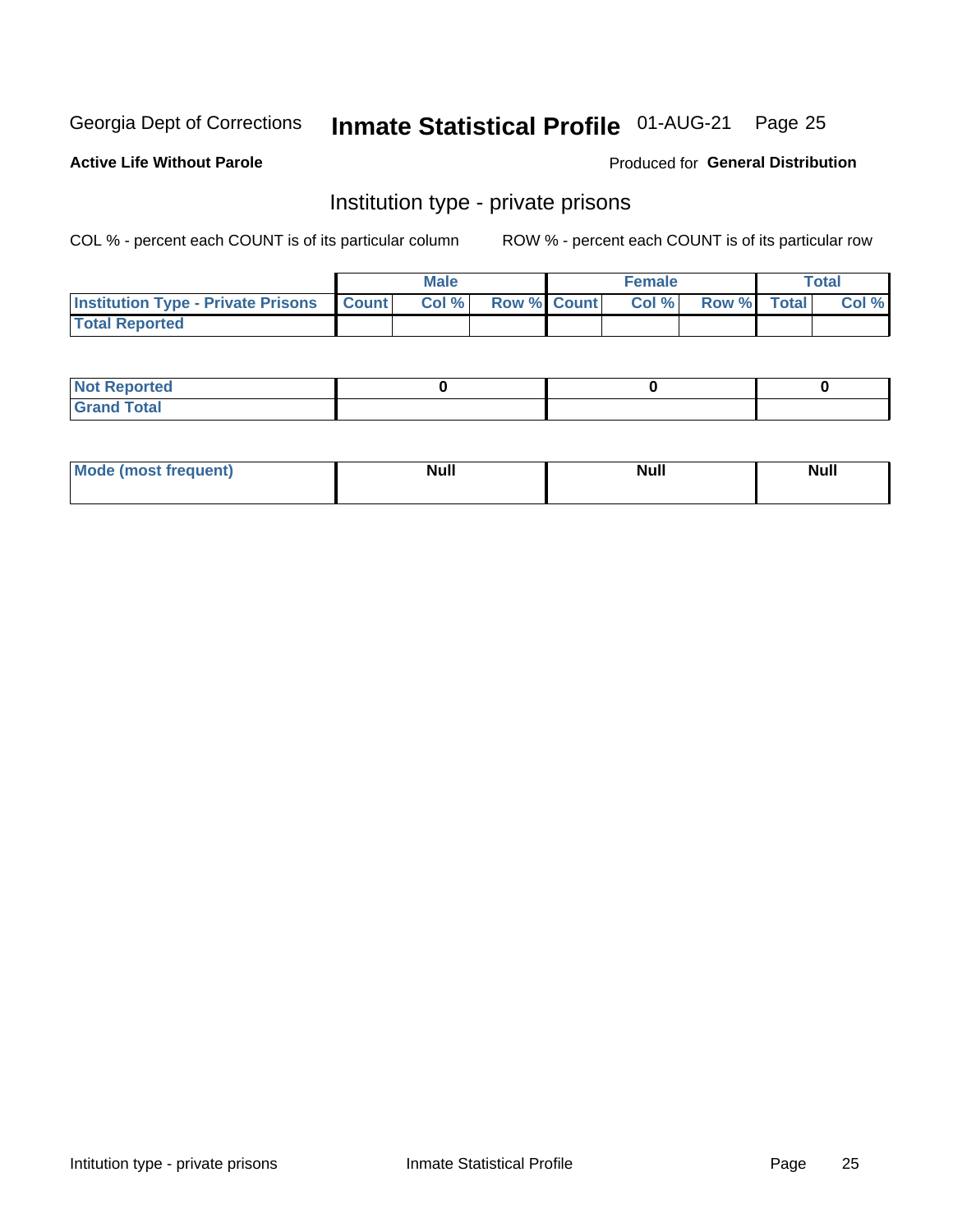#### Inmate Statistical Profile 01-AUG-21 Page 26

### **Active Life Without Parole**

### Produced for General Distribution

## Institution type - inmate boot camp

COL % - percent each COUNT is of its particular column

|                                      | <b>Male</b>  |       |               |              | <b>Female</b> | <b>Total</b> |  |       |
|--------------------------------------|--------------|-------|---------------|--------------|---------------|--------------|--|-------|
| <b>Institution Type - Boot Camps</b> | <b>Count</b> | Col % | <b>Row %I</b> | <b>Count</b> | Col %         | Row % Total  |  | Col % |
| <b>Total Rported</b>                 |              |       |               |              |               |              |  |       |

| <b>Not Reported</b>            |  |  |
|--------------------------------|--|--|
| <b>Total</b><br>C <sub>r</sub> |  |  |

| Mod<br>uamo | Nul.<br>$- - - - - -$ | <b>Null</b> | . .<br>uu.<br>------ |
|-------------|-----------------------|-------------|----------------------|
|             |                       |             |                      |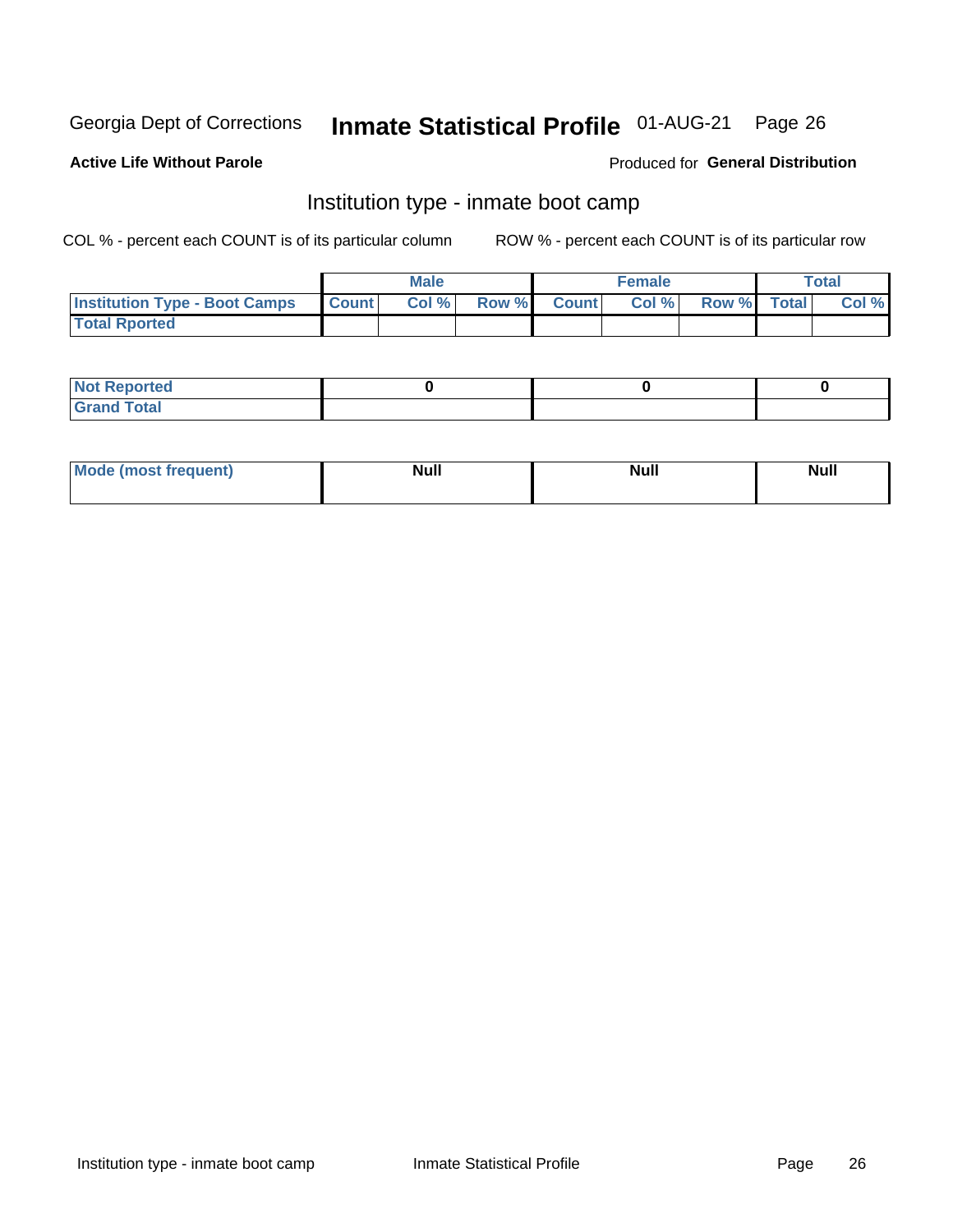## Inmate Statistical Profile 01-AUG-21 Page 27

### **Active Life Without Parole**

### Produced for General Distribution

## Number of disciplinary reports

COL % - percent each COUNT is of its particular column

|                                       | <b>Male</b>  |          |        | <b>Female</b> |        |          | <b>Total</b> |        |
|---------------------------------------|--------------|----------|--------|---------------|--------|----------|--------------|--------|
| <b>Number of Disciplinary Reports</b> | <b>Count</b> | Col %    | Row %  | <b>Count</b>  | Col %  | Row %    | Total        | Col %  |
|                                       | 423          | 26.39%   | 94.84% | 23            | 38.33% | 5.16%    | 446          | 26.82% |
|                                       | 226          | 14.10%   | 97.00% | 7             | 11.67% | 3.00%    | 233          | 14.01% |
| $\mathbf{2}$                          | 142          | $8.86\%$ | 93.42% | 10            | 16.67% | $6.58\%$ | 152          | 9.14%  |
| 3                                     | 129          | 8.05%    | 96.27% | 5             | 8.33%  | 3.73%    | 134          | 8.06%  |
|                                       | 95           | 5.93%    | 95.96% | 4             | 6.67%  | 4.04%    | 99           | 5.95%  |
| 5                                     | 66           | 4.12%    | 98.51% |               | 1.67%  | 1.49%    | 67           | 4.03%  |
| <b>More Than 5</b>                    | 522          | 32.56%   | 98.12% | 10            | 16.67% | 1.88%    | 532          | 31.99% |
| <b>Total Reported</b>                 | 1,603        | 100%     | 96.39% | 60            | 100.0% | 3.61%    | 1,663        | 100%   |

| <b>Not Reported</b> |      |          |      |
|---------------------|------|----------|------|
| <sup>-</sup> otal   | .603 | ~~<br>ου | ,663 |

| Mean (average)         | 6.68 | 3.98 | 6.58 |
|------------------------|------|------|------|
| <b>Median (middle)</b> |      | . .  |      |
| Mode (most frequent)   |      |      |      |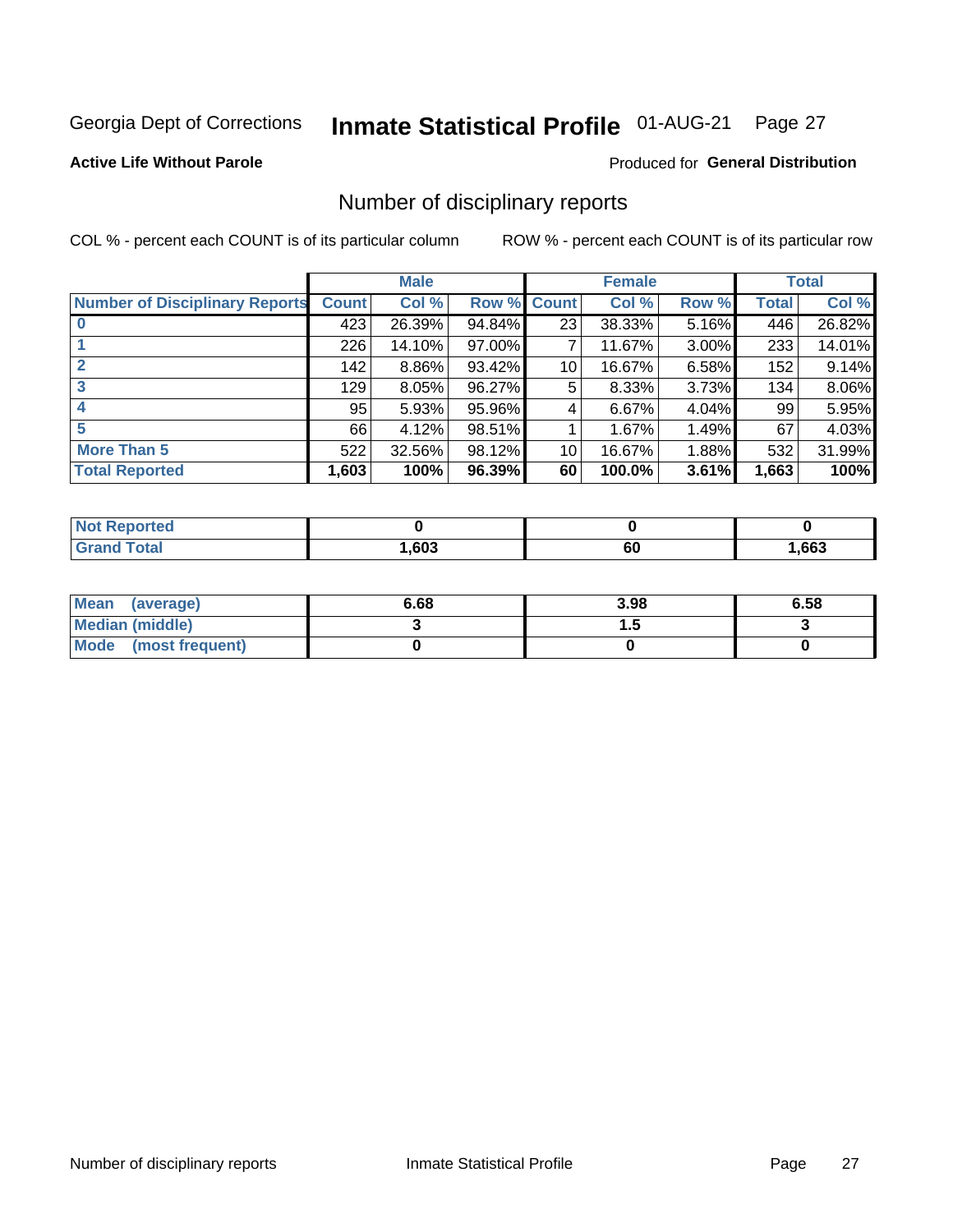## Inmate Statistical Profile 01-AUG-21 Page 28

### **Active Life Without Parole**

## **Produced for General Distribution**

## Number of transfers

COL % - percent each COUNT is of its particular column

|                            | <b>Male</b> |        | <b>Female</b> |              |        | <b>Total</b> |              |        |
|----------------------------|-------------|--------|---------------|--------------|--------|--------------|--------------|--------|
| <b>Number of Transfers</b> | Count l     | Col %  | Row %         | <b>Count</b> | Col %  | Row %        | <b>Total</b> | Col %  |
|                            | 31          | 1.93%  | 75.61%        | 10           | 16.67% | 24.39%       | 41           | 2.47%  |
|                            | 402         | 25.08% | 94.59%        | 23           | 38.33% | 5.41%        | 425          | 25.56% |
| $\mathbf{2}$               | 217         | 13.54% | 93.94%        | 14           | 23.33% | 6.06%        | 231          | 13.89% |
| 3                          | 181         | 11.29% | 96.79%        | 6            | 10.00% | 3.21%        | 187          | 11.24% |
|                            | 132         | 8.23%  | 99.25%        |              | 1.67%  | 0.75%        | 133          | 8.00%  |
| 5                          | 100         | 6.24%  | 98.04%        | 2            | 3.33%  | 1.96%        | 102          | 6.13%  |
| <b>More Than 5</b>         | 540         | 33.69% | 99.26%        | 4            | 6.67%  | 0.74%        | 544          | 32.71% |
| <b>Total Reported</b>      | 1,603       | 100%   | 96.39%        | 60           | 100%   | 3.61%        | 1,663        | 100%   |

| rted<br><b>NOT</b> |      |          |      |
|--------------------|------|----------|------|
|                    | .603 | r,<br>οu | .663 |

| Mean (average)       | 6.02 | 1.95 | 5.88 |
|----------------------|------|------|------|
| Median (middle)      |      |      |      |
| Mode (most frequent) |      |      |      |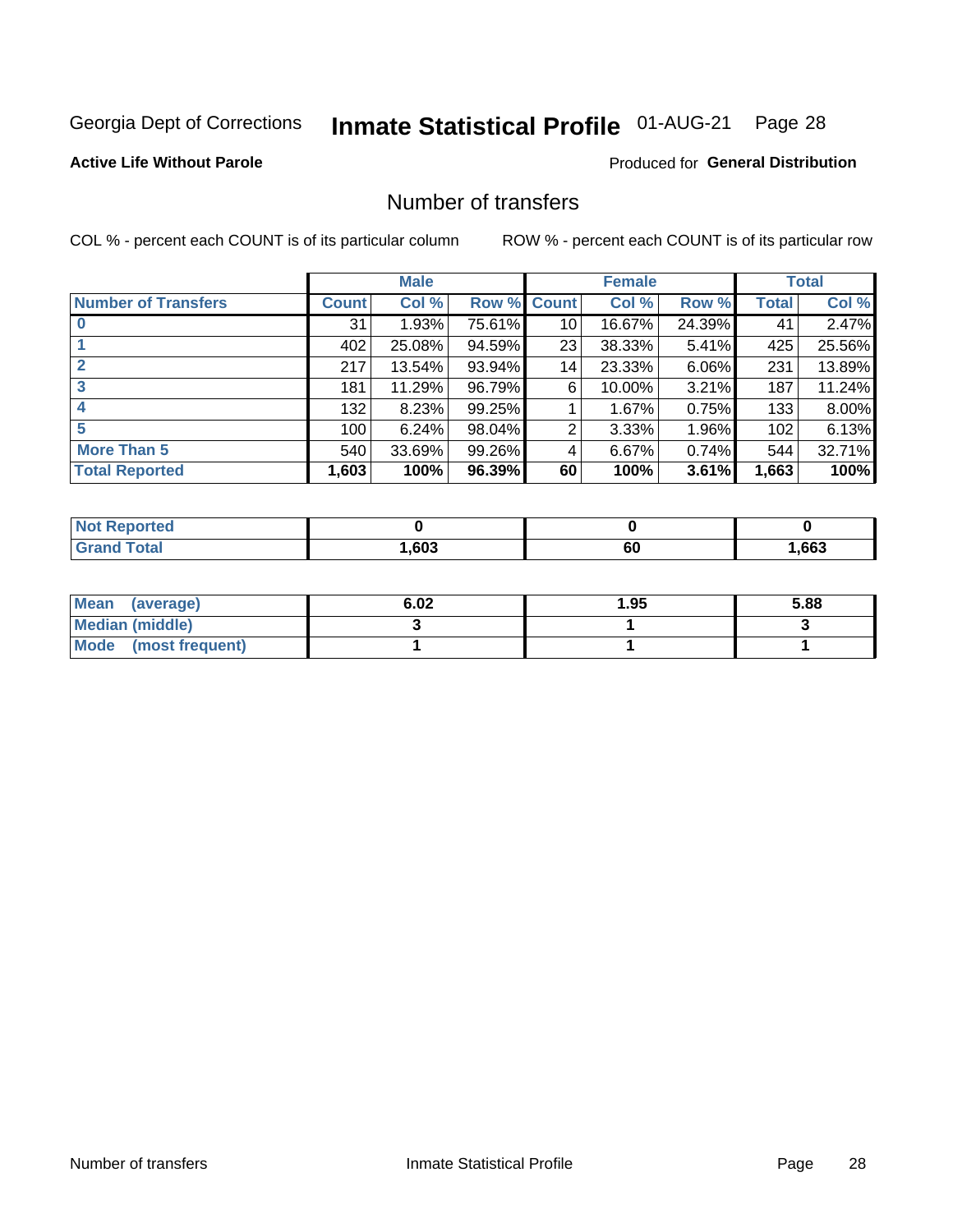## Inmate Statistical Profile 01-AUG-21 Page 29

**Active Life Without Parole** 

**Produced for General Distribution** 

## Number of escapes

COL % - percent each COUNT is of its particular column

|                          | <b>Male</b>       |        |                    | <b>Female</b> |         |          | Total |        |
|--------------------------|-------------------|--------|--------------------|---------------|---------|----------|-------|--------|
| <b>Number of Escapes</b> | <b>Count</b>      | Col %  | <b>Row % Count</b> |               | Col %   | Row %    | Total | Col %  |
|                          | ا 599.،           | 99.75% | 96.38%             | 60            | 100.00% | 3.62%    | .659  | 99.76% |
|                          |                   | 0.12%  | $100.00\%$         |               |         |          |       | 0.12%  |
|                          |                   | 0.12%  | $100.00\%$         |               |         |          |       | 0.12%  |
| <b>Total Reported</b>    | .603 <sup>1</sup> | 100%   | 96.39%             | 60            | 100%    | $3.61\%$ | 1,663 | 100%   |

| <b>Not Reported</b> |      |    |       |
|---------------------|------|----|-------|
| <b>Total</b>        | ,603 | 60 | 1,663 |

| Mean (average)       |  |  |
|----------------------|--|--|
| Median (middle)      |  |  |
| Mode (most frequent) |  |  |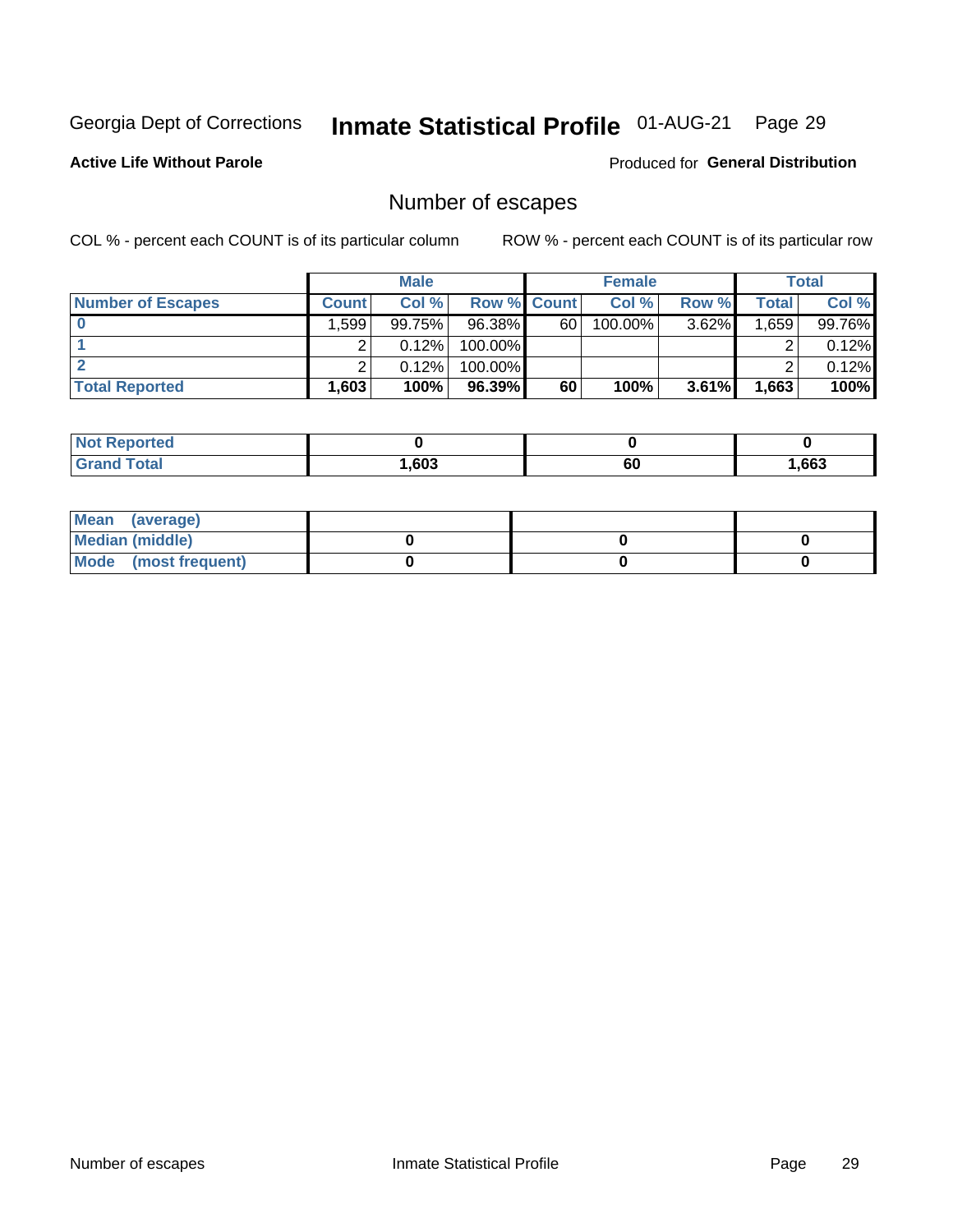## **Active Life Without Parole**

## **Produced for General Distribution**

## Time served in current (or last) institution

COL % - percent each COUNT is of its particular column

|                            |              | <b>Male</b> |         |                | <b>Female</b> | <b>Total</b> |              |        |
|----------------------------|--------------|-------------|---------|----------------|---------------|--------------|--------------|--------|
| <b>Time In Institution</b> | <b>Count</b> | Col %       | Row %   | <b>Count</b>   | Col %         | Row %        | <b>Total</b> | Col %  |
| 0 to 3 months              | 101          | 6.30%       | 95.28%  | 5              | 8.33%         | 4.72%        | 106          | 6.37%  |
| 3.01 to 6 months           | 72           | 4.49%       | 100.00% |                |               |              | 72           | 4.33%  |
| 6.01 to 9 months           | 30           | 1.87%       | 96.77%  | 1              | 1.67%         | 3.23%        | 31           | 1.86%  |
| 9.01 to 12 months          | 67           | 4.18%       | 100.00% |                |               |              | 67           | 4.03%  |
| <b>12.01 to 18 months</b>  | 113          | 7.05%       | 100.00% |                |               |              | 113          | 6.79%  |
| 18.01 to 24 months         | 158          | 9.86%       | 96.93%  | 5              | 8.33%         | 3.07%        | 163          | 9.80%  |
| 2.01 to 3 years            | 311          | 19.40%      | 95.99%  | 13             | 21.67%        | 4.01%        | 324          | 19.48% |
| 3.01 to 4 years            | 231          | 14.41%      | 97.47%  | 6              | 10.00%        | 2.53%        | 237          | 14.25% |
| 4.01 to 5 years            | 144          | 8.98%       | 98.63%  | $\overline{2}$ | 3.33%         | 1.37%        | 146          | 8.78%  |
| 5.01 to 6 years            | 104          | 6.49%       | 88.89%  | 13             | 21.67%        | 11.11%       | 117          | 7.04%  |
| 6.01 to 7 years            | 62           | 3.87%       | 93.94%  | 4              | 6.67%         | 6.06%        | 66           | 3.97%  |
| 7.01 to 8 years            | 43           | 2.68%       | 95.56%  | $\overline{2}$ | 3.33%         | 4.44%        | 45           | 2.71%  |
| 8.01 to 9 years            | 53           | 3.31%       | 92.98%  | 4              | 6.67%         | 7.02%        | 57           | 3.43%  |
| 9.01 to 10 years           | 22           | 1.37%       | 100.00% |                |               |              | 22           | 1.32%  |
| Over 10 years              | 92           | 5.74%       | 94.85%  | 5              | 8.33%         | 5.15%        | 97           | 5.83%  |
| <b>Total Reported</b>      | 1,603        | 100%        | 96.39%  | 60             | 100%          | 3.61%        | 1,663        | 100%   |

| <b>Not Reported</b> |       |    |      |
|---------------------|-------|----|------|
| $T \cap f \circ f$  | 603,، | 6L | ,663 |

| <b>Mean</b><br>(average) | 44 months | 54 months | 45 months |
|--------------------------|-----------|-----------|-----------|
| Median (middle)          | 34 months | 49 months | 34 months |
| Mode (most frequent)     | 12 months | 5 months  | 1 months  |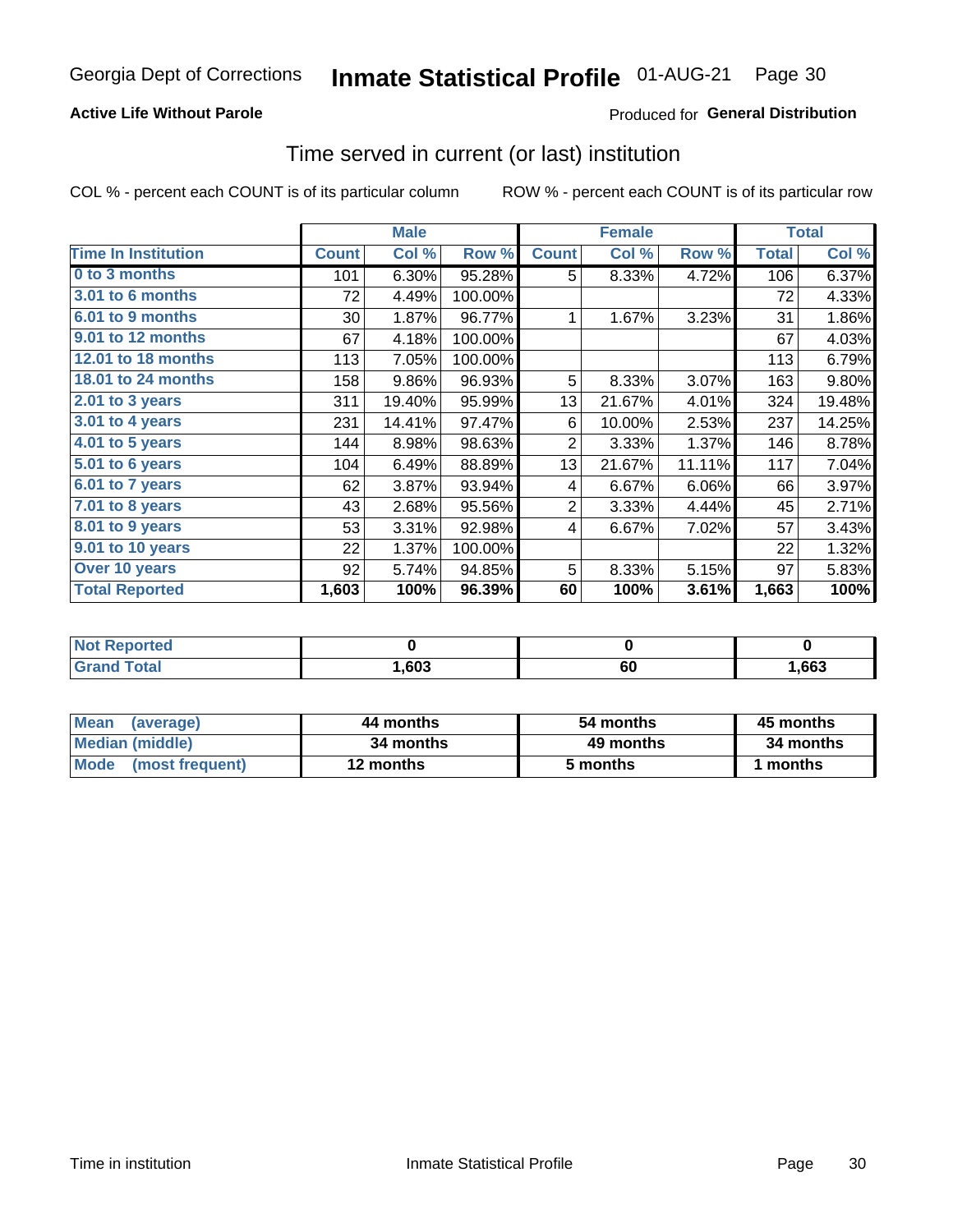#### **Inmate Statistical Profile 01-AUG-21** Page 31

### **Active Life Without Parole**

### Produced for General Distribution

## Highest grade level attained

COL % - percent each COUNT is of its particular column

|                              |                | <b>Male</b> |         |                 | <b>Female</b> |        |                | <b>Total</b> |
|------------------------------|----------------|-------------|---------|-----------------|---------------|--------|----------------|--------------|
| <b>Grade Level</b>           | <b>Count</b>   | Col %       | Row %   | <b>Count</b>    | Col %         | Row %  | <b>Total</b>   | Col %        |
| No school at all             | 2              | 0.17%       | 100.00% |                 |               |        | $\overline{2}$ | 0.16%        |
| <b>Grade 1</b>               | 1              | 0.08%       | 100.00% |                 |               |        | 1              | 0.08%        |
| <b>Grade 2</b>               | 1              | 0.08%       | 100.00% |                 |               |        | 1              | 0.08%        |
| Grade 3                      | $\overline{2}$ | 0.17%       | 100.00% |                 |               |        | $\overline{2}$ | 0.16%        |
| <b>Grade 4</b>               | 4              | 0.34%       | 100.00% |                 |               |        | 4              | 0.33%        |
| Grade 5                      | 1              | 0.08%       | 100.00% |                 |               |        | 1              | 0.08%        |
| Grade 6                      | 9              | 0.76%       | 100.00% |                 |               |        | 9              | 0.74%        |
| Grade 7                      | 33             | 2.77%       | 100.00% |                 |               |        | 33             | 2.71%        |
| Grade 8                      | 79             | 6.63%       | 98.75%  | 1               | 3.70%         | 1.25%  | 80             | 6.57%        |
| Grade 9                      | 142            | 11.92%      | 97.93%  | 3               | 11.11%        | 2.07%  | 145            | 11.90%       |
| Grade 10                     | 230            | 19.31%      | 97.46%  | 6               | 22.22%        | 2.54%  | 236            | 19.38%       |
| Grade 11                     | 219            | 18.39%      | 98.65%  | 3               | 11.11%        | 1.35%  | 222            | 18.23%       |
| <b>Grade 12 or GED</b>       | 312            | 26.20%      | 97.20%  | 9               | 33.33%        | 2.80%  | 321            | 26.35%       |
| Some tech school             | 14             | 1.18%       | 93.33%  | 1               | 3.70%         | 6.67%  | 15             | 1.23%        |
| <b>Completed tech school</b> | 17             | 1.43%       | 100.00% |                 |               |        | 17             | 1.40%        |
| College, 1 year              | 38             | 3.19%       | 97.44%  | 1               | 3.70%         | 2.56%  | 39             | 3.20%        |
| College, 2 year              | 41             | 3.44%       | 97.62%  | 1               | 3.70%         | 2.38%  | 42             | 3.45%        |
| College, 3 year              | 18             | 1.51%       | 100.00% |                 |               |        | 18             | 1.48%        |
| <b>Bachelor's degree</b>     | 21             | 1.76%       | 100.00% |                 |               |        | 21             | 1.72%        |
| <b>Master's degree</b>       | 4              | 0.34%       | 80.00%  | 1               | 3.70%         | 20.00% | 5              | 0.41%        |
| Ph.D. degree                 | 1              | 0.08%       | 50.00%  | 1               | 3.70%         | 50.00% | $\overline{2}$ | 0.16%        |
| Law degree                   | $\overline{2}$ | 0.17%       | 100.00% |                 |               |        | $\overline{2}$ | 0.16%        |
| <b>Total Reported</b>        | 1,191          | 100%        | 97.78%  | $\overline{27}$ | 100%          | 2.22%  | 1,218          | 100%         |

| rtec<br>NO | $\overline{A}$<br>. | ^^<br>◡ | 445  |
|------------|---------------------|---------|------|
|            | .603                | 60      | .663 |

| <b>Mean</b><br>(average) | 10.83           | 11.63           | 10.85           |
|--------------------------|-----------------|-----------------|-----------------|
| Median (middle)          | Grade 11        | Grade 12 or GED | Grade 11        |
| Mode<br>(most frequent)  | Grade 12 or GED | Grade 12 or GED | Grade 12 or GED |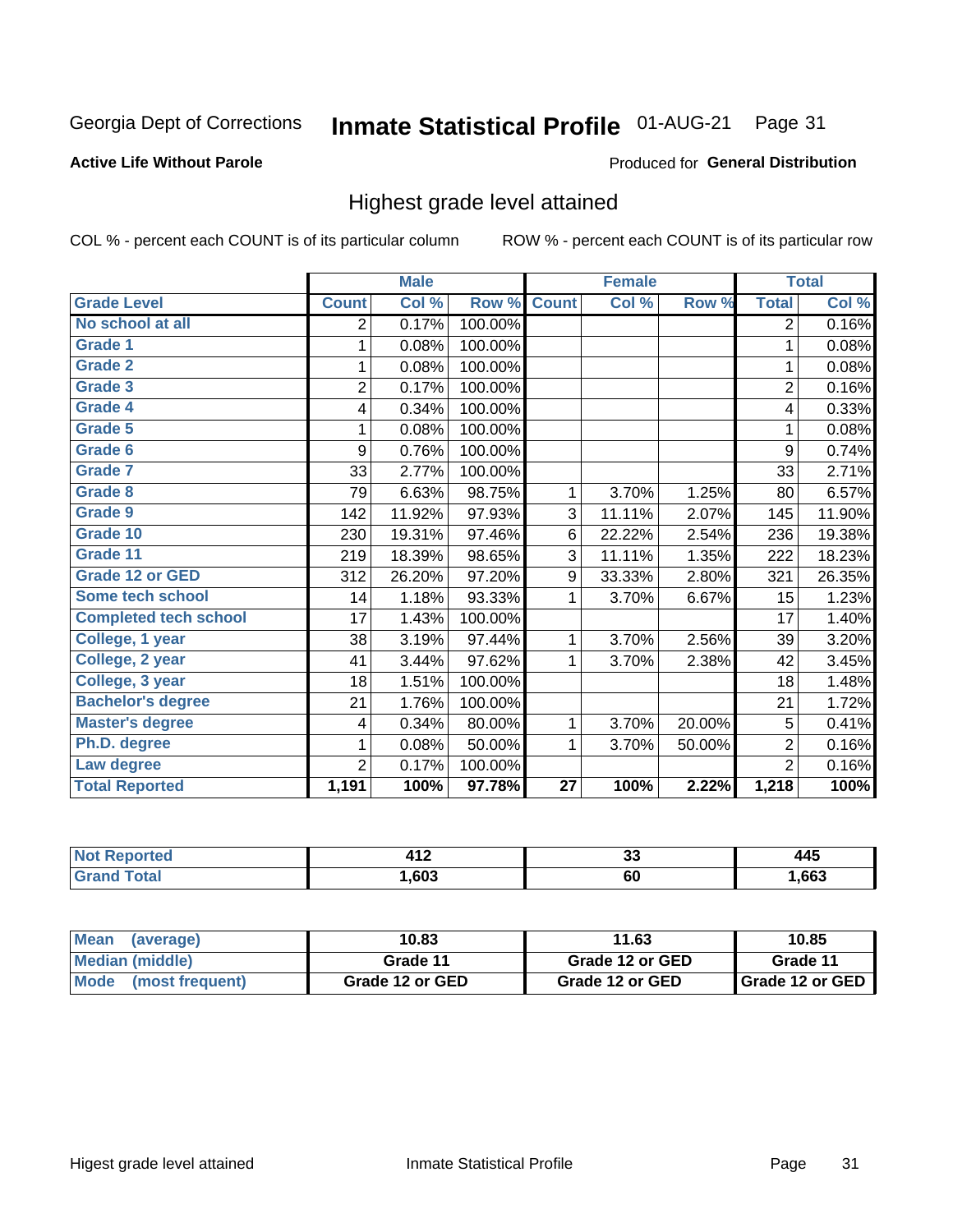#### **Inmate Statistical Profile 01-AUG-21** Page 32

### **Active Life Without Parole**

## **Produced for General Distribution**

## Culture fair IQ scores

COL % - percent each COUNT is of its particular column

|                       |              | <b>Male</b> |        |                | <b>Female</b> |          |              | <b>Total</b> |
|-----------------------|--------------|-------------|--------|----------------|---------------|----------|--------------|--------------|
| <b>IQ Scores</b>      | <b>Count</b> | Col %       |        | Row % Count    | Col %         | Row %    | <b>Total</b> | Col %        |
| $60 - 69$             | 44           | 3.19%       | 97.78% |                | 2.08%         | 2.22%    | 45           | 3.15%        |
| $70 - 79$             | 104          | 7.54%       | 97.20% | 3              | 6.25%         | 2.80%    | 107          | 7.49%        |
| $80 - 89$             | 190          | 13.77%      | 96.45% | 7              | 14.58%        | $3.55\%$ | 197          | 13.80%       |
| $90 - 99$             | 357          | 25.87%      | 94.69% | 20             | 41.67%        | 5.31%    | 377          | 26.40%       |
| $100 - 109$           | 381          | 27.61%      | 97.69% | 9              | 18.75%        | 2.31%    | 390          | 27.31%       |
| $110 - 119$           | 255          | 18.48%      | 98.08% | 5              | 10.42%        | 1.92%    | 260          | 18.21%       |
| $120 - 129$           | 47           | 3.41%       | 95.92% | $\overline{2}$ | 4.17%         | 4.08%    | 49           | 3.43%        |
| $130 - 139$           | 2            | 0.14%       | 66.67% | 1              | 2.08%         | 33.33%   | 3            | 0.21%        |
| <b>Total Reported</b> | 1,380        | 100%        | 96.64% | 48             | 100%          | 3.36%    | 1,428        | 100%         |

| <b>Not Reported</b>  | 206   |    | つイク<br>2 I J |
|----------------------|-------|----|--------------|
| Not Valid (under 60) |       |    | ົ<br>LL      |
| <b>Grand Total</b>   | 1,603 | 60 | 1,663        |

| Mean<br>(average)    | 98 | 98  | 98 |
|----------------------|----|-----|----|
| Median (middle)      | 99 | 96  | 99 |
| Mode (most frequent) | 99 | 102 | 99 |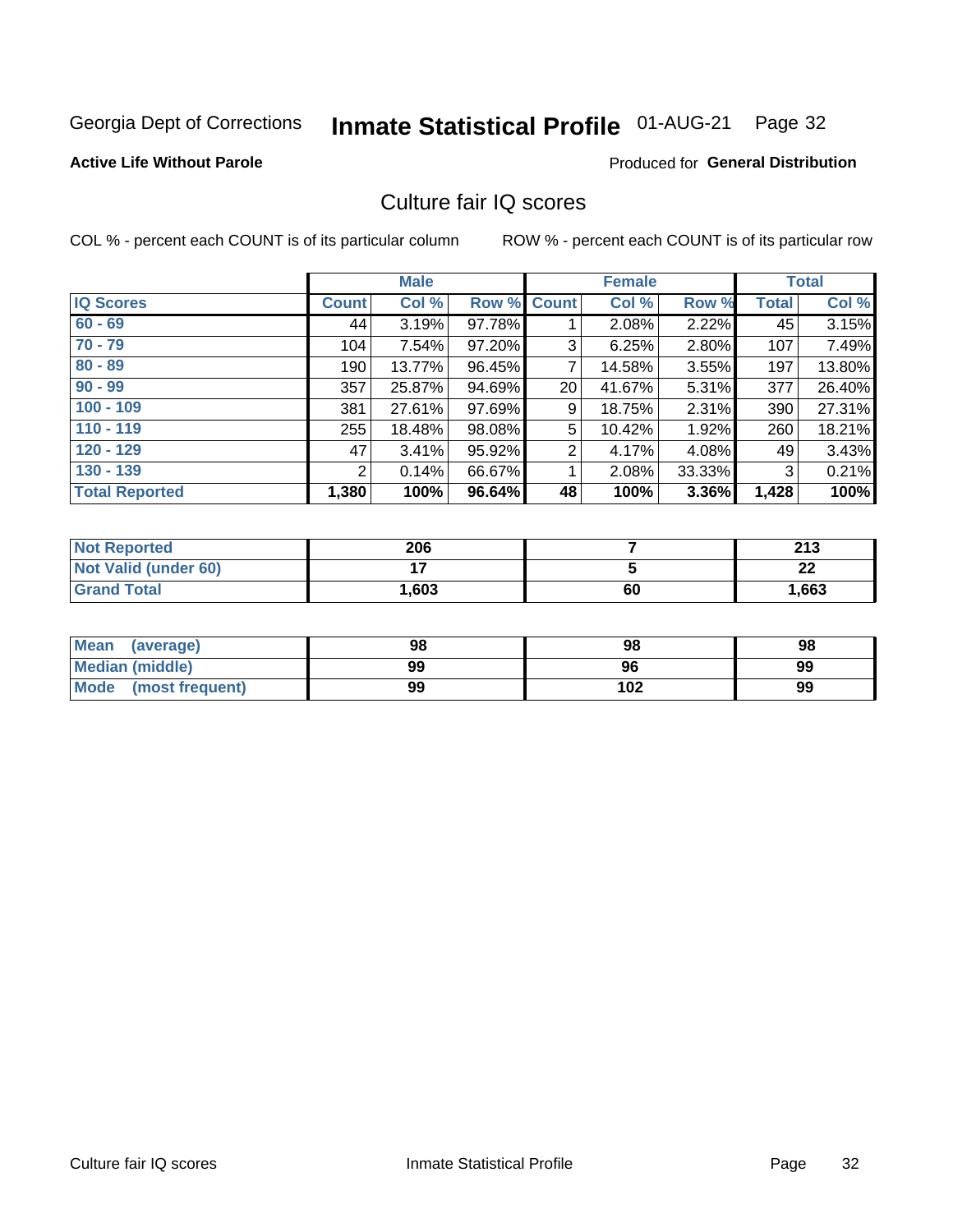#### **Inmate Statistical Profile 01-AUG-21** Page 33

### **Active Life Without Parole**

## Produced for General Distribution

## Wide Range Achievement Test (WRAT) reading score

COL % - percent each COUNT is of its particular column

|                           | <b>Male</b>  |        | <b>Female</b> |                |        | <b>Total</b> |              |        |
|---------------------------|--------------|--------|---------------|----------------|--------|--------------|--------------|--------|
| <b>WRAT Reading Score</b> | <b>Count</b> | Col %  | Row %         | <b>Count</b>   | Col %  | Row %        | <b>Total</b> | Col %  |
| 0.1 to 0.9                | 28           | 1.90%  | 100.00%       |                |        |              | 28           | 1.83%  |
| 1.0 to 1.9                | 23           | 1.56%  | 100.00%       |                |        |              | 23           | 1.50%  |
| 2.0 to 2.9                | 50           | 3.39%  | 96.15%        | $\overline{2}$ | 3.85%  | 3.85%        | 52           | 3.40%  |
| 3.0 to 3.9                | 88           | 5.96%  | 95.65%        | 4              | 7.69%  | 4.35%        | 92           | 6.02%  |
| 4.0 to 4.9                | 108          | 7.31%  | 96.43%        | 4              | 7.69%  | 3.57%        | 112          | 7.33%  |
| 5.0 to 5.9                | 143          | 9.68%  | 98.62%        | $\overline{2}$ | 3.85%  | 1.38%        | 145          | 9.48%  |
| 6.0 to 6.9                | 120          | 8.12%  | 98.36%        | $\overline{2}$ | 3.85%  | 1.64%        | 122          | 7.98%  |
| 7.0 to 7.9                | 49           | 3.32%  | 100.00%       |                |        |              | 49           | 3.20%  |
| 8.0 to 8.9                | 126          | 8.53%  | 97.67%        | 3              | 5.77%  | 2.33%        | 129          | 8.44%  |
| 9.0 to 9.9                | 71           | 4.81%  | 97.26%        | $\overline{2}$ | 3.85%  | 2.74%        | 73           | 4.77%  |
| 10.0 to 10.9              | 87           | 5.89%  | 98.86%        | 1              | 1.92%  | 1.14%        | 88           | 5.76%  |
| 11.0 to 11.9              | 142          | 9.61%  | 95.95%        | 6              | 11.54% | 4.05%        | 148          | 9.68%  |
| 12.0 to 12.9              | 389          | 26.34% | 94.42%        | 23             | 44.23% | 5.58%        | 412          | 26.95% |
| 13                        | 53           | 3.59%  | 94.64%        | 3              | 5.77%  | 5.36%        | 56           | 3.66%  |
| <b>Total Reported</b>     | 1,477        | 100%   | 96.60%        | 52             | 100.0% | 3.40%        | 1,529        | 100%   |

| <b>ortea</b><br><b>NOT</b> | מר ו<br>ם 1 |    | דטו  |
|----------------------------|-------------|----|------|
|                            | ,603        | σu | ,663 |

| <b>Mean</b><br>(average)       | 8.69         | 9.94  | 8.73 |
|--------------------------------|--------------|-------|------|
| Median (middle)                | ר ח<br>้ ⊎.∠ | 12.05 | 9.2  |
| <b>Mode</b><br>(most frequent) | 12.9         | 12.9  | 12.9 |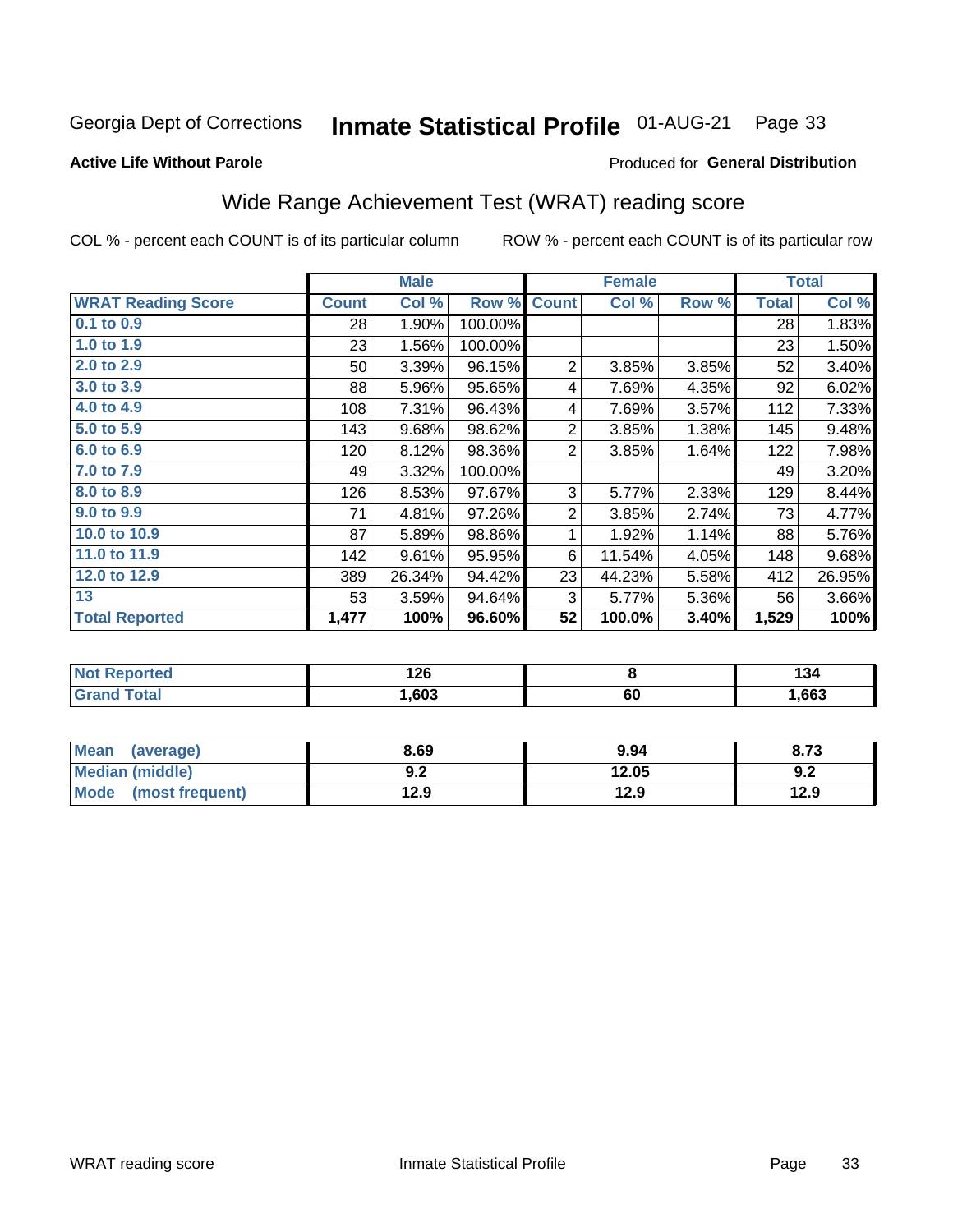#### **Inmate Statistical Profile 01-AUG-21** Page 34

### **Active Life Without Parole**

### Produced for General Distribution

## Wide Range Achievement Test (WRAT) math score

COL % - percent each COUNT is of its particular column

|                              | <b>Male</b>  |        | <b>Female</b> |                |        | <b>Total</b> |              |        |
|------------------------------|--------------|--------|---------------|----------------|--------|--------------|--------------|--------|
| <b>WRAT Mathematic Score</b> | <b>Count</b> | Col %  | Row %         | <b>Count</b>   | Col %  | Row %        | <b>Total</b> | Col %  |
| $0.1$ to $0.9$               | 5            | 0.34%  | 100.00%       |                |        |              | 5            | 0.33%  |
| 1.0 to 1.9                   | 12           | 0.81%  | 100.00%       |                |        |              | 12           | 0.78%  |
| 2.0 to 2.9                   | 36           | 2.44%  | 97.30%        | 1              | 1.92%  | 2.70%        | 37           | 2.42%  |
| 3.0 to 3.9                   | 82           | 5.55%  | 97.62%        | $\overline{2}$ | 3.85%  | 2.38%        | 84           | 5.49%  |
| 4.0 to 4.9                   | 164          | 11.10% | 97.04%        | 5              | 9.62%  | 2.96%        | 169          | 11.05% |
| 5.0 to 5.9                   | 218          | 14.76% | 97.32%        | 6              | 11.54% | 2.68%        | 224          | 14.65% |
| 6.0 to 6.9                   | 310          | 20.99% | 97.18%        | 9              | 17.31% | 2.82%        | 319          | 20.86% |
| 7.0 to 7.9                   | 137          | 9.28%  | 96.48%        | 5              | 9.62%  | 3.52%        | 142          | 9.29%  |
| 8.0 to 8.9                   | 146          | 9.88%  | 97.99%        | 3              | 5.77%  | 2.01%        | 149          | 9.74%  |
| 9.0 to 9.9                   | 109          | 7.38%  | 95.61%        | 5              | 9.62%  | 4.39%        | 114          | 7.46%  |
| 10.0 to 10.9                 | 29           | 1.96%  | 100.00%       |                |        |              | 29           | 1.90%  |
| 11.0 to 11.9                 | 48           | 3.25%  | 96.00%        | $\overline{2}$ | 3.85%  | 4.00%        | 50           | 3.27%  |
| 12.0 to 12.9                 | 175          | 11.85% | 93.09%        | 13             | 25.00% | 6.91%        | 188          | 12.30% |
| 13                           | 6            | 0.41%  | 85.71%        | 1              | 1.92%  | 14.29%       | 7            | 0.46%  |
| <b>Total Reported</b>        | 1,477        | 100%   | 96.60%        | 52             | 100.0% | 3.40%        | 1,529        | 100%   |

| <b>Not Reported</b>    | 126  |    | $\overline{\phantom{a}}$<br>194 |
|------------------------|------|----|---------------------------------|
| <b>Total</b><br>'Grand | ,603 | σu | ,663                            |

| <b>Mean</b><br>(average) | 7.30 | 8.34 | 7.34 |
|--------------------------|------|------|------|
| <b>Median (middle)</b>   | 6.9  |      | 6.9  |
| Mode (most frequent)     | 12.9 | 12.9 | 12.9 |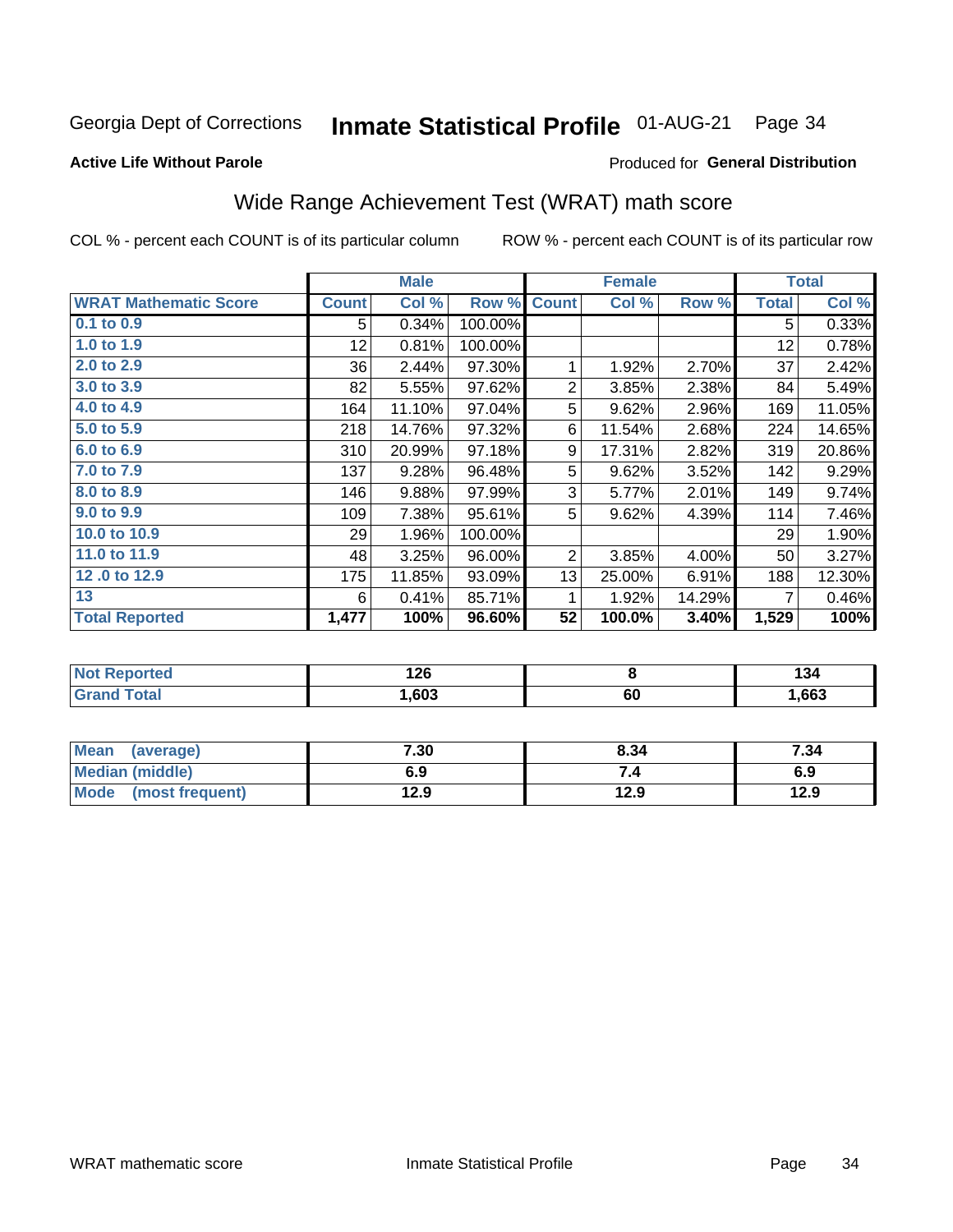#### Inmate Statistical Profile 01-AUG-21 Page 35

### **Active Life Without Parole**

### Produced for General Distribution

## Wide Range Achievement Test (WRAT) spelling score

COL % - percent each COUNT is of its particular column

|                            |              | <b>Male</b> |         | <b>Female</b>  |        |       | <b>Total</b> |        |
|----------------------------|--------------|-------------|---------|----------------|--------|-------|--------------|--------|
| <b>WRAT Spelling Score</b> | <b>Count</b> | Col %       | Row %   | <b>Count</b>   | Col %  | Row % | <b>Total</b> | Col %  |
| $0.1$ to $0.9$             | 26           | 1.76%       | 100.00% |                |        |       | 26           | 1.70%  |
| 1.0 to 1.9                 | 36           | 2.44%       | 100.00% |                |        |       | 36           | 2.36%  |
| 2.0 to 2.9                 | 63           | 4.27%       | 96.92%  | $\overline{2}$ | 3.85%  | 3.08% | 65           | 4.26%  |
| 3.0 to 3.9                 | 89           | 6.03%       | 97.80%  | $\overline{2}$ | 3.85%  | 2.20% | 91           | 5.96%  |
| 4.0 to 4.9                 | 88           | 5.97%       | 97.78%  | $\overline{2}$ | 3.85%  | 2.22% | 90           | 5.89%  |
| 5.0 to 5.9                 | 148          | 10.03%      | 99.33%  | 1              | 1.92%  | 0.67% | 149          | 9.76%  |
| 6.0 to 6.9                 | 131          | 8.88%       | 97.76%  | 3              | 5.77%  | 2.24% | 134          | 8.78%  |
| 7.0 to 7.9                 | 135          | 9.15%       | 97.83%  | 3              | 5.77%  | 2.17% | 138          | 9.04%  |
| 8.0 to 8.9                 | 130          | 8.81%       | 97.74%  | 3              | 5.77%  | 2.26% | 133          | 8.71%  |
| 9.0 to 9.9                 | 80           | 5.42%       | 100.00% |                |        |       | 80           | 5.24%  |
| 10.0 to 10.9               | 76           | 5.15%       | 100.00% |                |        |       | 76           | 4.98%  |
| 11.0 to 11.9               | 105          | 7.12%       | 93.75%  | 7              | 13.46% | 6.25% | 112          | 7.33%  |
| 12.0 to 12.9               | 338          | 22.92%      | 92.35%  | 28             | 53.85% | 7.65% | 366          | 23.97% |
| 13                         | 30           | 2.03%       | 96.77%  | 1              | 1.92%  | 3.23% | 31           | 2.03%  |
| <b>Total Reported</b>      | 1,475        | 100%        | 96.59%  | 52             | 100.0% | 3.41% | 1,527        | 100.0% |
|                            |              |             |         |                |        |       |              |        |

| <b>Not Reported</b>    | 128  |          | 136  |
|------------------------|------|----------|------|
| <b>Total</b><br>'Grand | ,603 | ^^<br>οu | ,663 |

| Mean (average)         | 8.23 | 10.48 | 8.31 |
|------------------------|------|-------|------|
| <b>Median (middle)</b> | 8.3  | 12.5  | ი.ა  |
| Mode (most frequent)   | 12.9 | 12.9  | 12.9 |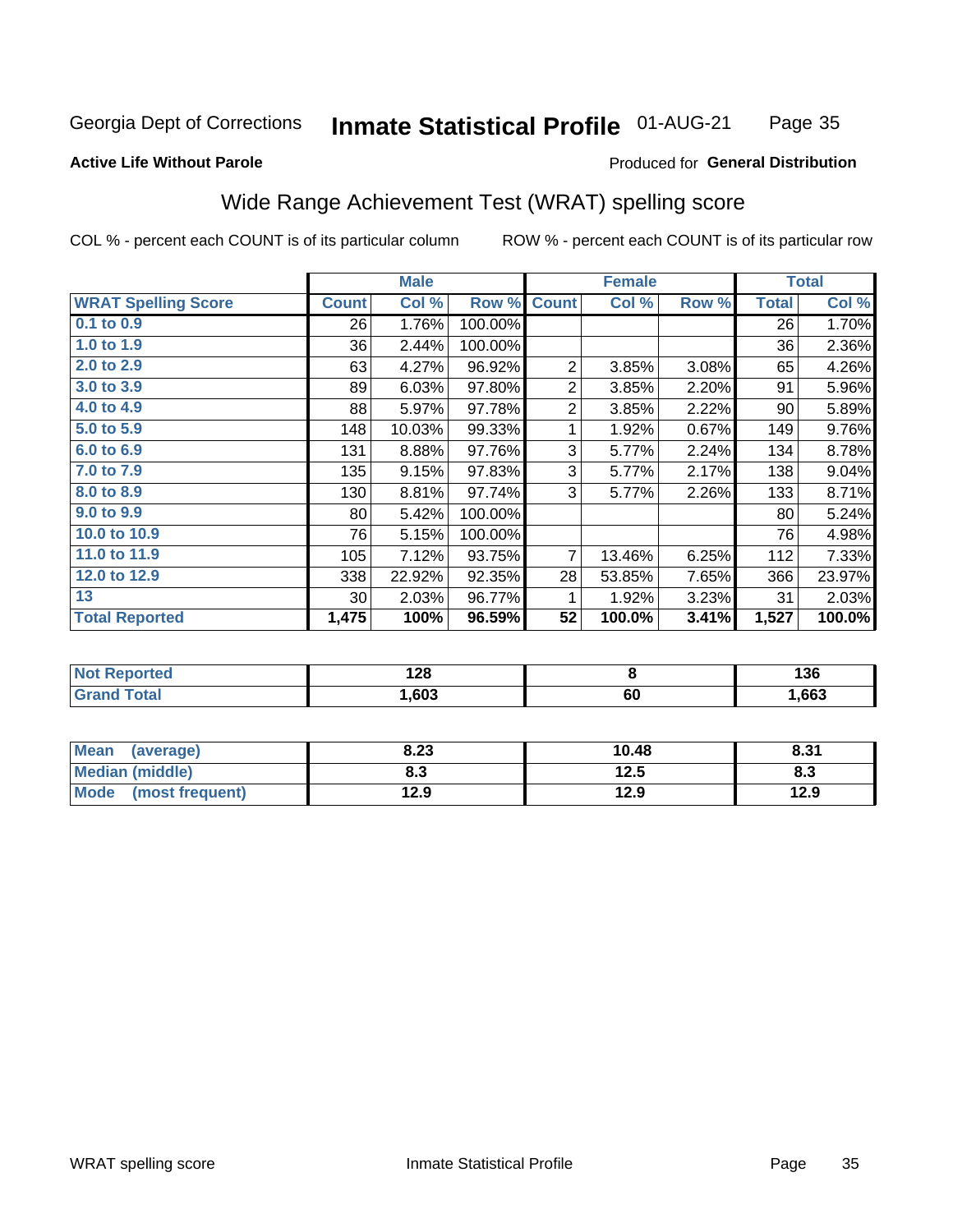## Inmate Statistical Profile 01-AUG-21 Page 36

### **Active Life Without Parole**

### **Produced for General Distribution**

## Current / last mental health treatment level

COL % - percent each COUNT is of its particular column

|                                    |              | <b>Male</b> |         |              | <b>Female</b> |       |              | <b>Total</b> |
|------------------------------------|--------------|-------------|---------|--------------|---------------|-------|--------------|--------------|
| <b>Mental Health Treatment Lev</b> | <b>Count</b> | Col %       | Row %   | <b>Count</b> | Col %         | Row % | <b>Total</b> | Col %        |
| 1 No problem at current time       | 279          | 38.01%      | 95.55%  | 13           | 25.00%        | 4.45% | 292          | 37.15%       |
| 2 Receiving outpatient             | 369          | 50.27%      | 90.44%  | 39           | 75.00%        | 9.56% | 408          | 51.91%       |
| <b>Treatment</b>                   |              |             |         |              |               |       |              |              |
| 3 Inpatient, moderate              | 67           | 9.13%       | 100.00% |              |               |       | 67           | 8.52%        |
| <b>Treatment</b>                   |              |             |         |              |               |       |              |              |
| 4 Inpatient, intensive             | 19           | 2.59%       | 100.00% |              |               |       | 19           | 2.42%        |
| <b>Treatment</b>                   |              |             |         |              |               |       |              |              |
| <b>Total Evaluated</b>             | 734          | 100%        | 93.38%  | 52           | 100%          | 6.62% | 786          | 100%         |

| Never had MH evaluation | 869  |    | 077<br>v, |
|-------------------------|------|----|-----------|
| $\sim$ fol              | .603 | 60 | .663      |

| <b>Median (middle)</b>         | <b>Receiving outpatient</b><br>treatment | <b>Receiving outpatient</b><br>treatment | <b>Receiving</b><br>outpatient<br>treatment |  |
|--------------------------------|------------------------------------------|------------------------------------------|---------------------------------------------|--|
| <b>Mode</b><br>(most frequent) | <b>Receiving outpatient</b><br>treatment | <b>Receiving outpatient</b><br>treatment | <b>Receiving</b><br>outpatient<br>treatment |  |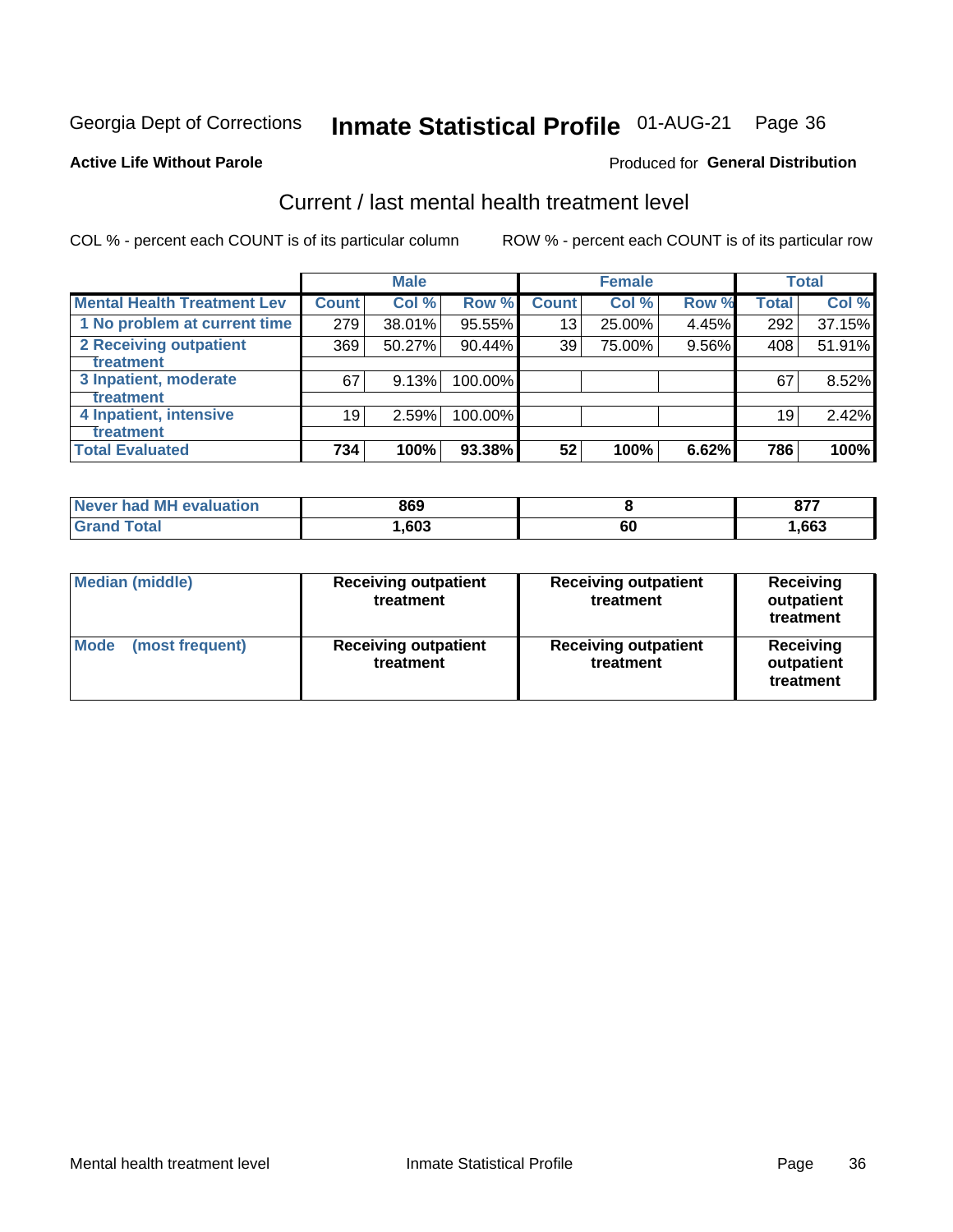#### Inmate Statistical Profile 01-AUG-21 Page 37

## **Active Life Without Parole**

### Produced for General Distribution

## PULHESDWIT medical scale - 'P' overall condition ('P'hysical)

COL % - percent each COUNT is of its particular column

|                                  |                | <b>Male</b> |             |                 | <b>Female</b> |       |              | <b>Total</b> |
|----------------------------------|----------------|-------------|-------------|-----------------|---------------|-------|--------------|--------------|
| 'P' Overall Condition            | <b>Count</b>   | Col %       | Row % Count |                 | Col %         | Row % | <b>Total</b> | Col %        |
| 1 No medical illness             | 1,134          | 76.31%      | 97.42%      | 30 <sup>1</sup> | 51.72%        | 2.58% | 1,164        | 75.39%       |
| 2 Well-controlled chronic        | 316            | 21.27%      | 92.13%      | 27              | 46.55%        | 7.87% | 343          | 22.22%       |
| <b>illness</b>                   |                |             |             |                 |               |       |              |              |
| 3 Poorly-controlled chronic      | 32             | 2.15%       | 96.97%      |                 | 1.72%         | 3.03% | 33           | 2.14%        |
| <b>illness</b>                   |                |             |             |                 |               |       |              |              |
| 4 Significant problems requiring | 3 <sup>1</sup> | 0.20%       | 100.00%     |                 |               |       | 3            | 0.19%        |
| special housing                  |                |             |             |                 |               |       |              |              |
| 5 Terminal illness, < 6 months   |                | $0.07\%$    | 100.00%     |                 |               |       |              | 0.06%        |
| to live                          |                |             |             |                 |               |       |              |              |
| <b>Total Reported</b>            | 1,486          | 100%        | 96.24%      | 58              | 100%          | 3.76% | 1,544        | 100%         |

| rtea<br>.<br>.            | 447  |    | 44C<br>. . J |
|---------------------------|------|----|--------------|
| $F_{\alpha}$ ial<br>_____ | ,603 | υu | ,663         |

|  |  | Mode (most frequent) | 1 No medical illness | 1 No medical illness | 1 No medical<br>illness |
|--|--|----------------------|----------------------|----------------------|-------------------------|
|--|--|----------------------|----------------------|----------------------|-------------------------|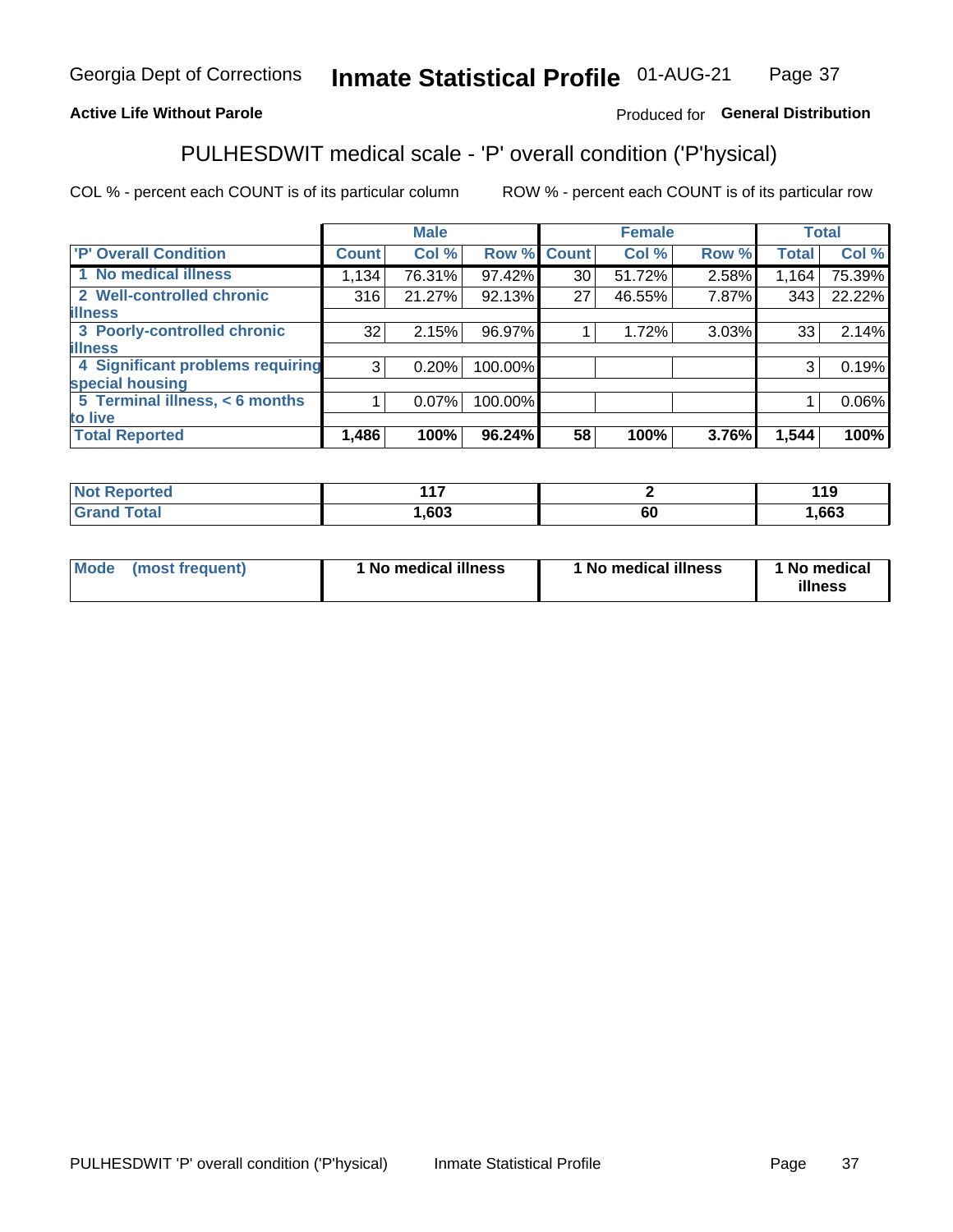## **Active Life Without Parole**

### Produced for General Distribution

## PULHESDWIT medical scale - 'U' upper body

COL % - percent each COUNT is of its particular column

|                              |              | <b>Male</b> |           |              | <b>Female</b> |       |              | <b>Total</b> |
|------------------------------|--------------|-------------|-----------|--------------|---------------|-------|--------------|--------------|
| <b>U' Upper Body</b>         | <b>Count</b> | Col %       | Row %     | <b>Count</b> | Col %         | Row % | <b>Total</b> | Col %        |
| 1 Upper bones, joints,       | 1,393        | 94.06%      | 96.27%    | 54           | 93.10%        | 3.73% | 1,447        | 94.02%       |
| muscles all OK               |              |             |           |              |               |       |              |              |
| 2 One or both arms minimally | 76           | 5.13%       | $95.00\%$ | 4            | 6.90%         | 5.00% | 80           | 5.20%        |
| limited                      |              |             |           |              |               |       |              |              |
| 3 One or both arms           | 9            | 0.61%       | 100.00%   |              |               |       | 9            | 0.58%        |
| moderately limited           |              |             |           |              |               |       |              |              |
| 4 One arm disabled,          | 3            | 0.20%       | 100.00%   |              |               |       | 3            | 0.19%        |
| paralyzed, or amputated      |              |             |           |              |               |       |              |              |
| <b>Total Reported</b>        | 1,481        | 100%        | 96.23%    | 58           | 100%          | 3.77% | 1,539        | 100%         |

| <b>Not Reported</b> | ៱៱៱<br>1 Ł Ł |    | ה ו<br>124 |
|---------------------|--------------|----|------------|
| <b>Total</b>        | ,603         | ou | ,663       |

| Mode | (most frequent) | 1 Upper bones, joints,<br>muscles all OK | 1 Upper bones, joints,<br>muscles all OK | 1 Upper bones,<br>ljoints, muscles all<br>OK |
|------|-----------------|------------------------------------------|------------------------------------------|----------------------------------------------|
|------|-----------------|------------------------------------------|------------------------------------------|----------------------------------------------|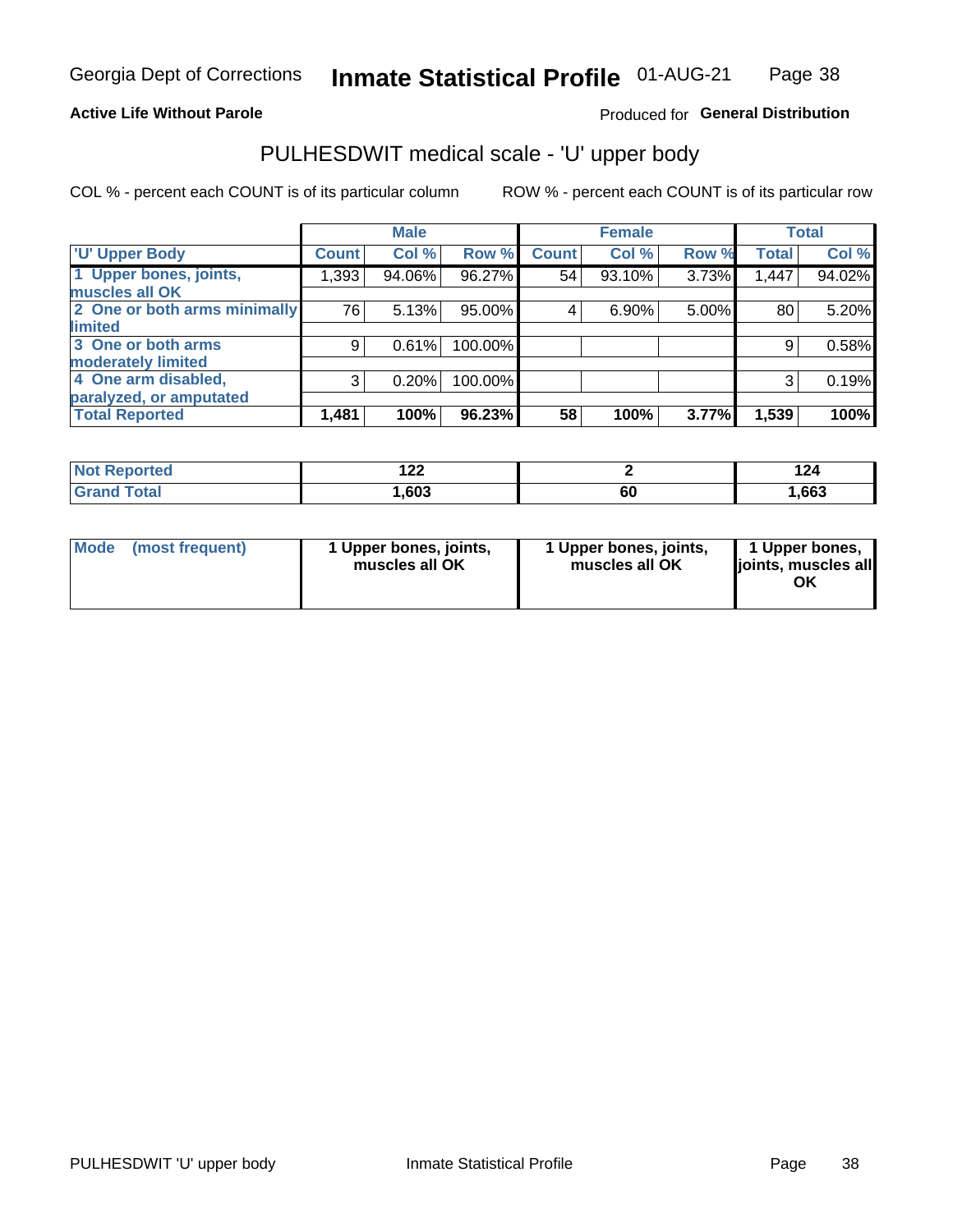## **Active Life Without Parole**

## Produced for General Distribution

## PULHESDWIT medical scale - 'L' lower body

COL % - percent each COUNT is of its particular column

|                                |              | <b>Male</b> |         |              | <b>Female</b> |       |              | <b>Total</b> |
|--------------------------------|--------------|-------------|---------|--------------|---------------|-------|--------------|--------------|
| 'L' Lower Body                 | <b>Count</b> | Col %       | Row %   | <b>Count</b> | Col %         | Row % | <b>Total</b> | Col %        |
| 1 Lower bones, joints,         | 1,285        | 86.77%      | 96.18%  | 51           | 87.93%        | 3.82% | 1,336        | 86.81%       |
| muscles all OK                 |              |             |         |              |               |       |              |              |
| 2 One or both legs minimally   | 167          | 11.28%      | 95.98%  |              | 12.07%        | 4.02% | 174          | 11.31%       |
| limited                        |              |             |         |              |               |       |              |              |
| 3 One or both legs             | 23           | 1.55%       | 100.00% |              |               |       | 23           | 1.49%        |
| moderately limited             |              |             |         |              |               |       |              |              |
| 4 One leg disabled, paralyzed, | 5            | 0.34%       | 100.00% |              |               |       | 5            | 0.32%        |
| or amputated                   |              |             |         |              |               |       |              |              |
| 5 Both legs disabled,          |              | 0.07%       | 100.00% |              |               |       |              | 0.06%        |
| paralyzed, or amputated        |              |             |         |              |               |       |              |              |
| <b>Total Reported</b>          | 1,481        | 100%        | 96.23%  | 58           | 100%          | 3.77% | 1,539        | 100%         |

| <b>Not Reported</b> | י ה<br>1 L L |    |      |
|---------------------|--------------|----|------|
| <b>Grand Total</b>  | 603, ا       | 60 | ,663 |

| Mode (most frequent) | I Lower bones, joints,<br>muscles all OK | 1 Lower bones, joints,<br>muscles all OK | 1 Lower bones,<br>joints, muscles all<br>ΟK |
|----------------------|------------------------------------------|------------------------------------------|---------------------------------------------|
|----------------------|------------------------------------------|------------------------------------------|---------------------------------------------|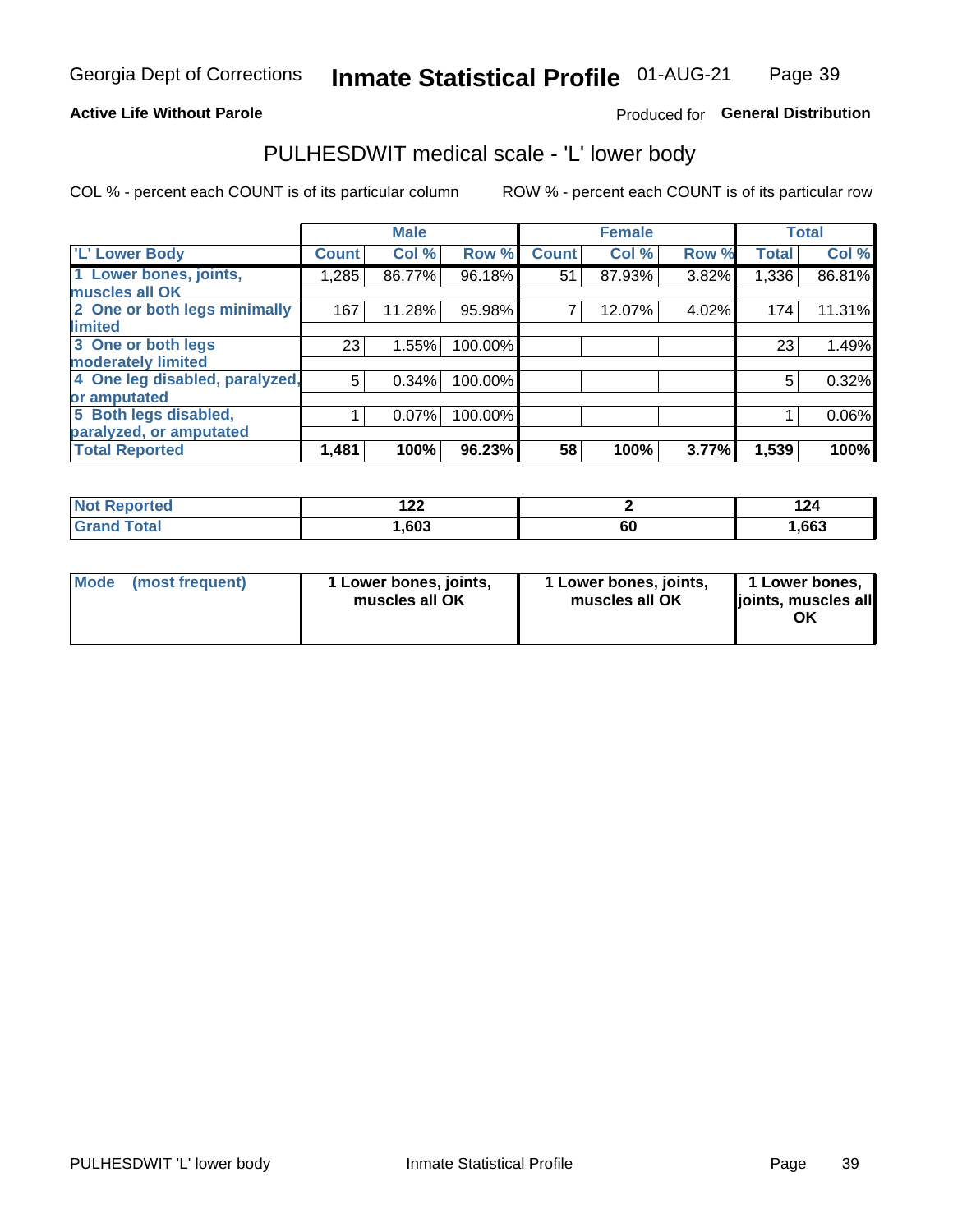### **Active Life Without Parole**

Produced for General Distribution

## PULHESDWIT medical scale - 'H' hearing

COL % - percent each COUNT is of its particular column

|                                |              | <b>Male</b> |             |    | <b>Female</b> |       | <b>Total</b> |        |
|--------------------------------|--------------|-------------|-------------|----|---------------|-------|--------------|--------|
| <b>H' Hearing</b>              | <b>Count</b> | Col %       | Row % Count |    | Col %         | Row % | <b>Total</b> | Col %  |
| 1 Normal hearing both ears     | 1,460        | 98.85%      | 96.24%      | 57 | 100.00%       | 3.76% | 1,517        | 98.89% |
| 2 Some loss in one ear with    | 12           | 0.81%       | 100.00%     |    |               |       | 12           | 0.78%  |
| other OK, or mild loss in both |              |             |             |    |               |       |              |        |
| 3 Total loss in one ear with   | 4            | 0.27%       | 100.00%     |    |               |       | 4            | 0.26%  |
| mild loss in other             |              |             |             |    |               |       |              |        |
| 4 Severe loss in both ears     |              | $0.07\%$    | 100.00%     |    |               |       |              | 0.07%  |
| <b>Total Reported</b>          | 1,477        | 100%        | 96.28%      | 57 | 100%          | 3.72% | 1,534        | 100%   |

| <b>Not</b><br>Reported | מר ו<br>4 Z O |    | 129   |
|------------------------|---------------|----|-------|
| <b>otal</b><br>' Gr≤   | ,603          | 60 | 1,663 |

| Mode (most frequent) | 1 Normal hearing both ears 1 Normal hearing both ears 1 Normal hearing | both ears |
|----------------------|------------------------------------------------------------------------|-----------|
|                      |                                                                        |           |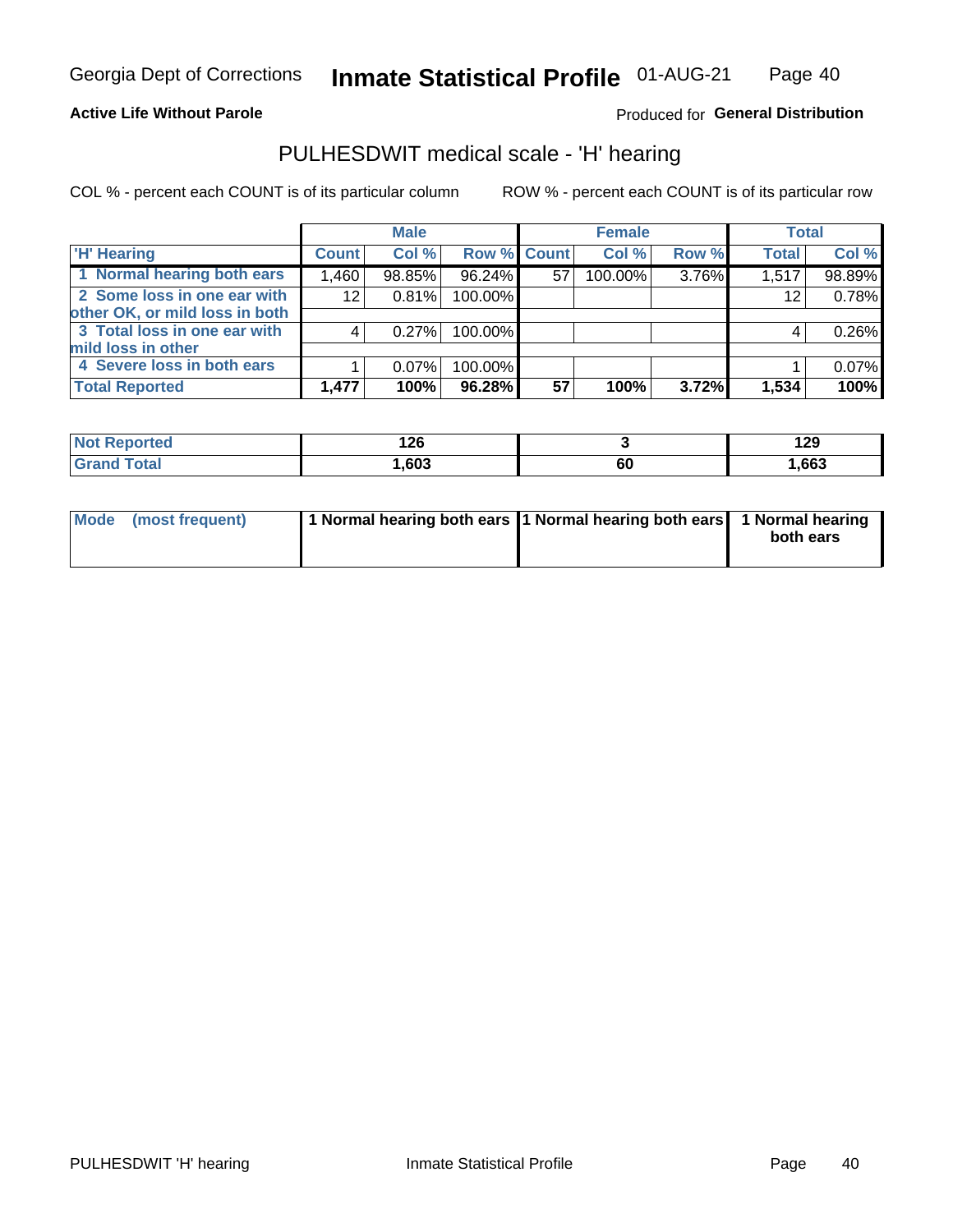### **Active Life Without Parole**

### Produced for General Distribution

## PULHESDWIT medical scale - 'E' vision

COL % - percent each COUNT is of its particular column

|                                 |              | <b>Male</b> |           |             | <b>Female</b> |       |              | <b>Total</b> |
|---------------------------------|--------------|-------------|-----------|-------------|---------------|-------|--------------|--------------|
| <b>E' Vision</b>                | <b>Count</b> | Col %       |           | Row % Count | Col %         | Row % | <b>Total</b> | Col %        |
| 1 Correctable to 20/40 in both  | 1,053        | 73.18%      | 97.14%    | 31          | 54.39%        | 2.86% | 1,084        | 72.46%       |
| eyes                            |              |             |           |             |               |       |              |              |
| 2 Correctable to 20/70 in one   | 324          | 22.52%      | $92.57\%$ | 26          | 45.61%        | 7.43% | 350          | 23.40%       |
| eye, may be blind in other      |              |             |           |             |               |       |              |              |
| 3 Correctable to 20/200 in one  | 54           | 3.75%       | 100.00%   |             |               |       | 54           | 3.61%        |
| eye, may be blind in other      |              |             |           |             |               |       |              |              |
| 4 One eye not correctable to    |              | 0.49%       | 100.00%   |             |               |       |              | 0.47%        |
| 20/200, other may be blind      |              |             |           |             |               |       |              |              |
| 5 Blind in both eyes, requiring |              | 0.07%       | 100.00%   |             |               |       |              | 0.07%        |
| special housing                 |              |             |           |             |               |       |              |              |
| <b>Total Reported</b>           | 1,439        | 100%        | 96.19%    | 57          | 100%          | 3.81% | 1,496        | 100.0%       |

| <b>norted</b><br><b>Report</b><br><b>NOT</b> | 164  |    | 167  |
|----------------------------------------------|------|----|------|
| T <sub>ofol</sub>                            | ,603 | 60 | ,663 |

| Mode (most frequent) | 1 Correctable to 20/40 in both<br>eves | 1 Correctable to 20/40 in   1 Correctable to  <br>both eyes | 20/40 in both eyes |  |
|----------------------|----------------------------------------|-------------------------------------------------------------|--------------------|--|
|                      |                                        |                                                             |                    |  |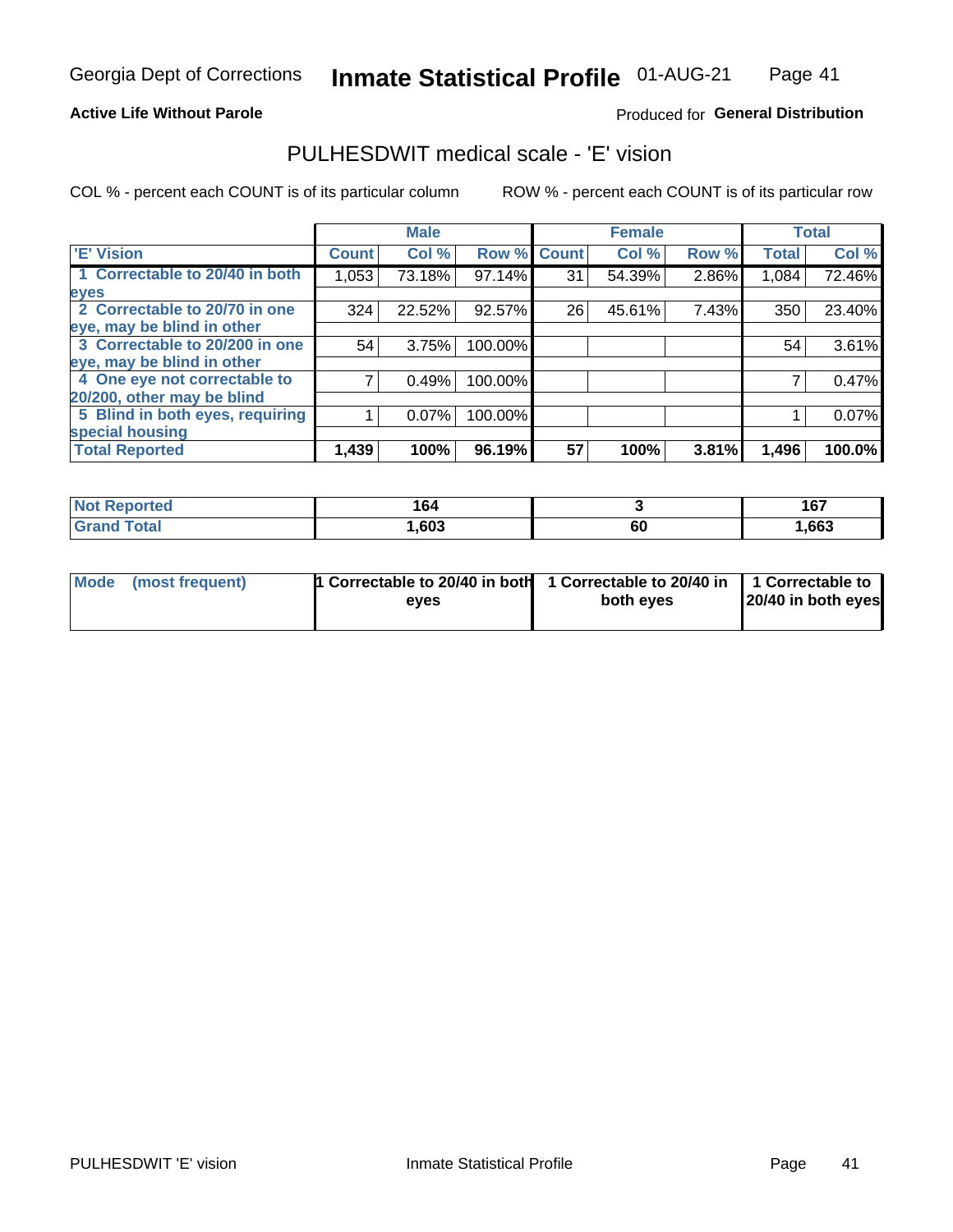### **Active Life Without Parole**

## Produced for General Distribution

## PULHESDWIT medical scale - 'S' pSychiatric

COL % - percent each COUNT is of its particular column

|                                        |              | <b>Male</b> |         |                    | <b>Female</b> |        |              | <b>Total</b> |
|----------------------------------------|--------------|-------------|---------|--------------------|---------------|--------|--------------|--------------|
| 'S' pSychiatric                        | <b>Count</b> | Col %       |         | <b>Row % Count</b> | Col %         | Row %  | <b>Total</b> | Col %        |
| 1 No impairment or disorders           | 1,221        | 82.72%      | 98.47%  | 19                 | 36.54%        | 1.53%  | 1,240        | 81.15%       |
| 2 Stable, or in remission, or          | 205          | 13.89%      | 86.50%  | 32                 | 61.54%        | 13.50% | 237          | 15.51%       |
| mild impairment or retardation         |              |             |         |                    |               |        |              |              |
| 3 Requires moderate inpatient          | 38           | 2.57%       | 97.44%  |                    | 1.92%         | 2.56%  | 39           | 2.55%        |
| treatment                              |              |             |         |                    |               |        |              |              |
| 4 Requires intensive inpatient         | 11           | 0.75%       | 100.00% |                    |               |        | 11           | 0.72%        |
| treatment                              |              |             |         |                    |               |        |              |              |
| <b>5 Requires Crisis Stabilization</b> |              | $0.07\%$    | 100.00% |                    |               |        |              | 0.07%        |
| Unit (CSU) inpatient care              |              |             |         |                    |               |        |              |              |
| <b>Total Reported</b>                  | 1,476        | 100%        | 96.60%  | 52                 | 100%          | 3.40%  | 1,528        | 100%         |

| <b>Address</b><br>NOT<br><b>Repo</b> | ៱៱៹<br>. |    | 135    |
|--------------------------------------|----------|----|--------|
| <b>Total</b>                         | ,603     | 60 | 663, ا |

| Mode (most frequent) | <b>1 No impairment or disorders</b> 2 Stable, or in remission, 11 No impairment or |                       |           |
|----------------------|------------------------------------------------------------------------------------|-----------------------|-----------|
|                      |                                                                                    | or mild impairment or | disorders |
|                      |                                                                                    | retardation           |           |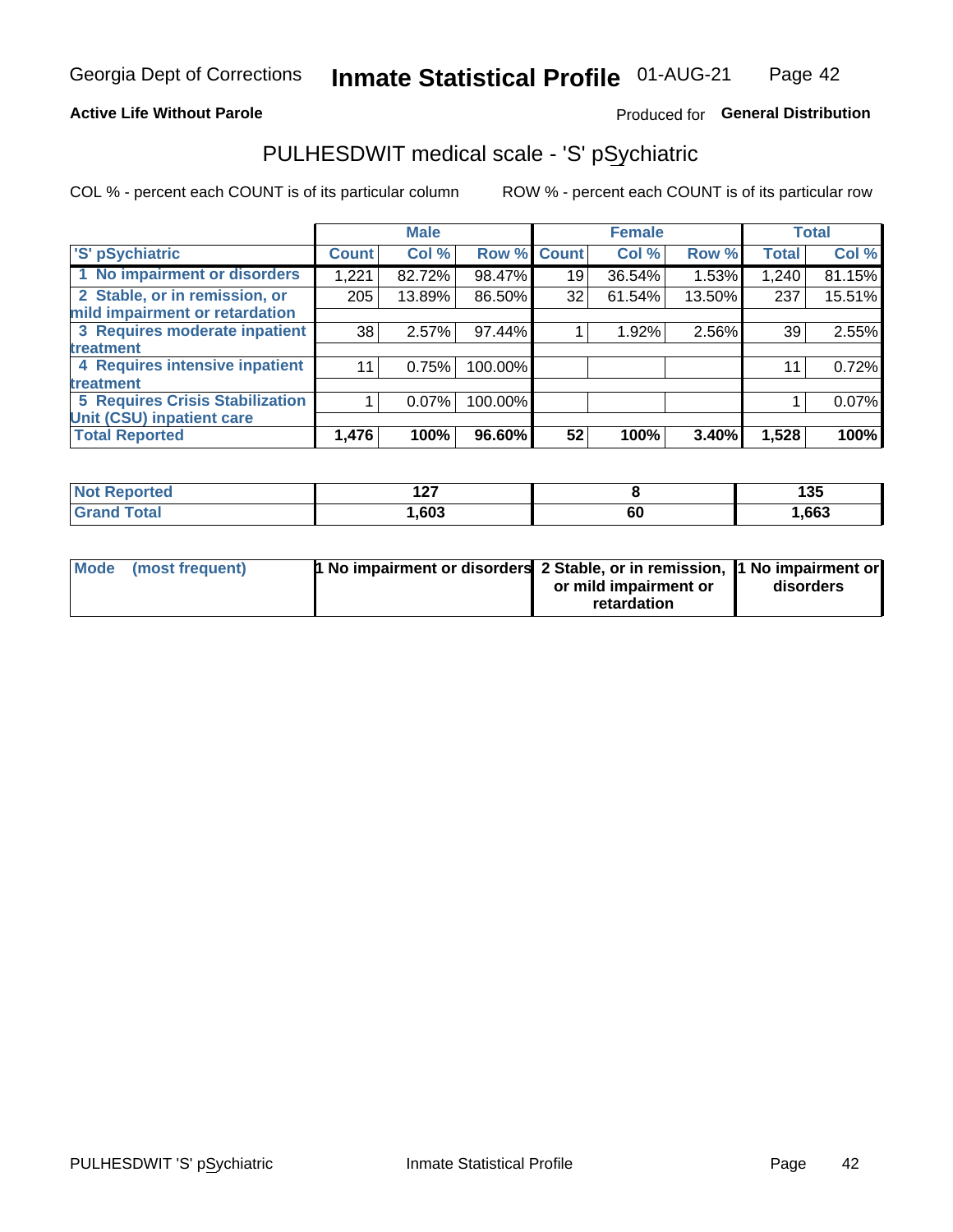### **Active Life Without Parole**

### Produced for General Distribution

## PULHESDWIT medical scale - 'D' dental

COL % - percent each COUNT is of its particular column

|                                 |              | <b>Male</b> |                    |    | <b>Female</b> |       |              | Total  |
|---------------------------------|--------------|-------------|--------------------|----|---------------|-------|--------------|--------|
| 'D' Dental                      | <b>Count</b> | Col %       | <b>Row % Count</b> |    | Col %         | Row % | <b>Total</b> | Col %  |
| 1 Minimal routine dental health | 1,068        | 77.79%      | 95.53%             | 50 | 94.34%        | 4.47% | 1,118        | 78.40% |
| <b>needs</b>                    |              |             |                    |    |               |       |              |        |
| 2 Moderate cavities and/or gum  | 265          | 19.30%      | 99.25%             | 2  | $3.77\%$      | 0.75% | 267          | 18.72% |
| <b>disease</b>                  |              |             |                    |    |               |       |              |        |
| 3 Extensive gum disease         | 40'          | 2.91%       | 97.56%             |    | 1.89%         | 2.44% | 41           | 2.88%  |
| and/or widespread decay         |              |             |                    |    |               |       |              |        |
| <b>Total Reported</b>           | 1,373        | 100%        | 96.28%             | 53 | 100%          | 3.72% | 1,426        | 100%   |

| prted | つつの<br>ZJU |    | ^^¬<br>20 I |
|-------|------------|----|-------------|
| ſotal | ,603       | 60 | ,663        |

| Mode<br>(most frequent) | Minimal routine dental<br>health needs | <b>Minimal routine dental</b><br>health needs | 1 Minimal routine<br>dental health<br>needs |
|-------------------------|----------------------------------------|-----------------------------------------------|---------------------------------------------|
|-------------------------|----------------------------------------|-----------------------------------------------|---------------------------------------------|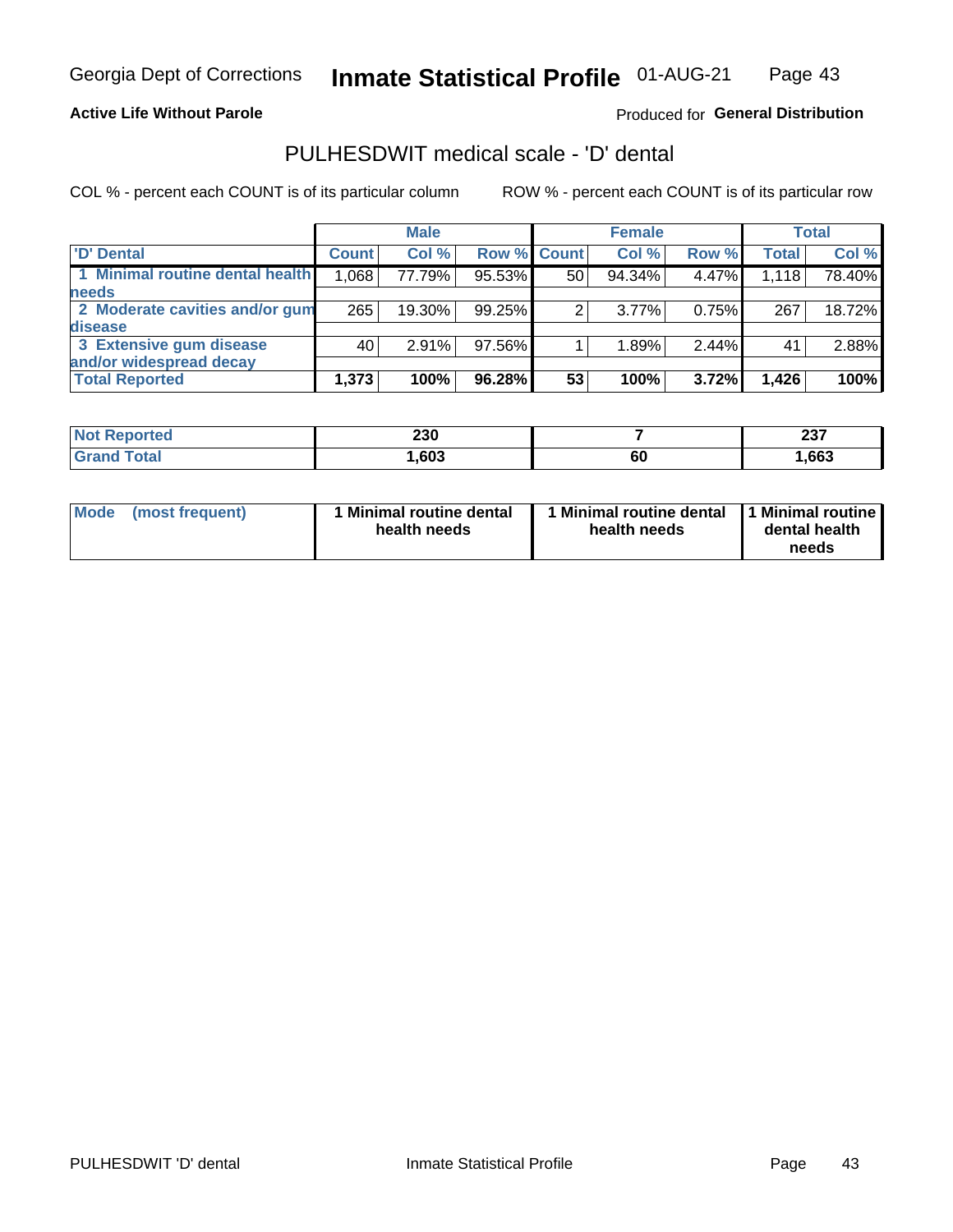### **Active Life Without Parole**

## Produced for General Distribution

## PULHESDWIT medical scale - 'W' work ability

COL % - percent each COUNT is of its particular column

|                                 |              | <b>Male</b> |         |             | <b>Female</b> |       |              | <b>Total</b> |
|---------------------------------|--------------|-------------|---------|-------------|---------------|-------|--------------|--------------|
| <b>W' work ability</b>          | <b>Count</b> | Col %       |         | Row % Count | Col %         | Row % | <b>Total</b> | Col %        |
| 1 Unrestricted work or activity | 1,241        | 83.79%      | 96.50%  | 45          | 77.59%        | 3.50% | 1,286        | 83.56%       |
| 2 Minor restrictions on type of | 189          | 12.76%      | 93.56%  | 13          | 22.41%        | 6.44% | 202          | 13.13%       |
| <b>work</b>                     |              |             |         |             |               |       |              |              |
| 3 Moderate restrictions on type | 33           | 2.23%       | 100.00% |             |               |       | 33           | 2.14%        |
| lof work                        |              |             |         |             |               |       |              |              |
| 4 Major restrictions on type of | 11           | 0.74%       | 100.00% |             |               |       | 11           | 0.71%        |
| <b>work</b>                     |              |             |         |             |               |       |              |              |
| 5 Cannot work under any         |              | 0.47%       | 100.00% |             |               |       |              | 0.45%        |
| <b>circumstances</b>            |              |             |         |             |               |       |              |              |
| <b>Total Reported</b>           | 1,481        | 100%        | 96.23%  | 58          | 100%          | 3.77% | 1,539        | 100%         |

| morted ∴     | ィっっ<br>17L |    | 144  |
|--------------|------------|----|------|
| <b>Total</b> | ,603       | 60 | ,663 |

| Mode            | 1 Unrestricted work or | 1 Unrestricted work or | 1 Unrestricted   |
|-----------------|------------------------|------------------------|------------------|
| (most frequent) | activity               | activity               | work or activity |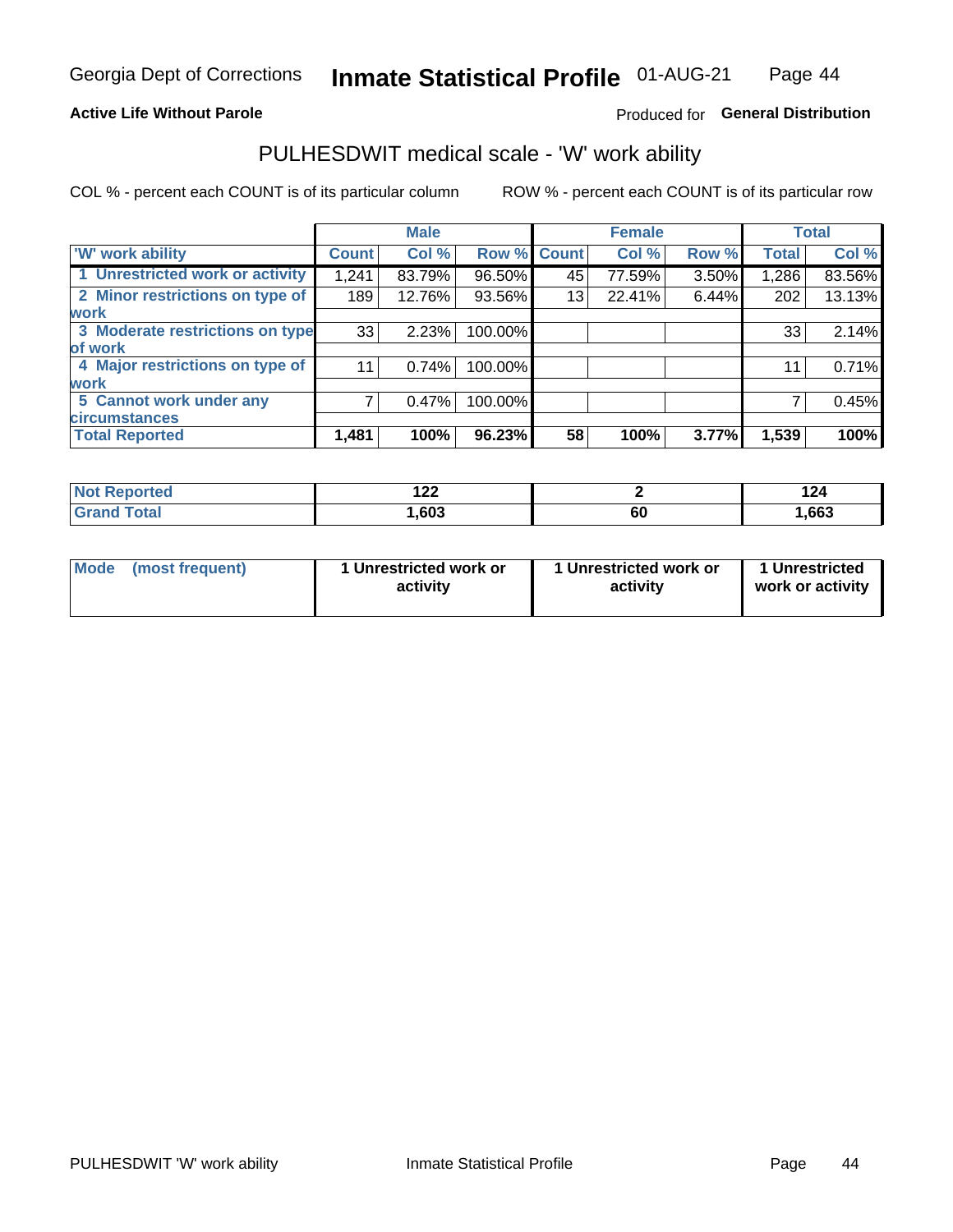### **Active Life Without Parole**

## Produced for General Distribution

## PULHESDWIT medical scale - 'I' impairment

COL % - percent each COUNT is of its particular column ROW % - percent each COUNT is of its particular row

|                                                    |                 | <b>Male</b> |                    |    | <b>Female</b> |       |              | <b>Total</b> |
|----------------------------------------------------|-----------------|-------------|--------------------|----|---------------|-------|--------------|--------------|
| <b>T' Impairment</b>                               | <b>Count</b>    | Col %       | <b>Row % Count</b> |    | Col %         | Row % | <b>Total</b> | Col %        |
| 1 No impairments or<br>disabilities                | 1,456           | 98.51%      | 96.17%             | 58 | 100.00%       | 3.83% | 1,514        | 98.57%       |
| 2 Wheelchair-bound but                             | 10 <sub>1</sub> | 0.68%       | 100.00%            |    |               |       | 10           | 0.65%        |
| otherwise OK<br><b>3 Needs low-level Assisted</b>  |                 | 0.07%       | 100.00%            |    |               |       |              | 0.07%        |
| Living (level I)                                   |                 |             |                    |    |               |       |              |              |
| 4 Needs moderate Assisted<br>Living (level II)     |                 | 0.07%       | 100.00%            |    |               |       |              | 0.07%        |
| <b>5 Needs maximal Assisted</b>                    | 10              | 0.68%       | 100.00%            |    |               |       | 10           | 0.65%        |
| <b>Living (level III)</b><br><b>Total Reported</b> | 1,478           | 100%        | 96.22%             | 58 | 100%          | 3.78% | 1,536        | 100.0%       |

| ported | 10E<br>14J |    | --<br>$\sim$ |
|--------|------------|----|--------------|
| `otal  | ,603       | ou | 1,663        |

| <b>Mode</b> | (most frequent) | <b>No impairments or</b><br>disabilities | 1 No impairments or<br>disabilities | 1 No impairments<br>or disabilities |
|-------------|-----------------|------------------------------------------|-------------------------------------|-------------------------------------|
|-------------|-----------------|------------------------------------------|-------------------------------------|-------------------------------------|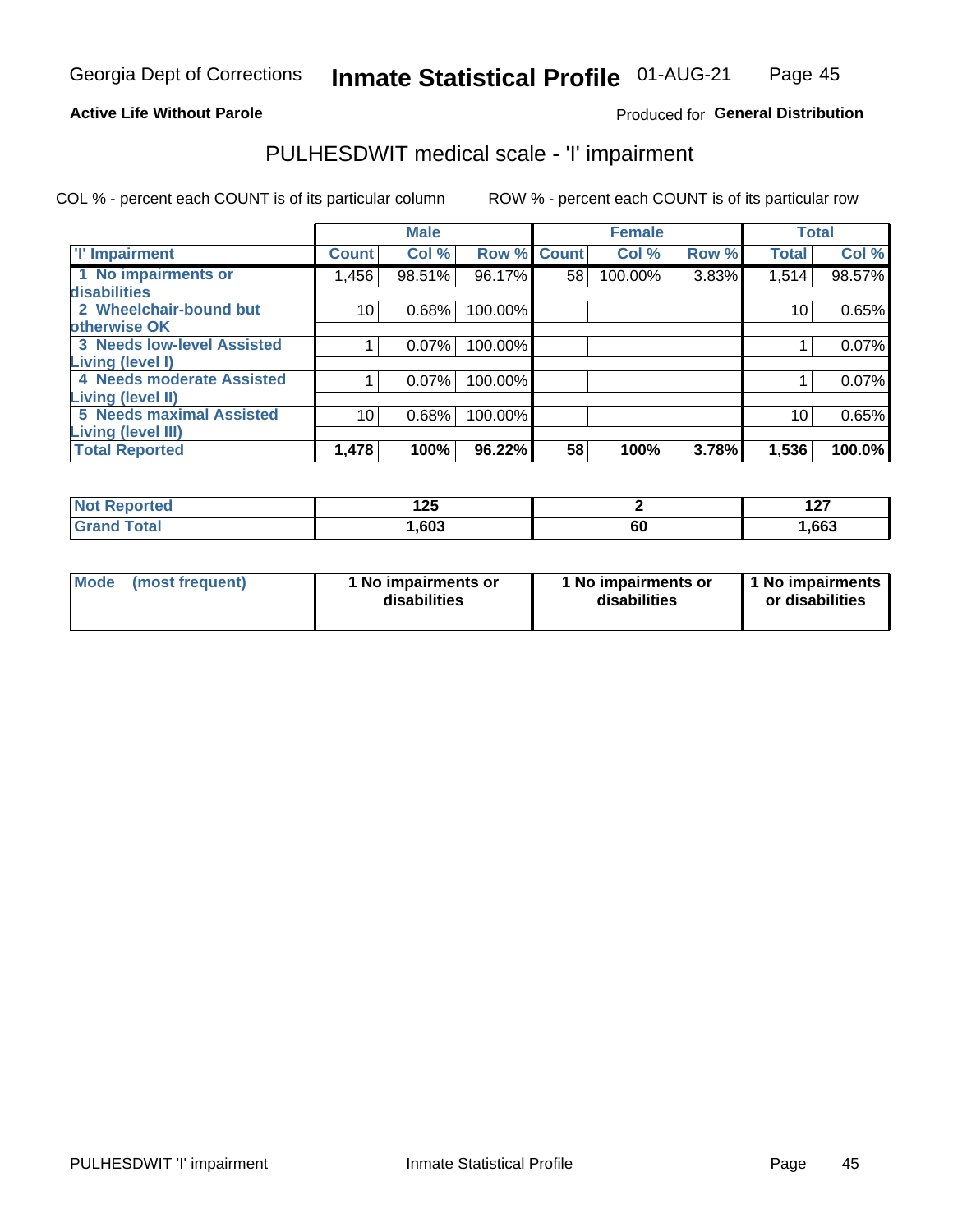### **Active Life Without Parole**

## Produced fo General Distribution

## PULHESDWIT medical scale - 'T' transportability

COL % - percent each COUNT is of its particular column

|                                                          |              | <b>Male</b> |             |    | <b>Female</b> |       |              | <b>Total</b> |
|----------------------------------------------------------|--------------|-------------|-------------|----|---------------|-------|--------------|--------------|
| <b>T' Transportability</b>                               | <b>Count</b> | Col %       | Row % Count |    | Col %         | Row % | <b>Total</b> | Col %        |
| 1 Can be transported in any<br>ordinary approved vehicle | .469         | 98.86%      | 96.26%      | 57 | 100.00%       | 3.74% | 1,526        | 98.90%       |
| 2 Wheelchair-bound, not                                  |              | 0.47%       | 100.00%     |    |               |       |              | 0.45%        |
| needing special vehicle                                  |              |             |             |    |               |       |              |              |
| 3 Wheelchair-bound, requires                             |              | 0.13%       | 100.00%     |    |               |       |              | 0.13%        |
| special vehicle                                          |              |             |             |    |               |       |              |              |
| 5 Requires ambulance                                     | 8            | 0.54%       | 100.00%     |    |               |       |              | 0.52%        |
| transport                                                |              |             |             |    |               |       |              |              |
| <b>Total Reported</b>                                    | 1,486        | 100%        | 96.31%      | 57 | 100%          | 3.69% | 1,543        | 100%         |

| orted | 44 Z |    | 120    |
|-------|------|----|--------|
| `otal | .603 | งบ | 663, ا |

| <b>Mode</b> | (most frequent) | 1 Can be transported in any 1 Can be transported in any | ordinary approved vehicle   ordinary approved vehicle   transported in any | 1 Can be<br>  ordinary approved  <br>vehicle |
|-------------|-----------------|---------------------------------------------------------|----------------------------------------------------------------------------|----------------------------------------------|
|-------------|-----------------|---------------------------------------------------------|----------------------------------------------------------------------------|----------------------------------------------|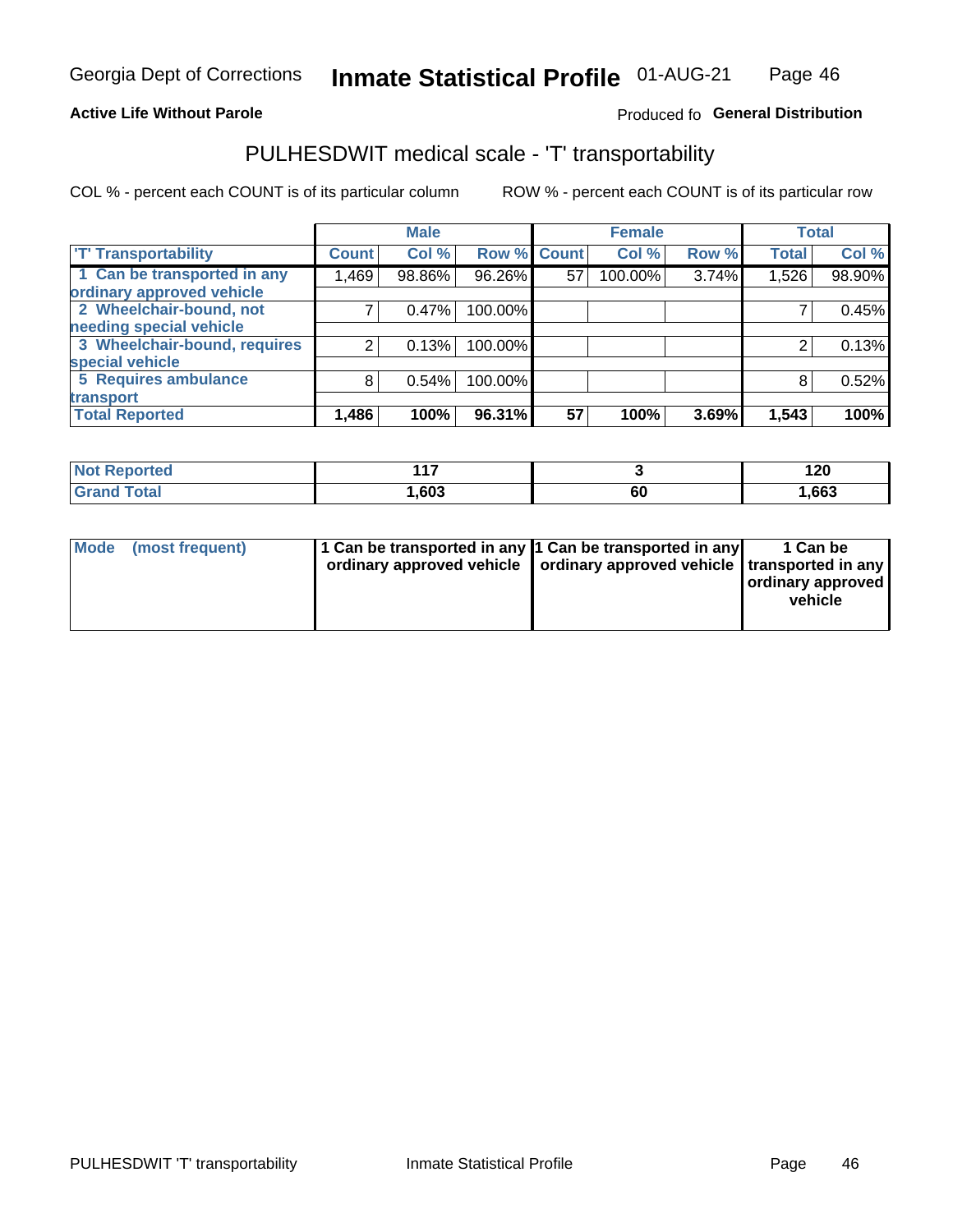## Inmate Statistical Profile 01-AUG-21 Page 47

### **Active Life Without Parole**

## **Produced for General Distribution**

## Number of prior Georgia incarcerations

COL % - percent each COUNT is of its particular column

|                                       |              | <b>Male</b> |           |              | <b>Female</b> |       |       | <b>Total</b> |
|---------------------------------------|--------------|-------------|-----------|--------------|---------------|-------|-------|--------------|
| <b>Num of Prior GA Incarcerations</b> | <b>Count</b> | Col %       | Row %     | <b>Count</b> | Col %         | Row % | Total | Col %        |
|                                       | 817          | 50.97%      | 94.45%    | 48           | 80.00%        | 5.55% | 865   | 52.01%       |
|                                       | 314          | 19.59%      | $97.82\%$ |              | 11.67%        | 2.18% | 321   | 19.30%       |
|                                       | 196          | 12.23%      | 98.99%    | 2            | 3.33%         | 1.01% | 198   | 11.91%       |
| 3                                     | 129          | 8.05%       | 98.47%    | 2            | 3.33%         | 1.53% | 131   | 7.88%        |
| 4                                     | 69           | 4.30%       | 100.00%   |              |               |       | 69    | 4.15%        |
| 5                                     | 42           | 2.62%       | 100.00%   |              |               |       | 42    | 2.53%        |
| <b>More Than 5</b>                    | 36           | 2.25%       | $97.30\%$ |              | 1.67%         | 2.70% | 37    | 2.22%        |
| <b>Total Reported</b>                 | 1,603        | 100%        | 96.39%    | 60           | 100%          | 3.61% | 1,663 | 100%         |

| orted                     |            |    |      |
|---------------------------|------------|----|------|
| `otal<br>$\mathbf{v}$ and | 603<br>uu. | 60 | ,663 |

| Mean (average)       | 1 1 2 | 4444 |
|----------------------|-------|------|
| Median (middle)      |       |      |
| Mode (most frequent) |       |      |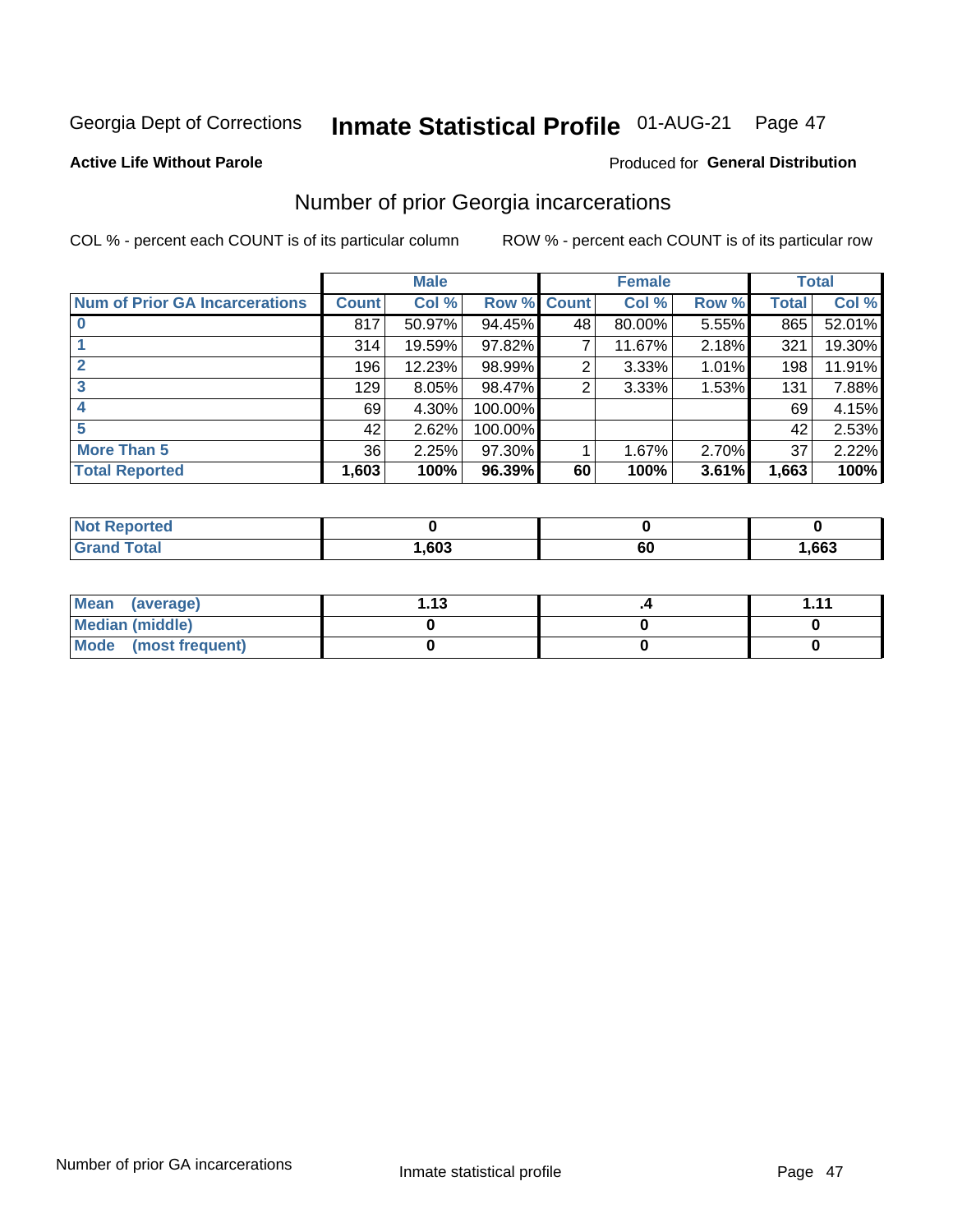#### **Inmate Statistical Profile 01-AUG-21** Page 48

**Active Life Without Parole** 

Produced for General Distribution

## Prison sentence in years

COL % - percent each COUNT is of its particular column

ROW % - percent each COUNT is of its particular row

|                                 |         | <b>Male</b> |                    |    | <b>Female</b> |          |             | Total   |
|---------------------------------|---------|-------------|--------------------|----|---------------|----------|-------------|---------|
| <b>Prison Sentence In Years</b> | Count l | Col %       | <b>Row % Count</b> |    | Col %         | Row %    | $\tau$ otal | Col %   |
| <b>Life Without Parole</b>      | .603    | $100.00\%$  | 96.39%             | 60 | $100.00\%$    | $3.61\%$ | 1,663       | 100.00% |
| <b>Total Reported</b>           | .603    | 100%        | 96.39%             | 60 | $100\%$       | $3.61\%$ | .663        | 100%    |

| Reported   |      |           |       |
|------------|------|-----------|-------|
| <b>ota</b> | ,603 | r r<br>υυ | 1,663 |

### **Determinate (numeric) sentences only**

| <b>Mean</b> | (average) |  |  |
|-------------|-----------|--|--|
|             |           |  |  |

All sentences (including determinate), with life, life without parole, and death sentences figured at 45 years

| Me<br>.<br> | -- | -- |  |
|-------------|----|----|--|
|             |    |    |  |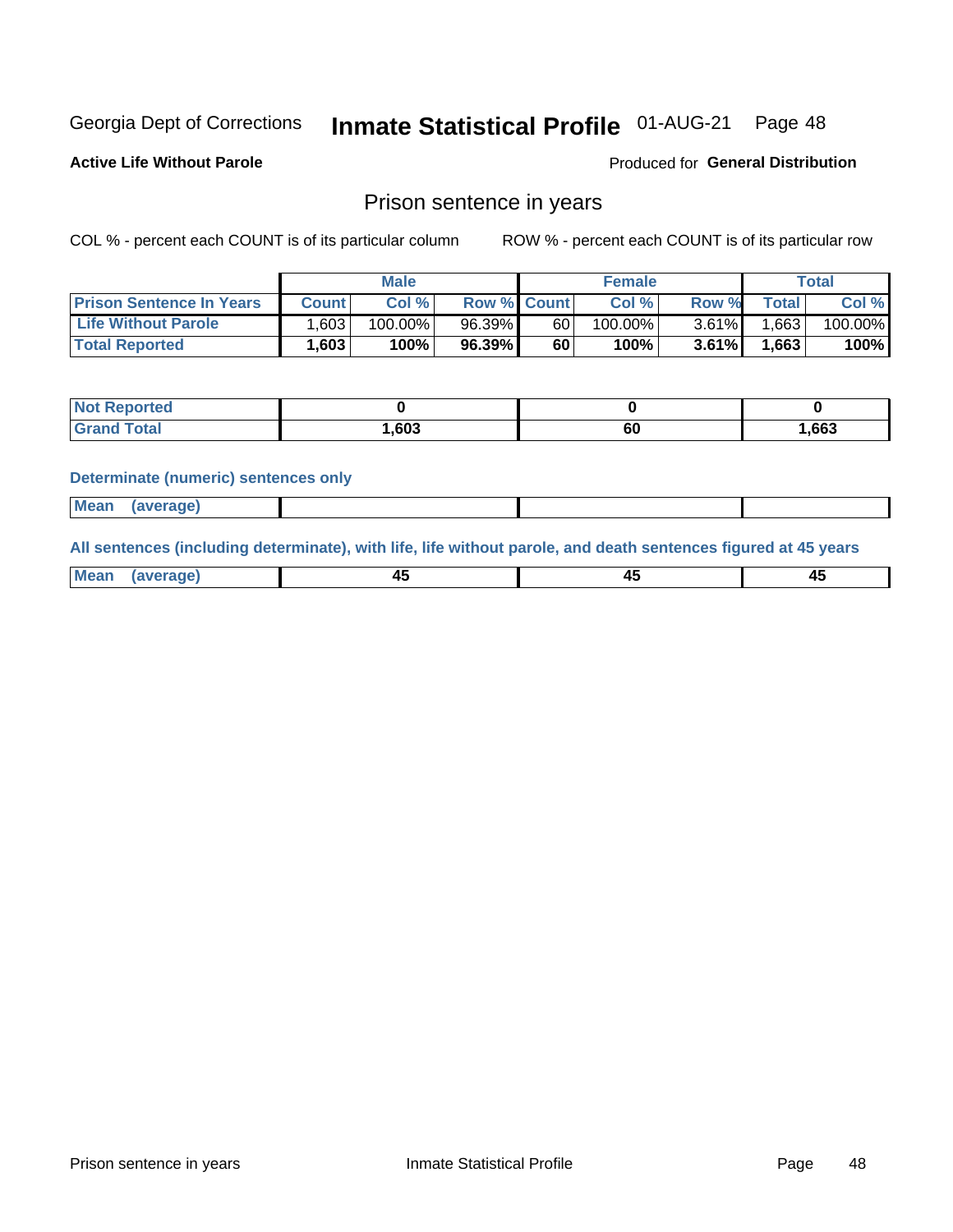#### Inmate Statistical Profile 01-AUG-21 Georgia Dept of Corrections Page 49

### **Active Life Without Parole**

### Produced for General Distribution

## Primary offense, broken out into felonies vs misdemeanors

COL % - percent each COUNT is of its particular column

|                                  |              | <b>Male</b> |                    |    | <b>Female</b> |          |              | Total   |
|----------------------------------|--------------|-------------|--------------------|----|---------------|----------|--------------|---------|
| <b>Felonies and Misdemeanors</b> | <b>Count</b> | Col%        | <b>Row % Count</b> |    | Col%          | Row %    | <b>Total</b> | Col %   |
| <b>Felonies</b>                  | .598         | 100.00%     | 96.50%             | 58 | $100.00\%$    | $3.50\%$ | 1.656        | 100.00% |
| <b>Total Reported</b>            | .598         | 100%        | 96.5%              | 58 | 100%          | 3.5%     | 1,656        | 100%    |

| <b>Not Reported</b>     |      |      |      |
|-------------------------|------|------|------|
| d Total<br><b>Grand</b> | ,603 | ,600 | ,663 |

| <b>Mode</b><br>frequent)<br>nies<br>≧ (most tr.<br>. | onies<br>. | lonies<br>енл<br>____ |
|------------------------------------------------------|------------|-----------------------|
|------------------------------------------------------|------------|-----------------------|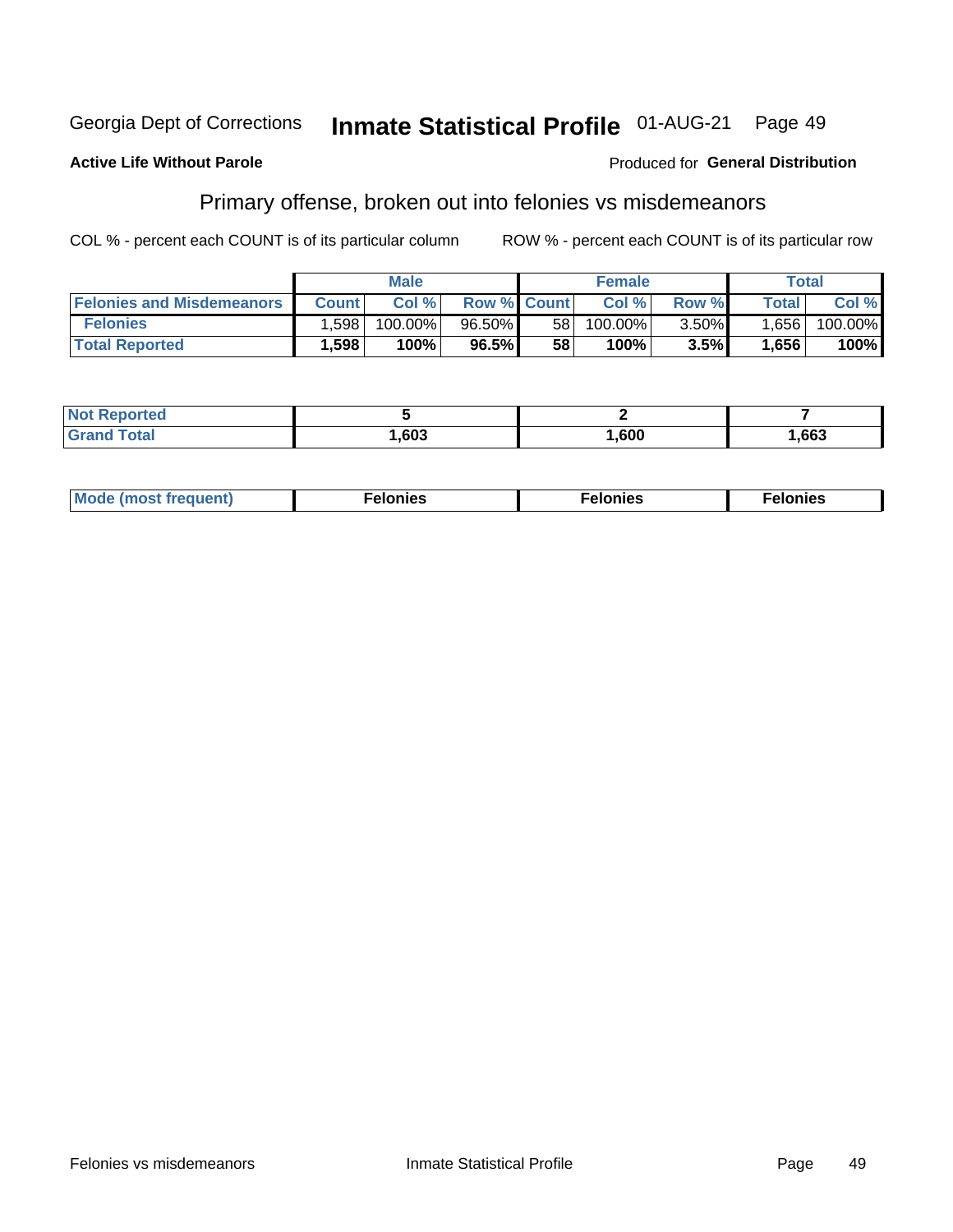#### Inmate Statistical Profile 01-AUG-21 Georgia Dept of Corrections

### **Active Life Without Parole**

### Produced for General Distribution

Page 50

## Primary offense, broken out into six broad crime categories

COL % - percent each COUNT is of its particular column

|                         |              | <b>Male</b> |             |    | <b>Female</b> |       |              | <b>Total</b> |
|-------------------------|--------------|-------------|-------------|----|---------------|-------|--------------|--------------|
| <b>Crime Categories</b> | <b>Count</b> | Col%        | Row % Count |    | Col%          | Row % | <b>Total</b> | Col %        |
| <b>Violent</b>          | 1.394        | 86.96%      | $95.94\%$   | 59 | 98.33%        | 4.06% | 1,453        | 87.37%       |
| <b>Sex Crime</b>        | 203          | 12.66%      | $99.51\%$   |    | $1.67\%$      | .49%  | 204          | 12.27%       |
| Drua                    | 6            | .37%        | 100.00%     |    | .00%          |       | 6            | $.36\%$      |
| <b>Total Reported</b>   | 1,603        | 100%        | 96.39%      | 60 | 100%          | 3.61% | 1,663        | 100%         |

| .           |      |            |      |
|-------------|------|------------|------|
| -<br>______ | .603 | c r<br>ึงเ | .663 |

| Mo<br>quenti | .<br>iolent<br>ΊΙ. | --<br>olent | .<br>'ent |
|--------------|--------------------|-------------|-----------|
|              |                    |             |           |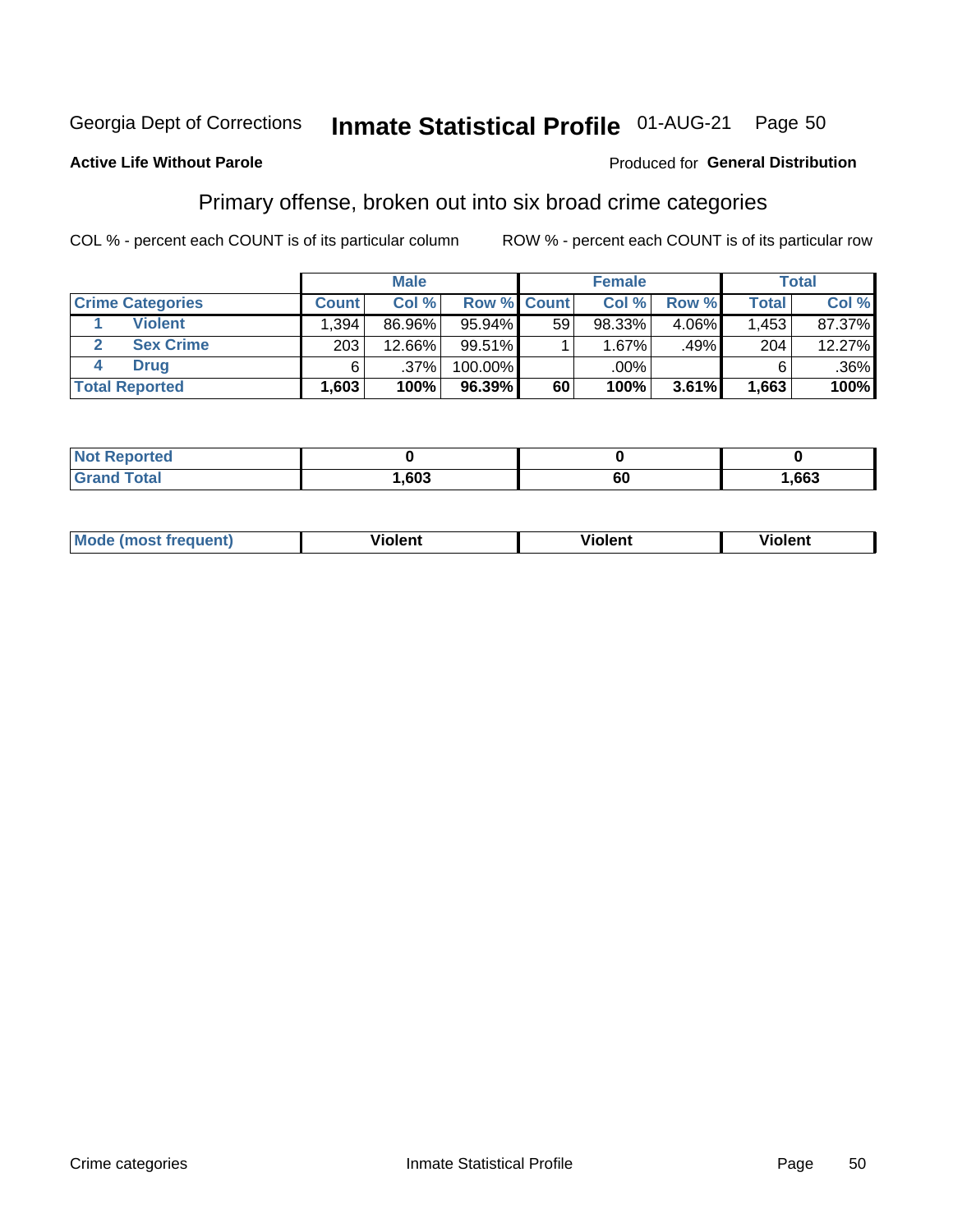## Inmate Statistical Profile 01-AUG-21 Page 51

### **Active Life Without Parole**

### **Produced for General Distribution**

## Primary offense, detailed offense code

COL % - percent each COUNT is of its particular column

|                                         |              | <b>Male</b>                |         |              | <b>Female</b> |        |              | <b>Total</b> |
|-----------------------------------------|--------------|----------------------------|---------|--------------|---------------|--------|--------------|--------------|
| <b>Primary Offense</b>                  | <b>Count</b> | $\overline{\text{Col }^9}$ | Row %   | <b>Count</b> | Col %         | Row %  | <b>Total</b> | Col %        |
| <b>Agg Sex Battery Atmpt (2099)</b>     |              | .06%                       | 100.00% |              |               |        | 1            | .06%         |
| <b>Aggrav Assault (1302)</b>            | 3            | .19%                       | 75.00%  | 1            | 1.67%         | 25.00% | 4            | .24%         |
| <b>Aggrav Battery (1305)</b>            |              | .06%                       | 100.00% |              |               |        |              | .06%         |
| <b>Aggrav Child Molestation (2021)</b>  | 27           | 1.68%                      | 100.00% |              |               |        | 27           | 1.62%        |
| <b>Aggrav Sexual Battery (2009)</b>     | 7            | .44%                       | 100.00% |              |               |        | 7            | .42%         |
| <b>Aggrav Sodomy (2003)</b>             | 12           | .75%                       | 100.00% |              |               |        | 12           | .72%         |
| <b>Armed Robbery (1902)</b>             | 160          | 9.98%                      | 99.38%  | 1            | 1.67%         | .62%   | 161          | 9.68%        |
| <b>Child Molestation (2019)</b>         | 5            | .31%                       | 100.00% |              |               |        | 5            | .30%         |
| <b>False Imprisonment (1308)</b>        |              | .06%                       | 100.00% |              |               |        |              | .06%         |
| <b>Hijacking Motor Vehicle (1911)</b>   |              | .06%                       | 100.00% |              |               |        |              | .06%         |
| Kidnapping (1311)                       | 94           | 5.86%                      | 100.00% |              |               |        | 94           | 5.65%        |
| <b>Murder (1101)</b>                    | 1,131        | 70.56%                     | 95.20%  | 57           | 95.00%        | 4.80%  | 1,188        | 71.44%       |
| <b>Poss Of Firearm Dur Crime</b>        | 2            | .12%                       | 100.00% |              |               |        | 2            | .12%         |
| (2910)                                  |              |                            |         |              |               |        |              |              |
| Rape (2001)                             | 151          | 9.42%                      | 99.34%  | 1            | 1.67%         | .66%   | 152          | 9.14%        |
| S/D Cocaine (4021)                      |              | .06%                       | 100.00% |              |               |        |              | .06%         |
| S/D Cont Sub Public (4017)              |              | .06%                       | 100.00% |              |               |        |              | .06%         |
| S/D Cont Sub School (4018)              |              | .06%                       | 100.00% |              |               |        | 1            | .06%         |
| <b>Traf Cocaine 401+ Gm (4103)</b>      |              | .06%                       | 100.00% |              |               |        | 1            | .06%         |
| <b>Traf Methamph 28-199 Gm</b>          |              | .06%                       | 100.00% |              |               |        | 1            | .06%         |
| (4140)                                  |              |                            |         |              |               |        |              |              |
| Traf Narcotic 29+ Gm (4113)             |              | .06%                       | 100.00% |              |               |        |              | .06%         |
| <b>Traffick Sexual Servitude (1331)</b> |              | .06%                       | 100.00% |              |               |        |              | .06%         |
| <b>Total Rported</b>                    | 1,603        | 100%                       | 96.39%  | 60           | 100%          | 3.61%  | 1,663        | 100%         |

| <b>Not</b><br><b>Enorted</b><br>- Redu. |      |    |      |
|-----------------------------------------|------|----|------|
| <b>Total</b><br>Croy                    | ,603 | 60 | ,663 |

| Mode (most frequent) | 1101 Murder | 1101 Murder | 1101 Murder |
|----------------------|-------------|-------------|-------------|
|----------------------|-------------|-------------|-------------|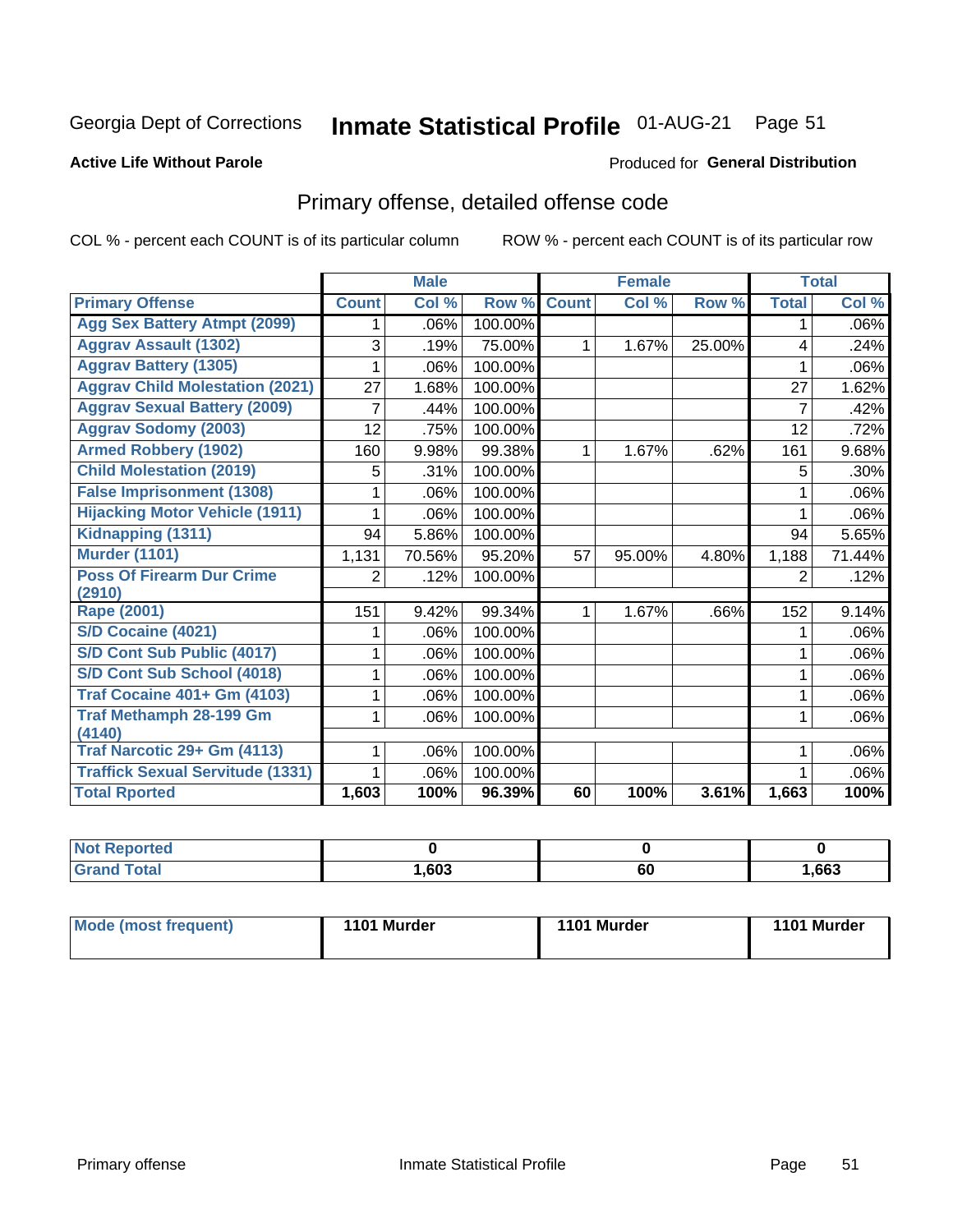## Inmate Statistical Profile 01-AUG-21 Page 52

### **Active Life Without Parole**

### Produced for General Distribution

## County of conviction of primary offense

COL % - percent each COUNT is of its particular column

|                             |                         |                | <b>Male</b> |         |                | <b>Female</b> |        |                | <b>Total</b> |
|-----------------------------|-------------------------|----------------|-------------|---------|----------------|---------------|--------|----------------|--------------|
| <b>County of Conviction</b> |                         | <b>Count</b>   | Col %       | Row %   | <b>Count</b>   | Col %         | Row %  | <b>Total</b>   | Col %        |
| 000<br><b>Unknown</b>       |                         | 5              | .31%        | 71.43%  | $\overline{2}$ | 3.33%         | 28.57% | 7              | .42%         |
| 001                         | <b>Appling County</b>   | 4              | .25%        | 100.00% |                |               |        | 4              | .24%         |
| 002                         | <b>Atkinson County</b>  | 3              | .19%        | 100.00% |                |               |        | 3              | .18%         |
| 003                         | <b>Bacon County</b>     | 5              | .31%        | 100.00% |                |               |        | 5              | .30%         |
| 004                         | <b>Baker County</b>     | $\mathbf{1}$   | .06%        | 100.00% |                |               |        | $\mathbf{1}$   | .06%         |
| 005                         | <b>Baldwin County</b>   | 5              | .31%        | 100.00% |                |               |        | 5              | .30%         |
| 006                         | <b>Banks County</b>     | 3              | .19%        | 100.00% |                |               |        | $\overline{3}$ | .18%         |
| 007                         | <b>Barrow County</b>    | $\overline{7}$ | .44%        | 100.00% |                |               |        | $\overline{7}$ | .42%         |
| 008                         | <b>Bartow County</b>    | 9              | .56%        | 90.00%  | 1              | 1.67%         | 10.00% | 10             | .60%         |
| 009                         | <b>Ben Hill County</b>  | 8              | .50%        | 100.00% |                |               |        | 8              | .48%         |
| 010                         | <b>Berrien County</b>   | $\overline{2}$ | .12%        | 100.00% |                |               |        | $\overline{2}$ | .12%         |
| <b>Bibb County</b><br>011   |                         | 45             | 2.81%       | 95.74%  | $\overline{2}$ | 3.33%         | 4.26%  | 47             | 2.83%        |
| 012                         | <b>Bleckley County</b>  | $\mathbf{1}$   | .06%        | 100.00% |                |               |        | $\mathbf{1}$   | .06%         |
| 013                         | <b>Brantley County</b>  | $\overline{2}$ | .12%        | 100.00% |                |               |        | $\overline{2}$ | .12%         |
| 014                         | <b>Brooks County</b>    | $\overline{2}$ | .12%        | 100.00% |                |               |        | $\overline{2}$ | .12%         |
| 015                         | <b>Bryan County</b>     | $\mathbf{1}$   | .06%        | 100.00% |                |               |        | $\mathbf{1}$   | .06%         |
| 016                         | <b>Bulloch County</b>   | 9              | .56%        | 90.00%  | 1              | 1.67%         | 10.00% | 10             | .60%         |
| 017                         | <b>Burke County</b>     | 14             | .87%        | 100.00% |                |               |        | 14             | .84%         |
| 018                         | <b>Butts County</b>     | 3              | .19%        | 100.00% |                |               |        | 3              | .18%         |
| 019                         | <b>Calhoun County</b>   | 3              | .19%        | 100.00% |                |               |        | $\overline{3}$ | .18%         |
| 020                         | <b>Camden County</b>    | $\overline{7}$ | .44%        | 100.00% |                |               |        | $\overline{7}$ | .42%         |
| 021                         | <b>Candler County</b>   | 4              | .25%        | 100.00% |                |               |        | 4              | .24%         |
| 022                         | <b>Carroll County</b>   | 5              | .31%        | 100.00% |                |               |        | 5              | .30%         |
| 023                         | <b>Catoosa County</b>   | 4              | .25%        | 80.00%  | 1              | 1.67%         | 20.00% | 5              | .30%         |
| 025                         | <b>Chatham County</b>   | 72             | 4.49%       | 97.30%  | $\overline{2}$ | 3.33%         | 2.70%  | 74             | 4.45%        |
| 027                         | <b>Chattooga County</b> | $\mathbf{1}$   | .06%        | 100.00% |                |               |        | $\mathbf{1}$   | .06%         |
| 028                         | <b>Cherokee County</b>  | 11             | .69%        | 100.00% |                |               |        | 11             | .66%         |
| 029                         | <b>Clarke County</b>    | 24             | 1.50%       | 96.00%  | 1              | 1.67%         | 4.00%  | 25             | 1.50%        |
| <b>Clay County</b><br>030   |                         | $\mathbf{1}$   | .06%        | 100.00% |                |               |        | $\mathbf{1}$   | .06%         |
| 031                         | <b>Clayton County</b>   | 76             | 4.74%       | 93.83%  | 5              | 8.33%         | 6.17%  | 81             | 4.87%        |
| 032                         | <b>Clinch County</b>    | $\mathbf{1}$   | .06%        | 100.00% |                |               |        | 1              | .06%         |
| 033<br><b>Cobb County</b>   |                         | 72             | 4.49%       | 97.30%  | 2              | 3.33%         | 2.70%  | 74             | 4.45%        |
| 034                         | <b>Coffee County</b>    | 13             | .81%        | 86.67%  | $\overline{2}$ | 3.33%         | 13.33% | 15             | $.90\%$      |
| 035                         | <b>Colquitt County</b>  | $\mathbf{3}$   | .19%        | 100.00% |                |               |        | 3              | .18%         |
| 036                         | <b>Columbia County</b>  | 10             | .62%        | 83.33%  | $\overline{2}$ | 3.33%         | 16.67% | 12             | .72%         |
| <b>Cook County</b><br>037   |                         | 5              | .31%        | 100.00% |                |               |        | 5              | .30%         |
| 038                         | <b>Coweta County</b>    | 9              | .56%        | 100.00% |                |               |        | 9              | .54%         |
| 040                         | <b>Crisp County</b>     | $\overline{7}$ | .44%        | 100.00% |                |               |        | $\overline{7}$ | .42%         |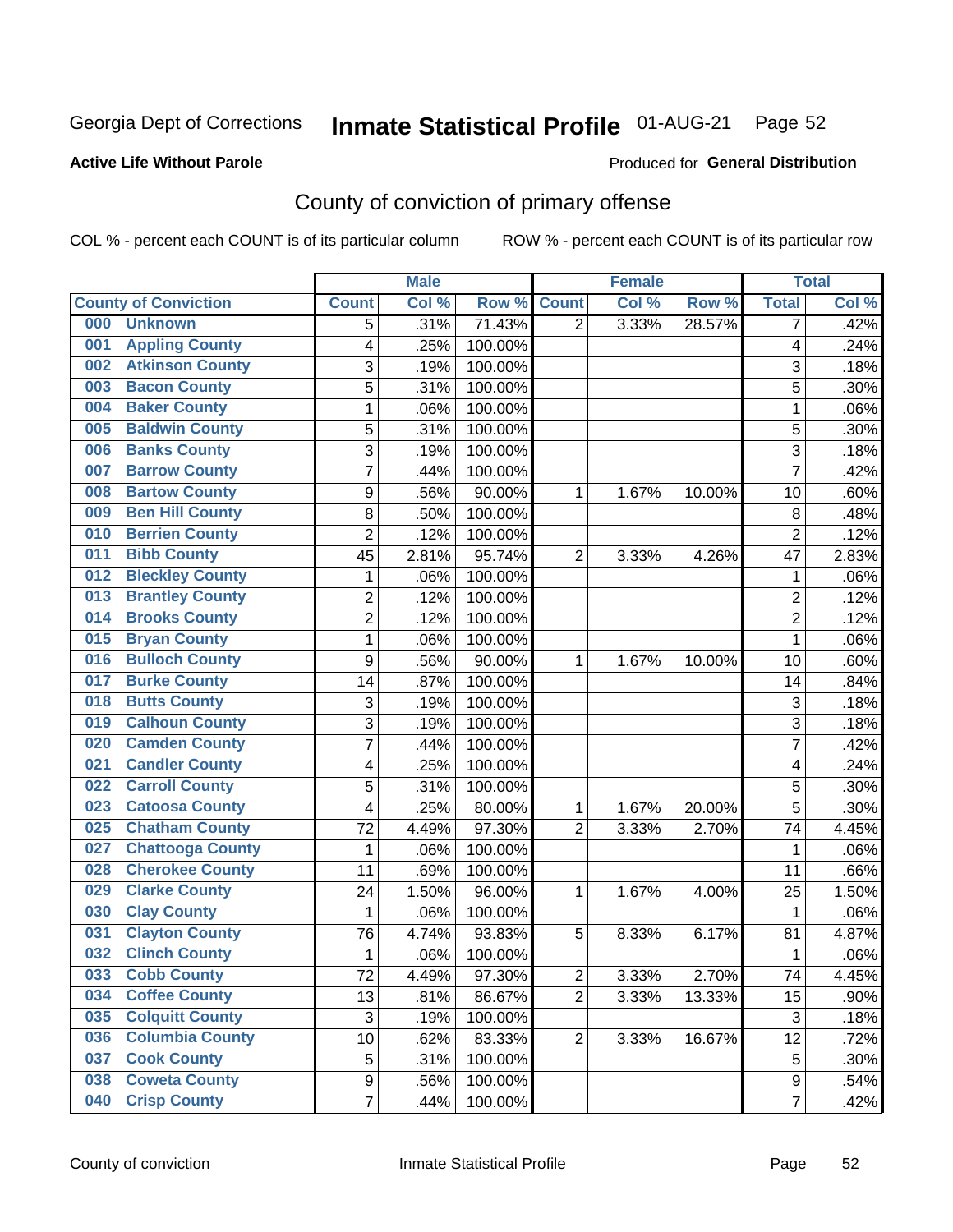## Inmate Statistical Profile 01-AUG-21 Page 53

### **Active Life Without Parole**

### Produced for General Distribution

## County of conviction of primary offense

COL % - percent each COUNT is of its particular column

|                                 |                  | <b>Male</b> |         |                | <b>Female</b> |        |                  | <b>Total</b> |
|---------------------------------|------------------|-------------|---------|----------------|---------------|--------|------------------|--------------|
| <b>County of Conviction</b>     | <b>Count</b>     | Col %       | Row %   | <b>Count</b>   | Col %         | Row %  | <b>Total</b>     | Col %        |
| <b>Dade County</b><br>041       | 1                | .06%        | 100.00% |                |               |        | 1                | .06%         |
| <b>Dawson County</b><br>042     | $\overline{c}$   | .12%        | 100.00% |                |               |        | $\overline{2}$   | .12%         |
| <b>Decatur County</b><br>043    | 6                | .37%        | 100.00% |                |               |        | 6                | .36%         |
| <b>Dekalb County</b><br>044     | 147              | 9.17%       | 97.35%  | 4              | 6.67%         | 2.65%  | 151              | 9.08%        |
| <b>Dodge County</b><br>045      | 1                | .06%        | 100.00% |                |               |        | 1                | .06%         |
| <b>Dooly County</b><br>046      | $\overline{2}$   | .12%        | 100.00% |                |               |        | $\overline{2}$   | .12%         |
| <b>Dougherty County</b><br>047  | 32               | 2.00%       | 96.97%  | 1              | 1.67%         | 3.03%  | 33               | 1.98%        |
| <b>Douglas County</b><br>048    | 36               | 2.25%       | 94.74%  | $\overline{2}$ | 3.33%         | 5.26%  | 38               | 2.29%        |
| <b>Early County</b><br>049      | $\overline{2}$   | .12%        | 100.00% |                |               |        | $\overline{2}$   | .12%         |
| <b>Effingham County</b><br>051  | 8                | .50%        | 88.89%  | 1              | 1.67%         | 11.11% | $\boldsymbol{9}$ | .54%         |
| <b>Elbert County</b><br>052     | $\overline{2}$   | .12%        | 66.67%  | 1              | 1.67%         | 33.33% | $\overline{3}$   | .18%         |
| <b>Emanuel County</b><br>053    | 12               | .75%        | 100.00% |                |               |        | 12               | .72%         |
| <b>Fayette County</b><br>056    | $\boldsymbol{9}$ | .56%        | 100.00% |                |               |        | 9                | .54%         |
| <b>Floyd County</b><br>057      | 34               | 2.12%       | 97.14%  | 1              | 1.67%         | 2.86%  | 35               | 2.10%        |
| <b>Forsyth County</b><br>058    | 4                | .25%        | 80.00%  | 1              | 1.67%         | 20.00% | 5                | .30%         |
| <b>Franklin County</b><br>059   | 6                | .37%        | 85.71%  | 1              | 1.67%         | 14.29% | 7                | .42%         |
| <b>Fulton County</b><br>060     | 214              | 13.35%      | 98.62%  | 3              | 5.00%         | 1.38%  | 217              | 13.05%       |
| <b>Gilmer County</b><br>061     | $\overline{2}$   | .12%        | 100.00% |                |               |        | 2                | .12%         |
| <b>Glynn County</b><br>063      | 21               | 1.31%       | 100.00% |                |               |        | 21               | 1.26%        |
| <b>Gordon County</b><br>064     | 8                | .50%        | 100.00% |                |               |        | 8                | .48%         |
| <b>Grady County</b><br>065      | 3                | .19%        | 100.00% |                |               |        | 3                | .18%         |
| <b>Greene County</b><br>066     | $\overline{2}$   | .12%        | 100.00% |                |               |        | $\overline{2}$   | .12%         |
| <b>Gwinnett County</b><br>067   | 70               | 4.37%       | 94.59%  | 4              | 6.67%         | 5.41%  | 74               | 4.45%        |
| <b>Habersham County</b><br>068  | 3                | .19%        | 100.00% |                |               |        | 3                | .18%         |
| <b>Hall County</b><br>069       | 24               | 1.50%       | 82.76%  | 5              | 8.33%         | 17.24% | 29               | 1.74%        |
| <b>Hancock County</b><br>070    | 4                | .25%        | 100.00% |                |               |        | 4                | .24%         |
| <b>Haralson County</b><br>071   | 5                | .31%        | 100.00% |                |               |        | 5                | .30%         |
| <b>Harris County</b><br>072     | $\overline{2}$   | .12%        | 100.00% |                |               |        | $\overline{c}$   | .12%         |
| <b>Hart County</b><br>073       | $\overline{3}$   | .19%        | 100.00% |                |               |        | 3                | .18%         |
| <b>Henry County</b><br>075      | 18               | 1.12%       | 94.74%  | 1              | 1.67%         | 5.26%  | 19               | 1.14%        |
| <b>Houston County</b><br>076    | 26               | 1.62%       | 100.00% |                |               |        | 26               | 1.56%        |
| 078<br><b>Jackson County</b>    | 11               | .69%        | 100.00% |                |               |        | 11               | .66%         |
| <b>Jasper County</b><br>079     | 1                | .06%        | 100.00% |                |               |        | 1                | .06%         |
| <b>Jeff Davis County</b><br>080 | 1                | .06%        | 100.00% |                |               |        | 1                | .06%         |
| <b>Jefferson County</b><br>081  | 6                | .37%        | 100.00% |                |               |        | 6                | .36%         |
| <b>Jenkins County</b><br>082    | 1                | .06%        | 100.00% |                |               |        | 1                | .06%         |
| <b>Johnson County</b><br>083    | 1                | .06%        | 100.00% |                |               |        | 1                | .06%         |
| <b>Jones County</b><br>084      | 1                | .06%        | 50.00%  | 1              | 1.67%         | 50.00% | $\overline{2}$   | .12%         |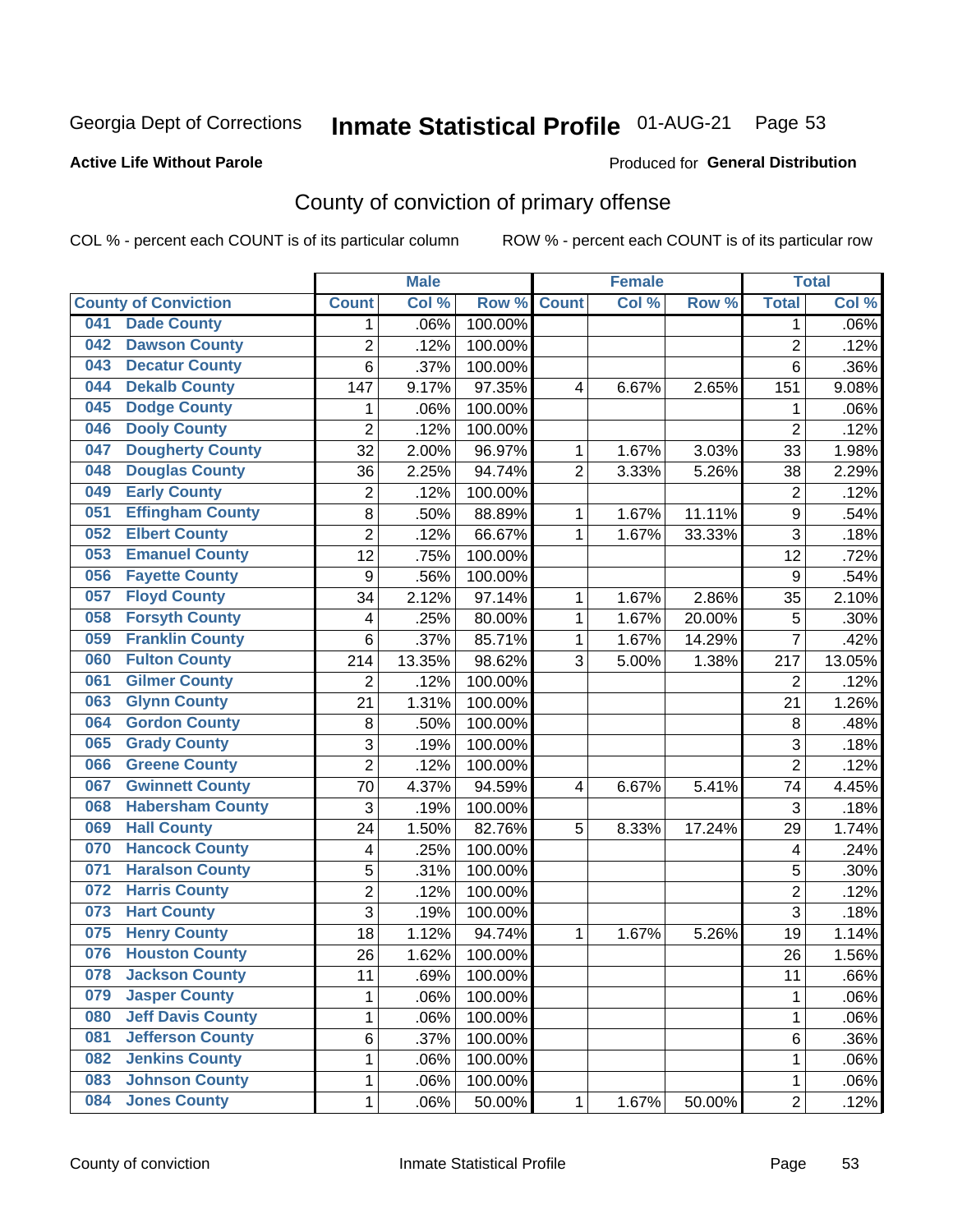## Inmate Statistical Profile 01-AUG-21 Page 54

### **Active Life Without Parole**

### Produced for General Distribution

## County of conviction of primary offense

COL % - percent each COUNT is of its particular column

|                                              |                | <b>Male</b> |         |                | <b>Female</b> |          |                | <b>Total</b> |
|----------------------------------------------|----------------|-------------|---------|----------------|---------------|----------|----------------|--------------|
| <b>County of Conviction</b>                  | <b>Count</b>   | Col %       | Row %   | <b>Count</b>   | Col %         | Row %    | <b>Total</b>   | Col %        |
| <b>Lamar County</b><br>085                   | 1              | .06%        | 100.00% |                |               |          | 1              | $.06\%$      |
| <b>Lanier County</b><br>086                  | $\overline{2}$ | .12%        | 100.00% |                |               |          | $\overline{2}$ | .12%         |
| <b>Laurens County</b><br>087                 | 4              | .25%        | 100.00% |                |               |          | 4              | .24%         |
| <b>Lee County</b><br>088                     | 4              | .25%        | 100.00% |                |               |          | 4              | .24%         |
| <b>Liberty County</b><br>089                 | 6              | .37%        | 100.00% |                |               |          | 6              | .36%         |
| <b>Long County</b><br>091                    | 5              | .31%        | 100.00% |                |               |          | 5              | .30%         |
| <b>Lowndes County</b><br>092                 | 8              | .50%        | 100.00% |                |               |          | 8              | .48%         |
| <b>Lumpkin County</b><br>093                 | 1              | .06%        | 100.00% |                |               |          | $\mathbf{1}$   | .06%         |
| <b>Madison County</b><br>095                 | 3              | .19%        | 100.00% |                |               |          | 3              | .18%         |
| <b>Marion County</b><br>096                  | 1              | .06%        | 100.00% |                |               |          | $\mathbf{1}$   | .06%         |
| <b>Mcduffie County</b><br>097                | 3              | .19%        | 100.00% |                |               |          | 3              | .18%         |
| <b>Meriwether County</b><br>099              | $\overline{2}$ | .12%        | 100.00% |                |               |          | $\overline{2}$ | .12%         |
| <b>Miller County</b><br>100                  | 1              | .06%        | 100.00% |                |               |          | $\mathbf{1}$   | .06%         |
| <b>Mitchell County</b><br>101                | 4              | .25%        | 100.00% |                |               |          | 4              | .24%         |
| <b>Monroe County</b><br>102                  | 7              | .44%        | 100.00% |                |               |          | $\overline{7}$ | .42%         |
| <b>Morgan County</b><br>104                  | $\overline{2}$ | .12%        | 100.00% |                |               |          | $\overline{2}$ | .12%         |
| <b>Murray County</b><br>105                  | 5              | .31%        | 100.00% |                |               |          | 5              | .30%         |
| <b>Muscogee County</b><br>106                | 49             | 3.06%       | 98.00%  | 1              | 1.67%         | 2.00%    | 50             | 3.01%        |
| <b>Newton County</b><br>107                  | 16             | 1.00%       | 88.89%  | $\overline{2}$ | 3.33%         | 11.11%   | 18             | 1.08%        |
| <b>Oconee County</b><br>108                  | 1              | .06%        | 100.00% |                |               |          | 1              | .06%         |
| <b>Oglethorpe County</b><br>109              | 2              | .12%        | 100.00% |                |               |          | $\overline{2}$ | .12%         |
| <b>Paulding County</b><br>110                | 6              | .37%        | 100.00% |                |               |          | 6              | .36%         |
| <b>Peach County</b><br>111                   | 4              | .25%        | 100.00% |                |               |          | 4              | .24%         |
| <b>Pickens County</b><br>112                 | $\overline{2}$ | .12%        | 100.00% |                |               |          | $\overline{2}$ | .12%         |
| <b>Pierce County</b><br>113                  | 2              | .12%        | 100.00% |                |               |          | $\overline{2}$ | .12%         |
| <b>Pike County</b><br>$\overline{114}$       | $\overline{2}$ | .12%        | 50.00%  | $\overline{2}$ | 3.33%         | 50.00%   | 4              | .24%         |
| <b>Polk County</b><br>$\overline{115}$       | 6              | .37%        | 100.00% |                |               |          | 6              | .36%         |
| <b>Pulaski County</b><br>116                 | 1              | .06%        | 100.00% |                |               |          | $\mathbf{1}$   | .06%         |
| <b>Putnam County</b><br>117                  | 8              | .50%        | 100.00% |                |               |          | 8              | .48%         |
| <b>Rabun County</b><br>119                   | 1              | .06%        | 100.00% |                |               |          | $\mathbf{1}$   | .06%         |
| <b>Randolph County</b><br>120                | $\overline{2}$ | .12%        | 100.00% |                |               |          | $\overline{2}$ | .12%         |
| <b>Richmond County</b><br>121                | 78             | 4.87%       | 96.30%  | 3              | 5.00%         | $3.70\%$ | 81             | 4.87%        |
| <b>Rockdale County</b><br>122                | 10             | .62%        | 100.00% |                |               |          | 10             | .60%         |
| <b>Seminole County</b><br>$125$              | $\overline{2}$ | .12%        | 100.00% |                |               |          | $\overline{2}$ | .12%         |
| <b>Spalding County</b><br>126                | 14             | .87%        | 100.00% |                |               |          | 14             | .84%         |
| <b>Stephens County</b><br>127                | 3              | .19%        | 100.00% |                |               |          | 3              | .18%         |
| <b>Sumter County</b><br>129                  | 5              | .31%        | 100.00% |                |               |          | 5              | .30%         |
| <b>Taliaferro County</b><br>$\overline{131}$ | $\mathbf{1}$   | .06%        | 100.00% |                |               |          | $\mathbf 1$    | .06%         |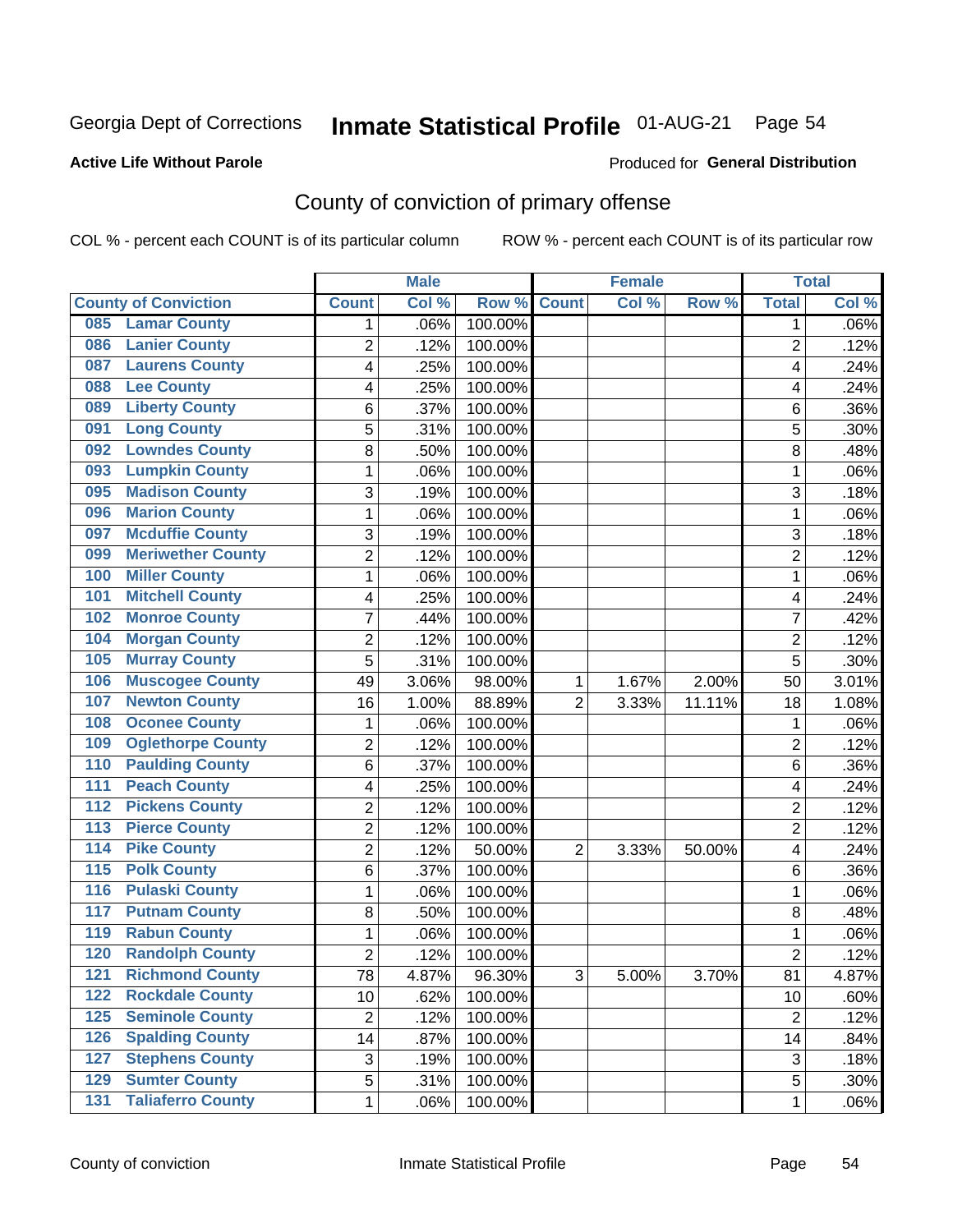## Inmate Statistical Profile 01-AUG-21 Page 55

### **Active Life Without Parole**

### **Produced for General Distribution**

## County of conviction of primary offense

COL % - percent each COUNT is of its particular column

|                                 |                | <b>Male</b> |         | <b>Female</b> |       |        | <b>Total</b>   |       |
|---------------------------------|----------------|-------------|---------|---------------|-------|--------|----------------|-------|
| <b>County of Conviction</b>     | <b>Count</b>   | Col %       | Row %   | <b>Count</b>  | Col % | Row %  | <b>Total</b>   | Col % |
| <b>Tattnall County</b><br>132   | 3              | .19%        | 75.00%  | 1             | 1.67% | 25.00% | 4              | .24%  |
| <b>Taylor County</b><br>133     | 1              | .06%        | 100.00% |               |       |        | 1              | .06%  |
| <b>Terrell County</b><br>135    | 3              | .19%        | 100.00% |               |       |        | 3              | .18%  |
| <b>Thomas County</b><br>136     | 5              | .31%        | 100.00% |               |       |        | 5              | .30%  |
| <b>Tift County</b><br>137       | 9              | .56%        | 100.00% |               |       |        | 9              | .54%  |
| <b>Toombs County</b><br>138     | 12             | .75%        | 100.00% |               |       |        | 12             | .72%  |
| <b>Towns County</b><br>139      | 1              | .06%        | 100.00% |               |       |        | 1              | .06%  |
| <b>Treutlen County</b><br>140   | 5              | .31%        | 100.00% |               |       |        | 5              | .30%  |
| <b>Troup County</b><br>141      | 10             | .62%        | 90.91%  | 1             | 1.67% | 9.09%  | 11             | .66%  |
| <b>Turner County</b><br>142     | 2              | .12%        | 100.00% |               |       |        | $\overline{2}$ | .12%  |
| <b>Twiggs County</b><br>143     |                | .06%        | 100.00% |               |       |        | 1              | .06%  |
| <b>Upson County</b><br>145      | 5              | .31%        | 100.00% |               |       |        | 5              | .30%  |
| <b>Walker County</b><br>146     | 10             | .62%        | 90.91%  | 1             | 1.67% | 9.09%  | 11             | .66%  |
| <b>Walton County</b><br>147     | 21             | 1.31%       | 100.00% |               |       |        | 21             | 1.26% |
| <b>Ware County</b><br>148       | 16             | 1.00%       | 100.00% |               |       |        | 16             | .96%  |
| <b>Warren County</b><br>149     | 3              | .19%        | 75.00%  | 1             | 1.67% | 25.00% | 4              | .24%  |
| <b>Washington County</b><br>150 | 4              | .25%        | 100.00% |               |       |        | 4              | .24%  |
| <b>Wayne County</b><br>151      | 12             | .75%        | 100.00% |               |       |        | 12             | .72%  |
| <b>White County</b><br>154      | 1              | .06%        | 100.00% |               |       |        | 1              | .06%  |
| <b>Whitfield County</b><br>155  | 14             | .87%        | 93.33%  | 1             | 1.67% | 6.67%  | 15             | .90%  |
| <b>Wilkes County</b><br>157     | $\overline{2}$ | .12%        | 100.00% |               |       |        | $\overline{2}$ | .12%  |
| <b>Worth County</b><br>159      | 1              | .06%        | 100.00% |               |       |        | 1              | .06%  |
| <b>Total Rported</b>            | 1,603          | 100%        | 96.39%  | 60            | 100%  | 3.61%  | 1,663          | 100%  |

| rted<br>seno |      |    |      |
|--------------|------|----|------|
|              | ,603 | 60 | ,663 |

| <b>Mode (most frequent)</b> | <b>Fulton County</b> | <b>Hall County</b> | <b>Fulton County</b> |
|-----------------------------|----------------------|--------------------|----------------------|
|-----------------------------|----------------------|--------------------|----------------------|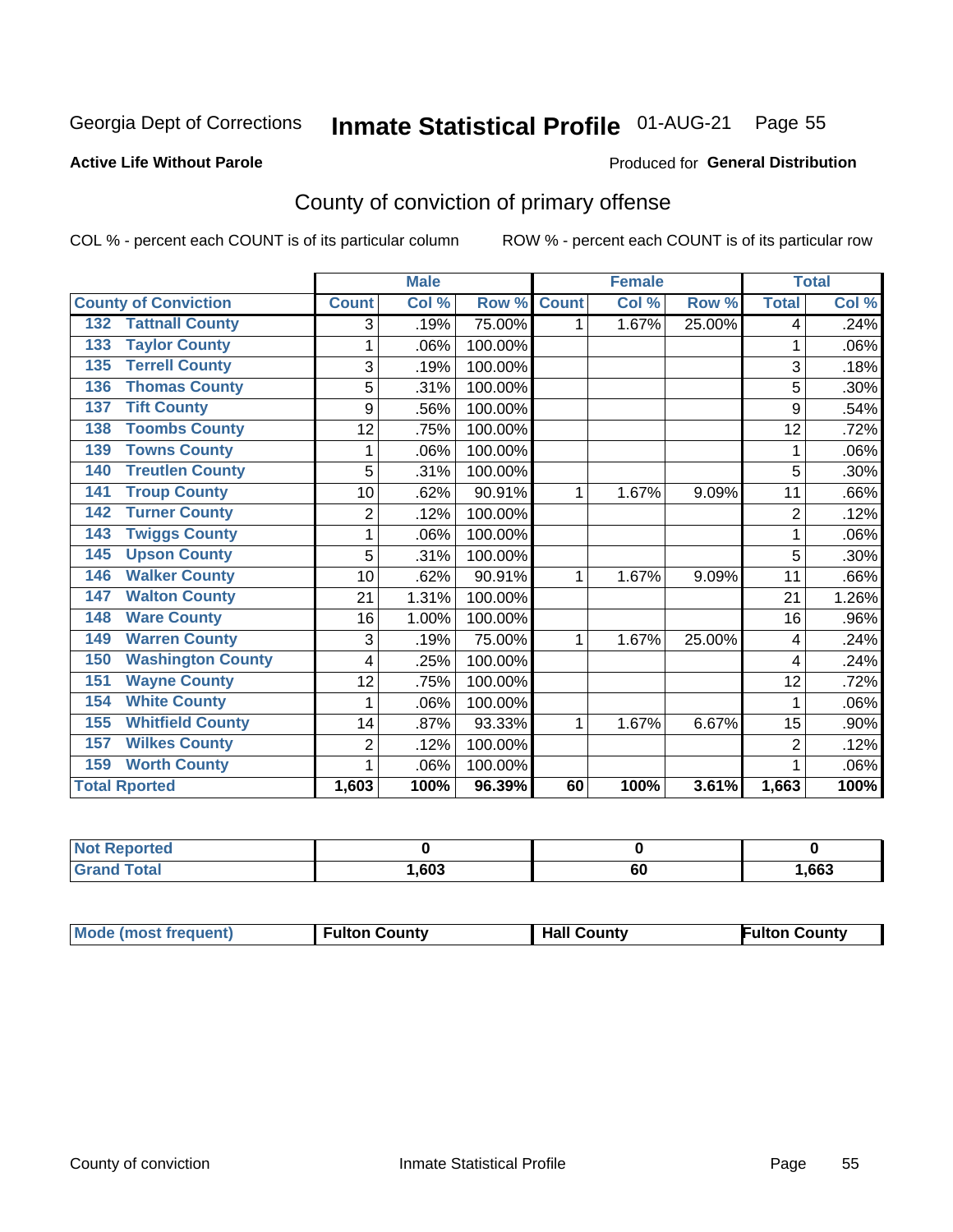## Georgia Dept of Corrections **Active Life Without Parole**

## Inmate Statistical Profile 01-AUG-21 Page 56

Produced for General Distribution

## Circuit of conviction of primary offense

COL % - percent each COUNT is of its particular column ROW % - percent each COUNT is of its particular row

|                         |                                 |                 | <b>Male</b> |         |                | <b>Female</b> |        |                 | <b>Total</b> |
|-------------------------|---------------------------------|-----------------|-------------|---------|----------------|---------------|--------|-----------------|--------------|
|                         | <b>Circuit of Conviction</b>    | <b>Count</b>    | Col %       | Row %   | <b>Count</b>   | Col %         | Row %  | <b>Total</b>    | Col %        |
| 1                       | <b>Alapaha Circuit</b>          | $\overline{13}$ | .81%        | 100.00% |                |               |        | 13              | .79%         |
| $\overline{2}$          | <b>Alcovy Circuit</b>           | 37              | 2.32%       | 94.87%  | $\overline{2}$ | 3.45%         | 5.13%  | 39              | 2.36%        |
| $\overline{\mathbf{3}}$ | <b>Atlanta Circuit</b>          | 214             | 13.39%      | 98.62%  | 3              | 5.17%         | 1.38%  | 217             | 13.10%       |
| 4                       | <b>Atlantic Circuit</b>         | 15              | .94%        | 93.75%  | $\mathbf 1$    | 1.72%         | 6.25%  | 16              | .97%         |
| 5                       | <b>Augusta Circuit</b>          | 102             | 6.38%       | 95.33%  | 5              | 8.62%         | 4.67%  | 107             | 6.46%        |
| $\overline{6}$          | <b>Blue Ridge Circuit</b>       | 11              | .69%        | 100.00% |                |               |        | 11              | .66%         |
| 7                       | <b>Brunswick Circuit</b>        | 45              | 2.82%       | 100.00% |                |               |        | 45              | 2.72%        |
| 8                       | <b>Chattahoochee Circuit</b>    | 53              | 3.32%       | 98.15%  | 1              | 1.72%         | 1.85%  | 54              | 3.26%        |
| $\overline{9}$          | <b>Cherokee Circuit</b>         | 17              | 1.06%       | 94.44%  | 1              | 1.72%         | 5.56%  | 18              | 1.09%        |
| 10                      | <b>Clayton Circuit</b>          | 76              | 4.76%       | 93.83%  | 5              | 8.62%         | 6.17%  | 81              | 4.89%        |
| $\overline{11}$         | <b>Cobb Circuit</b>             | 72              | 4.51%       | 97.30%  | $\overline{c}$ | 3.45%         | 2.70%  | 74              | 4.47%        |
| 12                      | <b>Conasauga Circuit</b>        | 19              | 1.19%       | 95.00%  | $\mathbf{1}$   | 1.72%         | 5.00%  | 20              | 1.21%        |
| 13                      | <b>Cordele Circuit</b>          | 17              | 1.06%       | 100.00% |                |               |        | 17              | 1.03%        |
| $\overline{14}$         | <b>Coweta Circuit</b>           | 26              | 1.63%       | 96.30%  | $\mathbf{1}$   | 1.72%         | 3.70%  | 27              | 1.63%        |
| $\overline{15}$         | <b>Dougherty Circuit</b>        | 32              | 2.00%       | 96.97%  | $\mathbf 1$    | 1.72%         | 3.03%  | 33              | 1.99%        |
| 16                      | <b>Dublin Circuit</b>           | 11              | .69%        | 100.00% |                |               |        | 11              | .66%         |
| 17                      | <b>Eastern Circuit</b>          | 72              | 4.51%       | 97.30%  | $\overline{2}$ | 3.45%         | 2.70%  | 74              | 4.47%        |
| 18                      | <b>Flint Circuit</b>            | 18              | 1.13%       | 94.74%  | $\mathbf{1}$   | 1.72%         | 5.26%  | 19              | 1.15%        |
| 19                      | <b>Griffin Circuit</b>          | 30              | 1.88%       | 93.75%  | $\overline{2}$ | 3.45%         | 6.25%  | 32              | 1.93%        |
| $\overline{20}$         | <b>Gwinnett Circuit</b>         | 70              | 4.38%       | 94.59%  | 4              | 6.90%         | 5.41%  | 74              | 4.47%        |
| $\overline{21}$         | <b>Houston Circuit</b>          | 26              | 1.63%       | 100.00% |                |               |        | 26              | 1.57%        |
| $\overline{22}$         | <b>Lookout Mountain Circuit</b> | 16              | 1.00%       | 88.89%  | $\overline{2}$ | 3.45%         | 11.11% | 18              | 1.09%        |
| 23                      | <b>Macon Circuit</b>            | 49              | 3.07%       | 96.08%  | $\overline{2}$ | 3.45%         | 3.92%  | 51              | 3.08%        |
| $\overline{24}$         | <b>Middle Circuit</b>           | 38              | 2.38%       | 100.00% |                |               |        | 38              | 2.29%        |
| $\overline{25}$         | <b>Mountain Circuit</b>         | 7               | .44%        | 100.00% |                |               |        | $\overline{7}$  | .42%         |
| 26                      | <b>Northeastern Circuit</b>     | 26              | 1.63%       | 83.87%  | $\mathbf 5$    | 8.62%         | 16.13% | 31              | 1.87%        |
| $\overline{27}$         | <b>Northern Circuit</b>         | 16              | 1.00%       | 88.89%  | $\overline{c}$ | 3.45%         | 11.11% | 18              | 1.09%        |
| 28                      | <b>Ocmulgee Circuit</b>         | 23              | 1.44%       | 95.83%  | $\mathbf{1}$   | 1.72%         | 4.17%  | 24              | 1.45%        |
| 29                      | <b>Oconee Circuit</b>           | 3               | .19%        | 100.00% |                |               |        | $\mathfrak{S}$  | .18%         |
| 30                      | <b>Ogeechee Circuit</b>         | 18              | 1.13%       | 90.00%  | $\overline{2}$ | 3.45%         | 10.00% | 20              | 1.21%        |
| $\overline{31}$         | <b>Pataula Circuit</b>          | 11              | .69%        | 100.00% |                |               |        | 11              | .66%         |
| 32                      | <b>Piedmont Circuit</b>         | 21              | 1.31%       | 100.00% |                |               |        | 21              | 1.27%        |
| 33                      | <b>Rome Circuit</b>             | 34              | 2.13%       | 97.14%  | $\mathbf{1}$   | 1.72%         | 2.86%  | 35              | 2.11%        |
| 34                      | <b>South Georgia Circuit</b>    | 17              | 1.06%       | 100.00% |                |               |        | 17              | 1.03%        |
| 35                      | <b>Southern Circuit</b>         | 18              | 1.13%       | 100.00% |                |               |        | 18              | 1.09%        |
| 36                      | <b>Southwestern Circuit</b>     | 9               | .56%        | 100.00% |                |               |        | 9               | .54%         |
| 37                      | <b>Stone Mountain Circuit</b>   | 147             | 9.20%       | 97.35%  | 4              | 6.90%         | 2.65%  | 151             | 9.12%        |
| 38                      | <b>Tallapoosa Circuit</b>       | 11              | .69%        | 100.00% |                |               |        | 11              | .66%         |
| 39                      | <b>Tifton Circuit</b>           | 12              | .75%        | 100.00% |                |               |        | 12              | .72%         |
| 40                      | <b>Toombs Circuit</b>           | 9               | .56%        | 90.00%  | $\mathbf{1}$   | 1.72%         | 10.00% | 10 <sub>1</sub> | .60%         |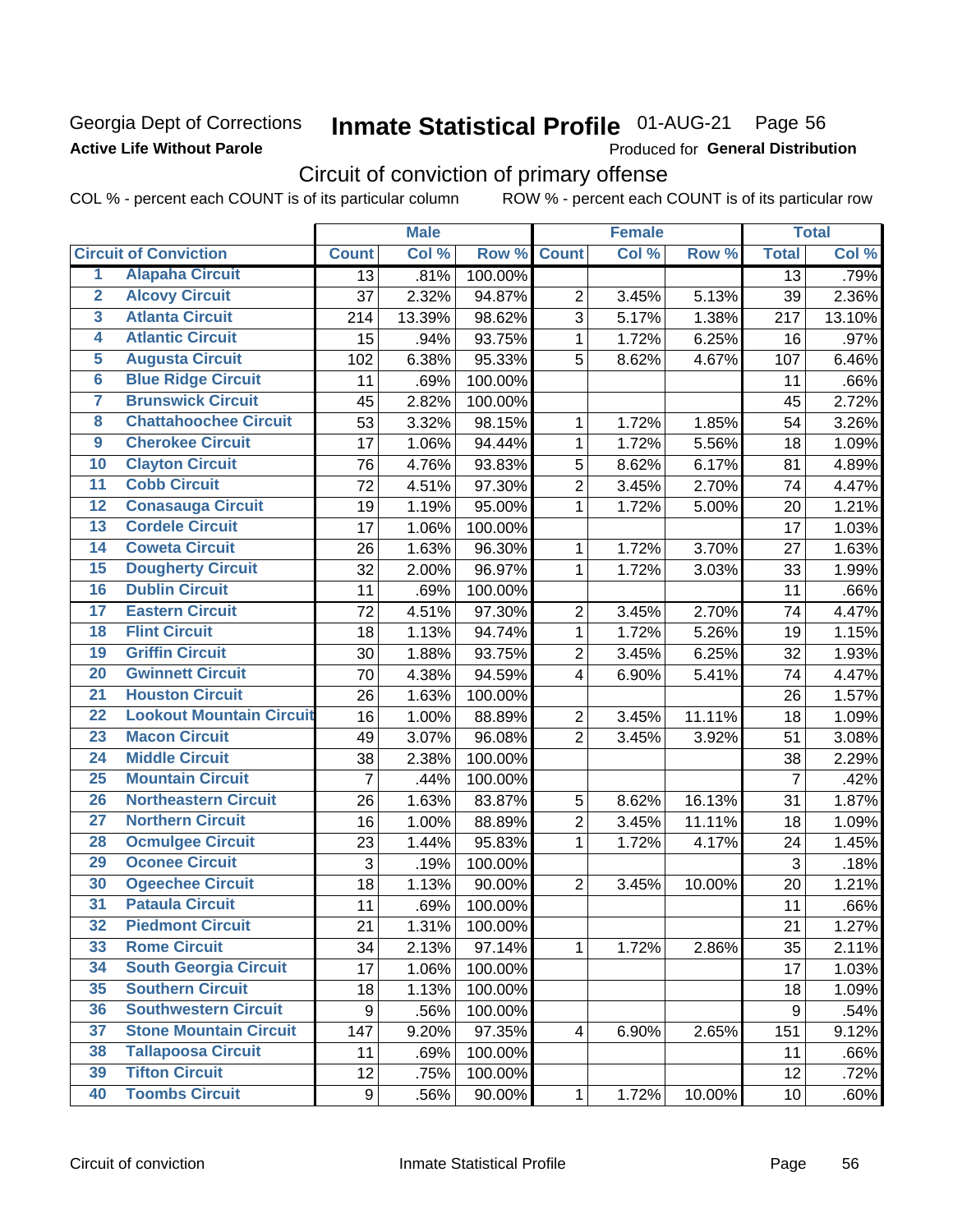## Georgia Dept of Corrections **Active Life Without Parole**

### Inmate Statistical Profile 01-AUG-21 Page 57

Produced for General Distribution

## Circuit of conviction of primary offense

COL % - percent each COUNT is of its particular column ROW % - percent each COUNT is of its particular row

|    |                                  |              | <b>Male</b>    |         |                | <b>Female</b> |        |              | <b>Total</b>   |
|----|----------------------------------|--------------|----------------|---------|----------------|---------------|--------|--------------|----------------|
|    | <b>Circuit of Conviction</b>     | <b>Count</b> | Col %          | Row %   | <b>Count</b>   | Col %         | Row %  | <b>Total</b> | Col %          |
| 41 | <b>Waycross Circuit</b>          | 38           | 2.38%          | 95.00%  | $\overline{2}$ | 3.45%         | 5.00%  | 40           | 2.42%          |
| 42 | <b>Western Circuit</b>           | 25           | 1.56%          | 96.15%  |                | 1.72%         | 3.85%  | 26           | 1.57%          |
| 43 | <b>Rockdale Circuit</b>          | 10           | .63%           | 100.00% |                |               |        | 10           | .60%           |
| 44 | <b>Douglas Circuit</b>           | 36           | 2.25%          | 94.74%  | $\overline{2}$ | 3.45%         | 5.26%  | 38           | 2.29%          |
| 45 | <b>Appalachian Circuit</b>       | 4            | .25%           | 100.00% |                |               |        | 4            | .24%           |
| 46 | <b>Enotah Circuit</b>            | 3            | .19%           | 100.00% |                |               |        | 3            | .18%           |
| 47 | <b>Bell-Forsyth J.C.</b>         | 4            | .25%           | 80.00%  |                | 1.72%         | 20.00% | 5            | .30%           |
| 48 | <b>Towaliga Judicial Circuit</b> | 11           | .69%           | 100.00% |                |               |        | 11           | .66%           |
| 49 | <b>Paulding Circuit</b>          | 6            | .38%           | 100.00% |                |               |        | 6            | .36%           |
|    | <b>Total Rported</b>             | 1,598        | 100%           | 96.5%   | 58             | 100%          | 3.5%   | 1,656        | 100%           |
|    | <b>Not Reported</b>              |              | 5              |         | $\mathbf{2}$   |               |        | 7            |                |
|    | <b>Grand Total</b>               |              | 1,603          |         |                | 60            |        |              | 1,663          |
|    | <b>Mode (most frequent)</b>      |              | <b>Atlanta</b> |         |                | Augusta       |        |              | <b>Atlanta</b> |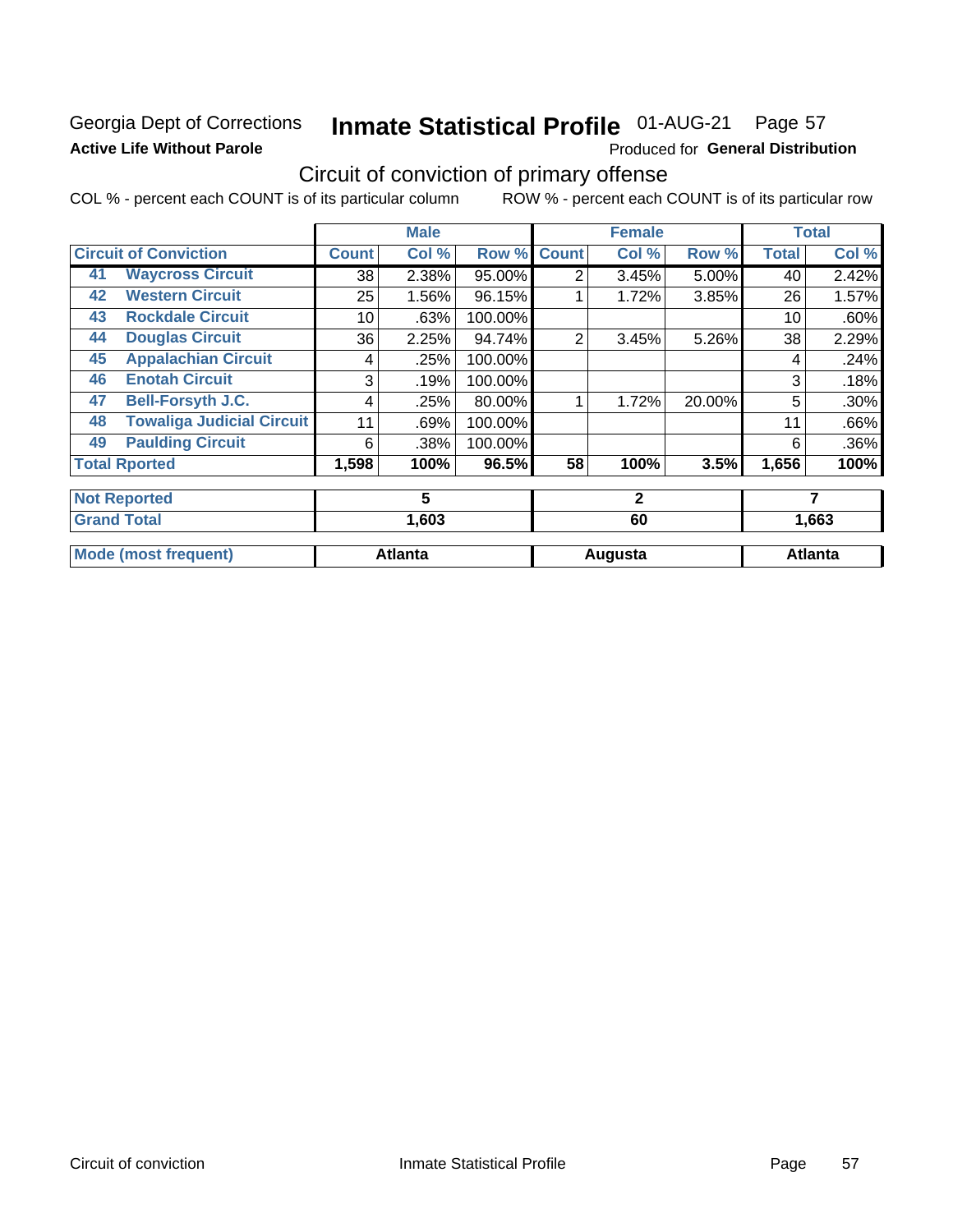## **Active Life Without Parole**

### Produced for General Distribution

## Years served (jail + prison) in this incarceration

COL % - percent each COUNT is of its particular column

|                       |              | <b>Male</b> |                  |                         | <b>Female</b> |        |              | <b>Total</b> |
|-----------------------|--------------|-------------|------------------|-------------------------|---------------|--------|--------------|--------------|
| <b>Years Served</b>   | <b>Count</b> | Col %       | Row <sup>%</sup> | <b>Count</b>            | Col %         | Row %  | <b>Total</b> | Col %        |
| Less than one year    | 8            | 0.50%       | 80.00%           | $\overline{2}$          | 3.33%         | 20.00% | 10           | 0.60%        |
| 1 to 1.99 years       | 23           | 1.43%       | 100.00%          |                         |               |        | 23           | 1.38%        |
| 2 to 2.99 years       | 64           | 3.99%       | 98.46%           | 1                       | 1.67%         | 1.54%  | 65           | 3.91%        |
| 3 to 3.99 years       | 91           | 5.68%       | 94.79%           | 5                       | 8.33%         | 5.21%  | 96           | 5.77%        |
| 4 to 4.99 years       | 103          | 6.43%       | 98.10%           | $\overline{\mathbf{c}}$ | 3.33%         | 1.90%  | 105          | 6.31%        |
| 5 to 5.99 years       | 125          | 7.80%       | 95.42%           | 6                       | 10.00%        | 4.58%  | 131          | 7.88%        |
| 6 to 6.99 years       | 117          | 7.30%       | 95.12%           | 6                       | 10.00%        | 4.88%  | 123          | 7.40%        |
| 7 to 7.99 years       | 111          | 6.92%       | 94.87%           | 6                       | 10.00%        | 5.13%  | 117          | 7.04%        |
| 8 to 8.99 years       | 122          | 7.61%       | 93.85%           | 8                       | 13.33%        | 6.15%  | 130          | 7.82%        |
| 9 to 9.99 years       | 87           | 5.43%       | 94.57%           | 5                       | 8.33%         | 5.43%  | 92           | 5.53%        |
| 10 to 10.99 years     | 95           | 5.93%       | 95.96%           | 4                       | 6.67%         | 4.04%  | 99           | 5.95%        |
| 11 to 11.99 years     | 58           | 3.62%       | 95.08%           | 3                       | 5.00%         | 4.92%  | 61           | 3.67%        |
| 12 to 12.99 years     | 45           | 2.81%       | 97.83%           | $\mathbf 1$             | 1.67%         | 2.17%  | 46           | 2.77%        |
| 13 to 13.99 years     | 50           | 3.12%       | 98.04%           | 1                       | 1.67%         | 1.96%  | 51           | 3.07%        |
| 14 to 14.99 years     | 35           | 2.18%       | 97.22%           | $\mathbf 1$             | 1.67%         | 2.78%  | 36           | 2.16%        |
| 15 to 15.99 years     | 23           | 1.43%       | 92.00%           | 2                       | 3.33%         | 8.00%  | 25           | 1.50%        |
| 16 to 16.99 years     | 34           | 2.12%       | 100.00%          |                         |               |        | 34           | 2.04%        |
| 17 to 17.99 years     | 37           | 2.31%       | 100.00%          |                         |               |        | 37           | 2.22%        |
| 18 to 18.99 years     | 37           | 2.31%       | 90.24%           | $\overline{\mathbf{4}}$ | 6.67%         | 9.76%  | 41           | 2.47%        |
| 19 to 19.99 years     | 41           | 2.56%       | 97.62%           | $\mathbf{1}$            | 1.67%         | 2.38%  | 42           | 2.53%        |
| 20 to 20.99 years     | 39           | 2.43%       | 100.00%          |                         |               |        | 39           | 2.35%        |
| 21 to 21.99 years     | 39           | 2.43%       | 100.00%          |                         |               |        | 39           | 2.35%        |
| 22 to 22.99 years     | 26           | 1.62%       | 96.30%           | 1                       | 1.67%         | 3.70%  | 27           | 1.62%        |
| 23 to 23.99 years     | 39           | 2.43%       | 100.00%          |                         |               |        | 39           | 2.35%        |
| 24 to 24.99 years     | 42           | 2.62%       | 97.67%           | 1                       | 1.67%         | 2.33%  | 43           | 2.59%        |
| 25 to 25.99 years     | 29           | 1.81%       | 100.00%          |                         |               |        | 29           | 1.74%        |
| 26 to 26.99 years     | 24           | 1.50%       | 100.00%          |                         |               |        | 24           | 1.44%        |
| 27 to 27.99 years     | 19           | 1.19%       | 100.00%          |                         |               |        | 19           | 1.14%        |
| 28 to 28.99 years     | 10           | 0.62%       | 100.00%          |                         |               |        | 10           | 0.60%        |
| 29 to 29.99 years     | 4            | 0.25%       | 100.00%          |                         |               |        | 4            | 0.24%        |
| Thirty + years        | 26           | 1.62%       | 100.00%          |                         |               |        | 26           | 1.56%        |
| <b>Total Reported</b> | 1,603        | 100%        | 96.39%           | 60                      | 100%          | 3.61%  | 1,663        | 100%         |

| <b>Not Reported</b>     |                 |                   |                 |
|-------------------------|-----------------|-------------------|-----------------|
| <b>Grand Total</b>      | 1.603           | 60                | 1,663           |
|                         |                 |                   |                 |
| Mean<br>(average)       | 11.82           | 9.17              | 11.72           |
| <b>Median (middle)</b>  | 9.47            | 8.3               | 9.4             |
| Mode<br>(most frequent) | 9 to 9.99 years | 11 to 11.99 years | 9 to 9.99 years |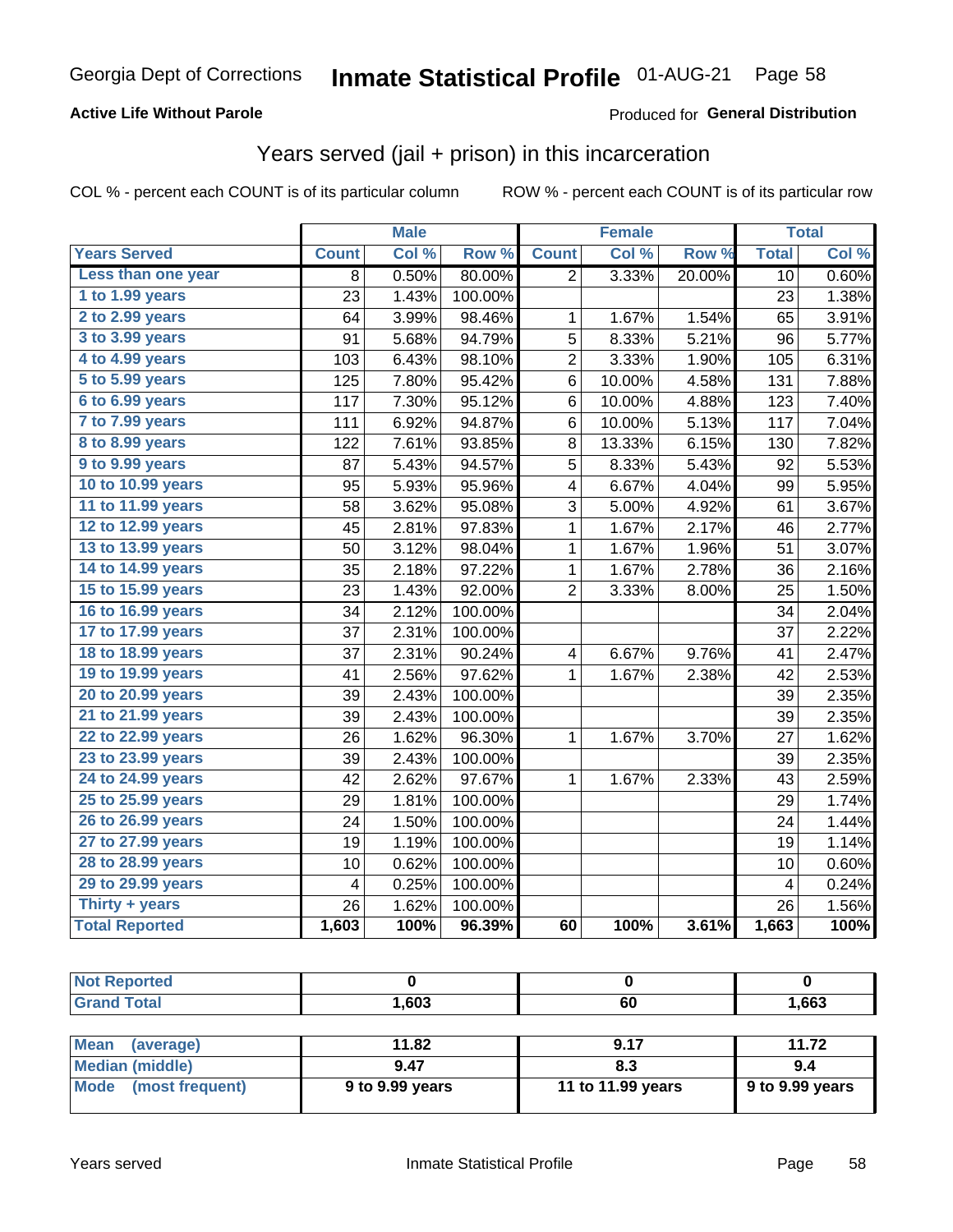## Inmate Statistical Profile 01-AUG-21 Page 59

### **Active Life Without Parole**

Produced for General Distribution

## Results of most recent HIV tests

COL % - percent each COUNT is of its particular column

|                         | <b>Male</b>  |        |        | <b>Female</b> |        |          | Total |        |
|-------------------------|--------------|--------|--------|---------------|--------|----------|-------|--------|
| <b>HIV Test Results</b> | <b>Count</b> | Col %  | Row %I | <b>Count</b>  | Col %  | Row %    | Total | Col %  |
| <b>Positive</b>         | 12           | 0.79%  | 92.31% |               | 1.85%  | 7 69%∎   | 13    | 0.82%  |
| <b>Negative</b>         | .514         | 99.21% | 96.62% | 53            | 98.15% | $3.38\%$ | .567  | 99.18% |
| <b>Total Reported</b>   | .526         | 100%   | 96.58% | 54            | 100%   | 3.42%    | 1,580 | 100%   |

| <b>Not Reported</b> | --<br>$ -$ |    | n.<br>ບູ |
|---------------------|------------|----|----------|
| Total<br>Grand      | ,603       | 60 | ,663     |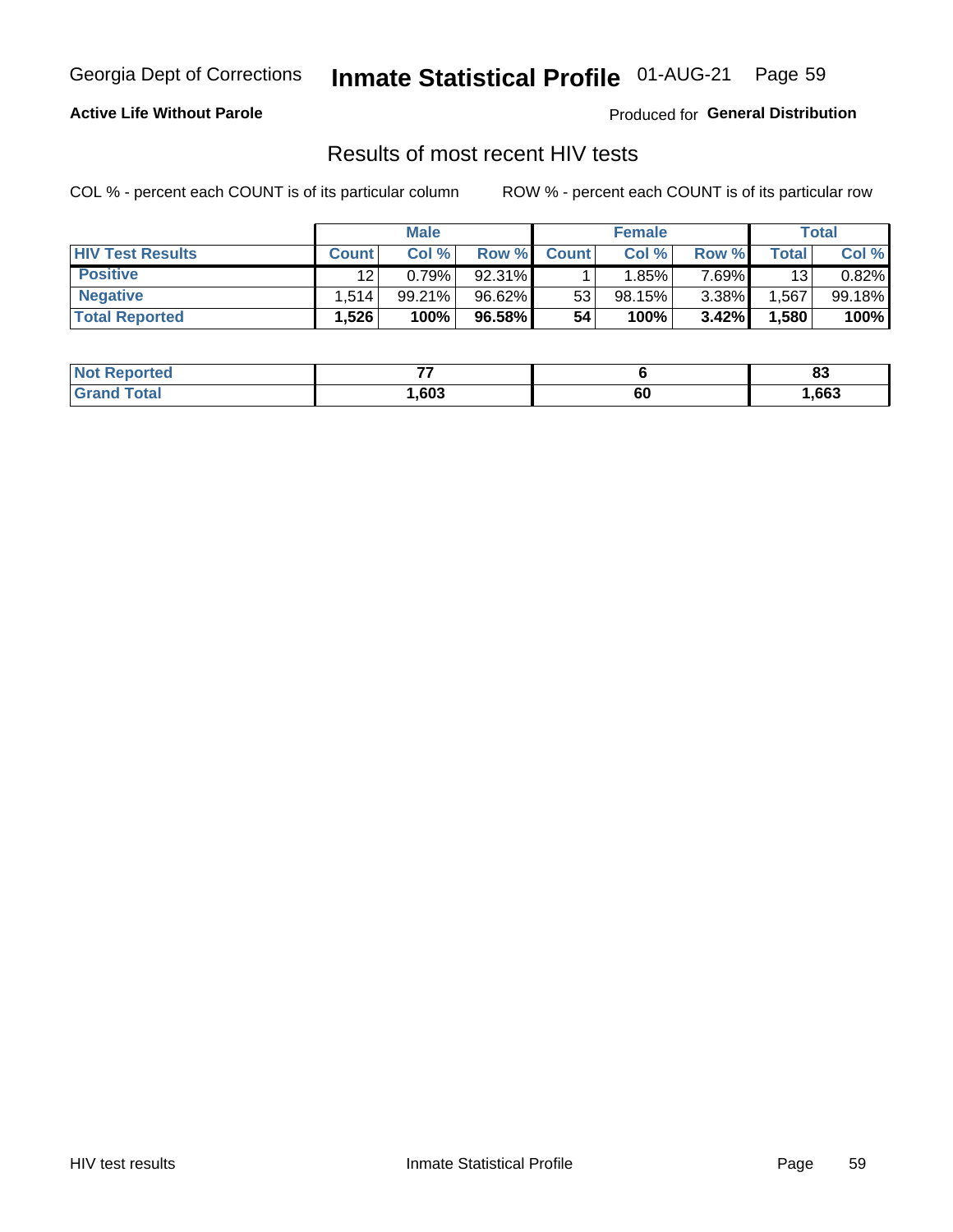## Georgia Dept of Corrections **Inmate Statistical Profile** 01-AUG-21 Page 60

## **Active Life Without Parole**

Produced for **General Distribution**

## Results of most recent tuberculosis test

COL % - percent each COUNT is of its particular column ROW % - percent each COUNT is of its particular row

|                                  | <b>Male</b>  |        |           | <b>Female</b> |        |          | Total |        |
|----------------------------------|--------------|--------|-----------|---------------|--------|----------|-------|--------|
| <b>Tuberculosis Test Results</b> | <b>Count</b> | Col%   | Row %I    | <b>Count</b>  | Col %  | Row %    | Total | Col %  |
| <b>Positive on current test</b>  | 279          | 17.68% | 99.29%    |               | 3.57%  | $0.71\%$ | 281   | 17.20% |
| <b>Negative</b>                  | .299         | 82.32% | 96.01%    | 54            | 96.43% | 3.99%    | 1,353 | 82.80% |
| <b>Total Reported</b>            | 1,578        | 100%   | $96.57\%$ | 56            | 100%   | 3.43%    | 1,634 | 100%   |

| <b>Not Reported</b> | ሳር<br>∼ |        | oc<br>-3 |
|---------------------|---------|--------|----------|
| <b>Grand Total</b>  | ,603    | <br>юu | .663     |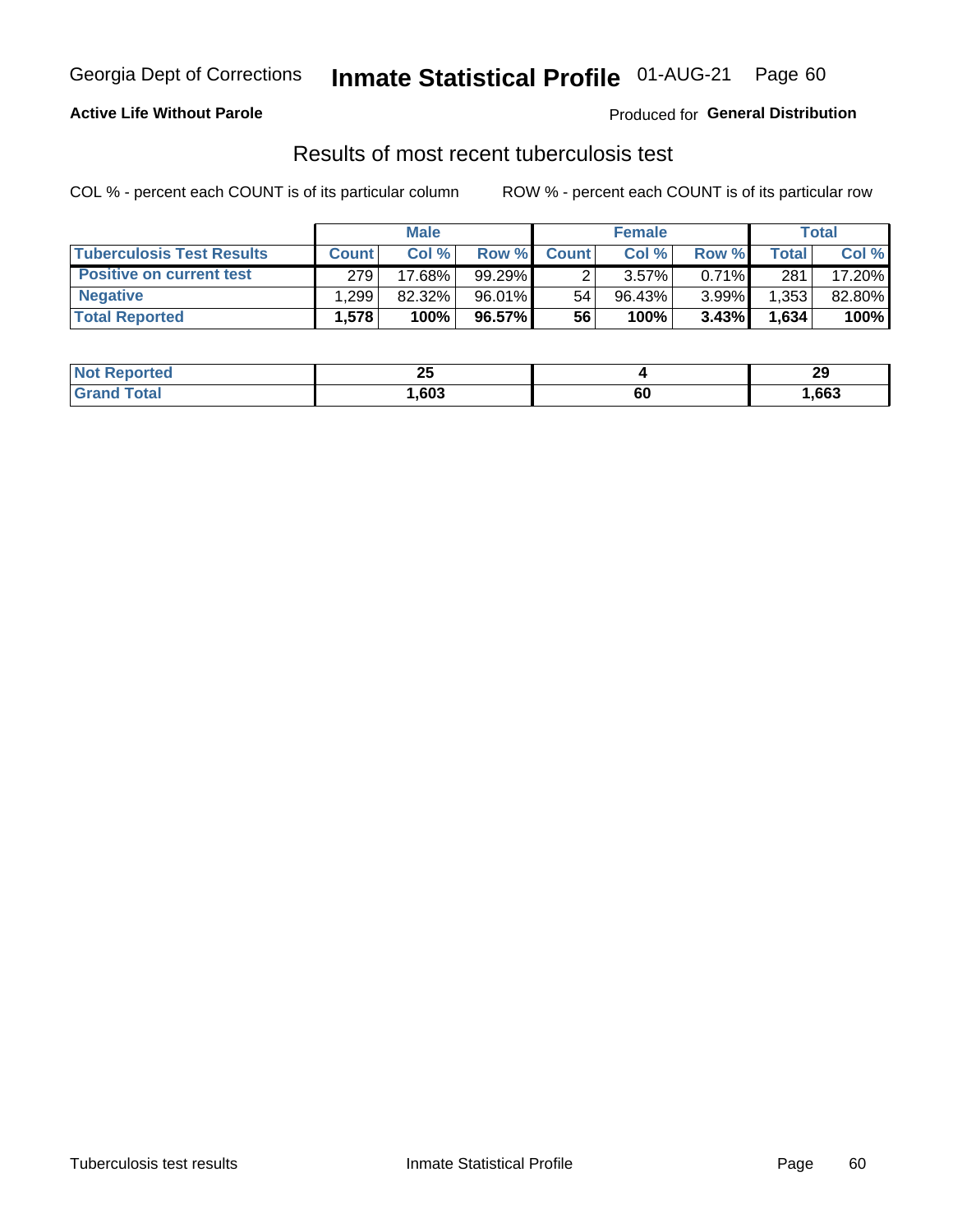## Georgia Dept of Corrections **Inmate Statistical Profile** 01-AUG-21 Page 61

## **Active Life Without Parole**

Produced for **General Distribution**

## Results of most recent syphilis test

COL % - percent each COUNT is of its particular column ROW % - percent each COUNT is of its particular row

|                                 | <b>Male</b>  |        |           | <b>Female</b> |           |          | Total |        |
|---------------------------------|--------------|--------|-----------|---------------|-----------|----------|-------|--------|
| <b>Syphilis Test Results</b>    | <b>Count</b> | Col %  | Row %     | <b>Count</b>  | Col %     | Row %I   | Total | Col %  |
| <b>Positive on current test</b> | 15           | 2.62%  | 93.75%    |               | 9.09%     | 6.25%    | 16    | 2.74%  |
| <b>Negative</b>                 | 558          | 97.38% | $98.24\%$ | 10            | $90.91\%$ | $1.76\%$ | 568   | 97.26% |
| <b>Total Reported</b>           | 573          | 100%   | 98.12%    | 11            | 100%      | $1.88\%$ | 584   | 100%   |

| <b>Not Reported</b> | 1,030 | 49 | .079 |
|---------------------|-------|----|------|
| <b>Grand Total</b>  | ,603  | 60 | ,663 |